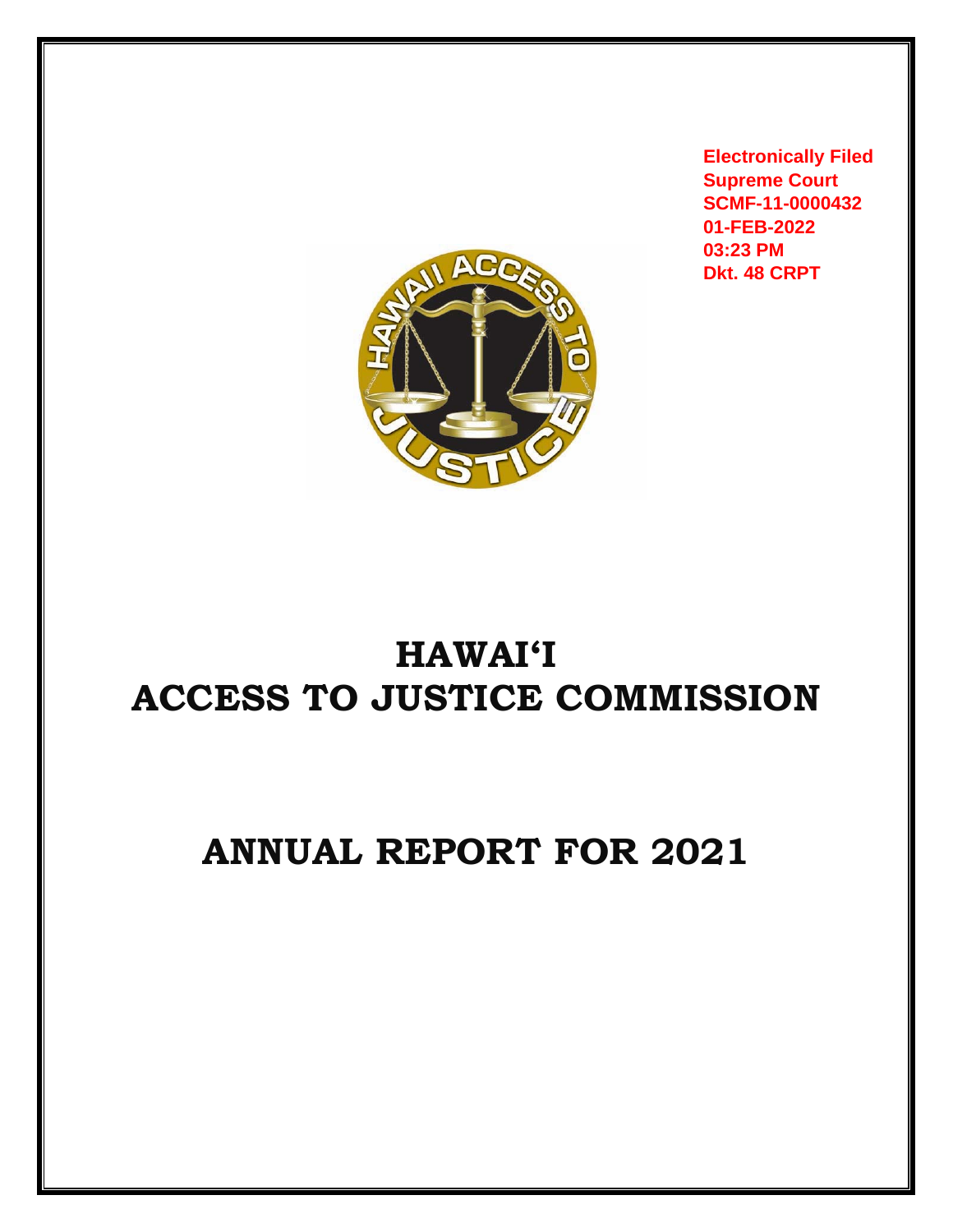

## **TABLE OF CONTENTS**

#### **Page Page**

| I. |    |    |                                                                |  |  |
|----|----|----|----------------------------------------------------------------|--|--|
|    | Α. |    |                                                                |  |  |
|    | В. |    |                                                                |  |  |
|    |    |    | Committee on Education, Communications and Conference          |  |  |
|    |    |    |                                                                |  |  |
|    |    | 2. |                                                                |  |  |
|    |    | 3. |                                                                |  |  |
|    |    | 4. | Committee on Initiatives to Enhance Civil Justice and Right to |  |  |
|    |    |    |                                                                |  |  |
|    |    | 5. | Committee on Overcoming Barriers to Access to Justice10        |  |  |
|    |    | 6. | Committee on Self-Representation and Unbundling 11             |  |  |
|    |    |    |                                                                |  |  |
|    |    | 1. |                                                                |  |  |
|    |    | 2. | Task Force on Paralegals and Other Non-Lawyers  13             |  |  |
|    |    | 3. | Task Force on the Impact of the Coronavirus Pandemic 15        |  |  |
| Н. |    |    | 2021 HAWAIT ACCESS TO JUSTICE CONFERENCE 19                    |  |  |
| Ш. |    |    |                                                                |  |  |
|    |    |    |                                                                |  |  |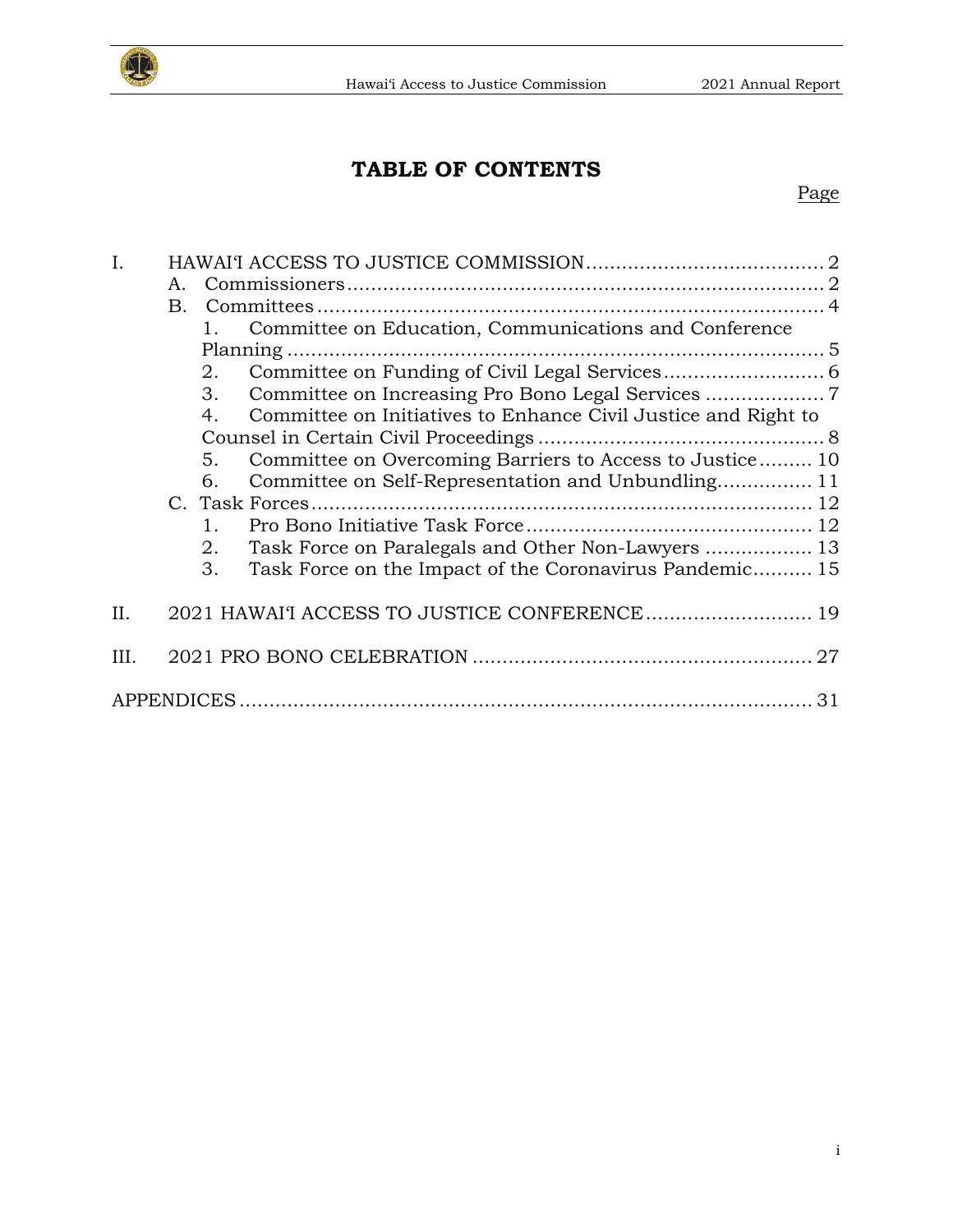

## **I. HAWAI'I ACCESS TO JUSTICE COMMISSION**

 This report highlights the Hawai'i Access to Justice Commission's ("Commission") activities in 2021.

### **A. Commissioners**

 The Commission is comprised of twenty-two Commissioners. The various Commissioners are appointed as designated in Rule 21 of the Rules of the Supreme Court of the State of Hawai'i by separate appointing authorities:

- Chief Justice of the Hawai'i Supreme Court
- Hawai'i State Bar Association ("HSBA")
- Hawai'i Consortium of Legal Service Providers
- Hawaii Justice Foundation ("HJF")
- Williams S. Richardson School of Law
- Hawai'i Paralegal Association
- Governor of the State of Hawai'i
- Attorney General of the State of Hawai'i
- State of Hawai'i Senate President
- State of Hawai'i Speaker of the House

The Commissioners who served in 2021 are listed below.<sup>1</sup>

<sup>&</sup>lt;sup>1</sup> During the summer of 2021, Grant Teichman, Pro Bono Coordinator, at Volunteer Legal Services of Hawai'i ("VLSH") was appointed as interim executive director of VLSH and served as an interim Commissioner. Similarly, Raymond Kong, new Litigation Director of Lawyers for Equal Justice, assumed the position of Thomas Helper on the Commission, and Mihoko Ito assumed the position of Gary Slovin as representative of Hawaii Justice Foundation.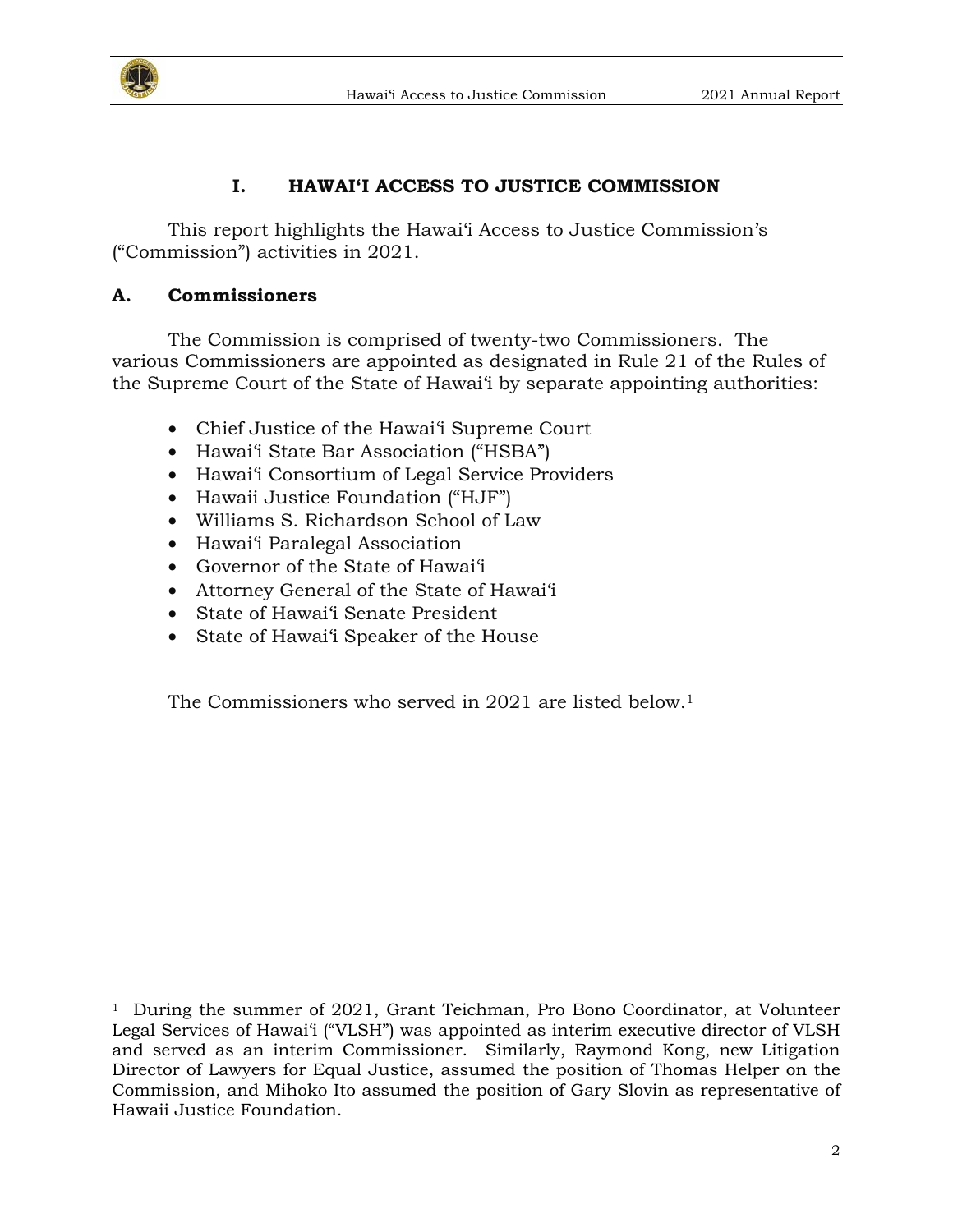

|     | Name                                                       | Appointed By                                                                                   | Term Ends |
|-----|------------------------------------------------------------|------------------------------------------------------------------------------------------------|-----------|
|     |                                                            |                                                                                                |           |
| 1.  | Hon. Joseph E. Cardoza (Ret.) (Chair)                      | Chief Justice                                                                                  | 12/31/23  |
| 2.  | Hon. Todd W. Eddins                                        | Chief Justice                                                                                  | 12/31/21  |
| 3.  | Hon. Brian A. Costa                                        | Chief Justice                                                                                  | 12/31/21  |
| 4.  | Hon. Ronald Ibarra (Ret.)                                  | Chief Justice                                                                                  | 12/31/21  |
| 5.  | Hon. Michael K. Soong                                      | Chief Justice                                                                                  | 12/31/21  |
| 6.  | Derek R. Kobayashi (Vice Chair)                            | Hawai'i State Bar Association                                                                  | 12/31/22  |
| 7.  | Christine Daleiden                                         | Hawai'i State Bar Association                                                                  | 12/31/23  |
| 8.  | Joanna E. Sokolow                                          | Hawai'i State Bar Association                                                                  | 12/31/22  |
| 9.  | Carol K. Muranaka                                          | Hawai'i State Bar Association                                                                  | 12/31/23  |
| 10. | Angela Kuo Min<br>(Volunteer Legal Services of Hawai'i)    | Hawai'i Consortium of Legal<br><b>Services Providers</b>                                       | 12/31/22  |
| 11. | M. Nalani Fujimori Kaina<br>(Legal Aid Society of Hawai'i) | Hawai'i Consortium of Legal<br><b>Services Providers</b>                                       | 12/31/21  |
| 12. | Nanci Kreidman<br>(Domestic Action Violence Center)        | Hawai'i Consortium of Legal<br><b>Services Providers</b>                                       | 12/31/22  |
| 13. | Thomas A. Helper<br>(Lawyers for Equal Justice)            | Hawai'i Consortium of Legal<br><b>Services Providers</b>                                       | 12/31/22  |
| 14. | Heather Lusk (Non-attorney public<br>representative)       | Hawai'i Consortium of Legal<br>Services Providers in<br>consultation with the Chief<br>Justice | 12/31/21  |
| 15. | Rona Fukumoto (Non-attorney public<br>representative)      | Hawai'i Consortium of Legal<br>Services Providers in<br>consultation with the Chief<br>Justice | 12/31/23  |
| 16. | Gary M. Slovin                                             | Hawaii Justice Foundation                                                                      | 12/31/22  |
| 17. | Dean Aviam Soifer (Ret.)                                   | William S. Richardson School<br>of Law                                                         | 12/31/22  |
| 18. | Denise M. Arestad-Asuncion                                 | Hawai'i Paralegal Association                                                                  | 12/31/22  |
| 19. | Diane T. Ono                                               | Governor                                                                                       | n/a       |
| 20. | Marie M. Gavigan                                           | <b>Attorney General</b>                                                                        | n/a       |
| 21. | Hon. Gilbert Keith-Agaran                                  | Senate President                                                                               | n/a       |
| 22. | Hon. Della Au Belatti                                      | House Speaker                                                                                  | n/a       |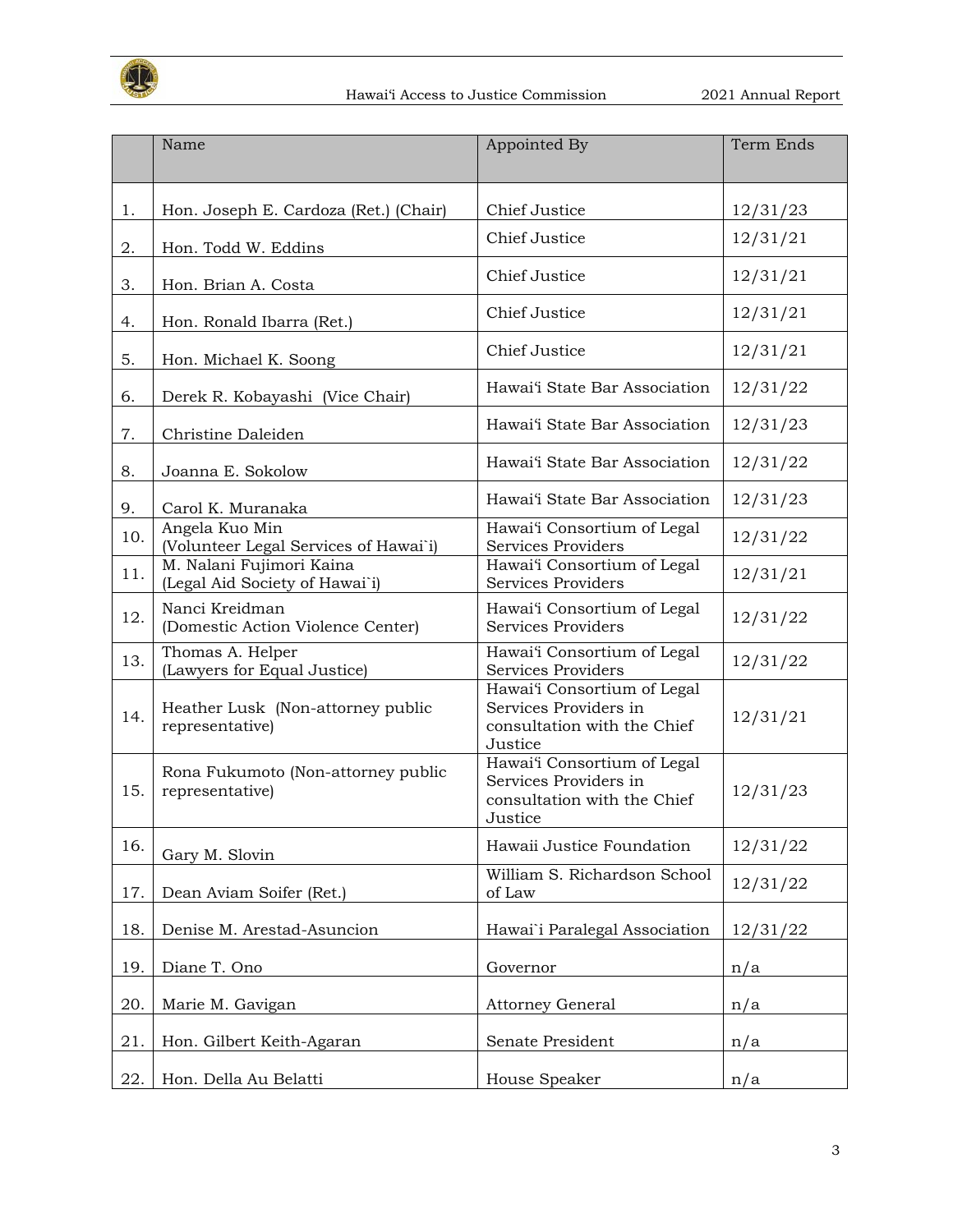

#### **B. Committees**

 Rule 21(f) of the Rules of the Hawai'i Supreme Court provides that the Commission may create such committees as it deems necessary or desirable to facilitate the work of the Commission.

 The Commission created committees and various other ad hoc subcommittees and task force groups to carry out and facilitate its mission. Commissioners serve as chairs for the committees. The role of each committee is advisory only, and each committee is intended to make such recommendations to the Commission as the committee determines to be appropriate. The committees, their chairs, their members, and the areas of responsibility assigned to them may be changed at any time by the Commission.

 There are two committees that primarily have organizational or administrative functions (Administration Committee and the Annual Report Committee).

The Administration Committee provides the following functions:

- Assist the Chair of the Commission in developing an agenda for each Commission meeting and assist in arranging for presenters and written materials in support of agenda items.
- Assist in providing reports on the status of operations.
- Assist in providing administrative and logistical assistance to the Commission and its committees and task forces.
- Coordinate the activities of volunteers in support of the Commission's initiatives.

 During 2021, the members of this committee were Judge Joseph E. Cardoza (Ret.)(Chair), David Reber (Vice Chair), Judge Brian Costa, Jill Hasegawa, Derek Kobayashi, Angela Kuo Min, Carol K. Muranaka, and Tracey Wiltgen.

 The Annual Report Committee, which assists in preparing an annual report of the activities of the Commission for filing with the Supreme Court in accordance with Supreme Court Rule 21(j)(1), is chaired by Rona Yagi Fukumoto. Commissioners and members of the Administration Committee assisted in the preparation of the Commission's annual report for 2021.

 The initial charters for the subject matter committees are drawn largely from two sources—the fourteen purposes of the Commission set forth in Supreme Court Rule 21 and the action steps proposed by the Hawai'i Access to Justice Hui in its "Community Wide Action Plan To Increase Access to Justice in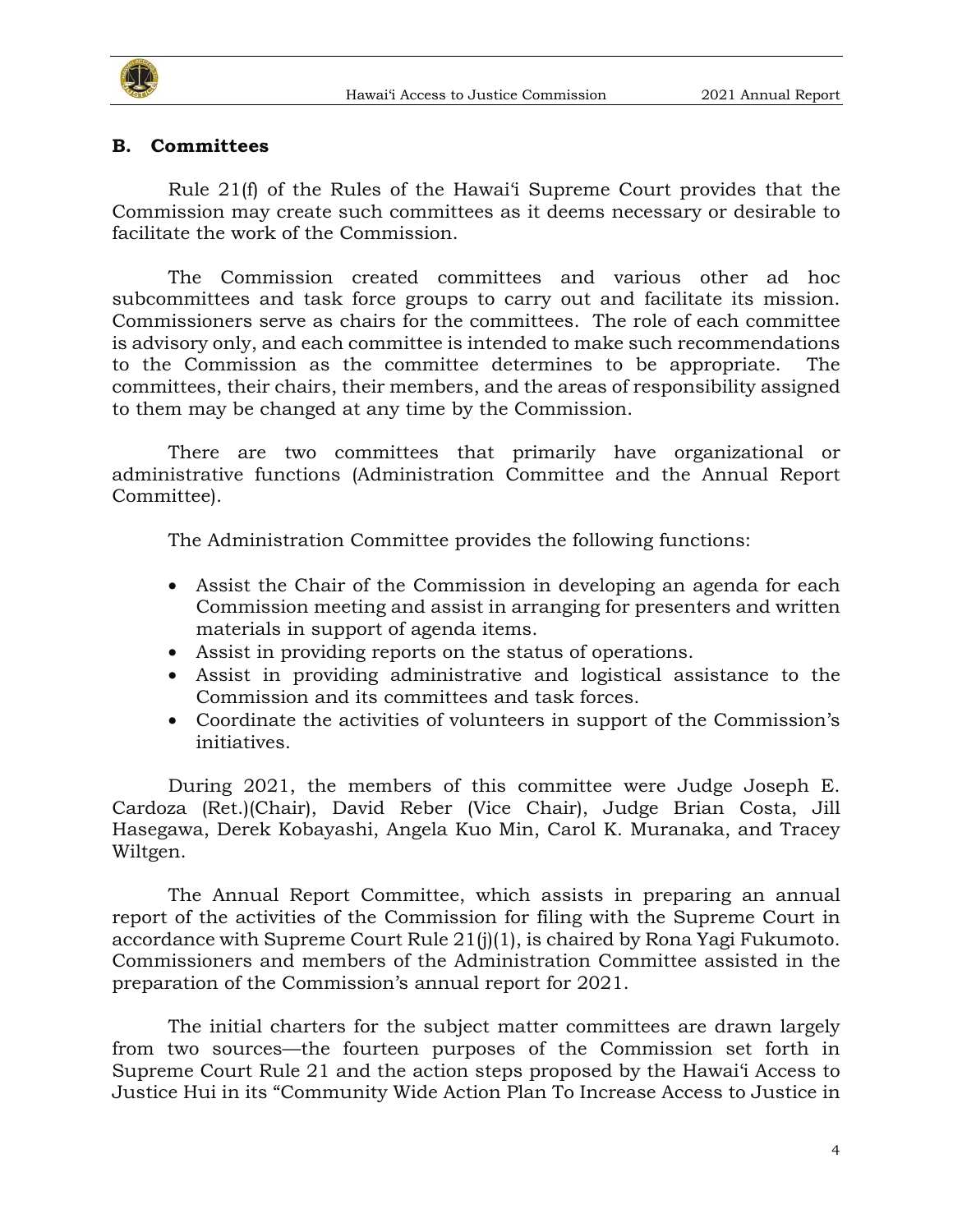

Hawai'i by 2010" (the "Community Wide Action Plan"). The Community Wide Action Plan grew out of "The 2007 Assessment of Civil Legal Needs and Barriers of Low- and Moderate-Income People in Hawai'i," and both the Assessment and the Action Plan are included in the Report provided to each Commissioner entitled "Achieving Access to Justice for Hawai'i's People" (the "Report").

The subject matter committees are listed below:

## **1. Committee on Education, Communications and Conference Planning**

Action Step 9(d) of the Community Wide Action Plan stated as follows:

 Judges, lawyers and legal services providers should prepare a series of articles on access to justice topics for publication in the Hawaii Bar Journal and make access to justice a regular feature."

Purpose 8 of Supreme Court Rule 21 provides as follows:

 Encourage lawyers, judges, government officials, and other public and private leaders in Hawai'i to take a leadership role in expanding access to civil justice.

Purpose 9 of Supreme Court Rule 21 provides as follows:

 Educate governmental leaders and the public about the importance of equal access to justice and of the problems low-income people in Hawai'i face in gaining access to the civil justice system through informational briefings, communication campaigns, statewide conferences (including an annual summit to report on and consider the progress of efforts to increase access to justice), testimony at hearings, and other means, and increase awareness of low-income people's legal rights and where they can go when legal assistance is needed.

 The Committee on Education, Communications, and Conference Planning facilitates the work of the Commission by the following functions:

- a. Assist in organizing an annual conference for presentation of issues related to access to justice.
- b. Make recommendations on encouraging lawyers, judges, government officials, and other public and private leaders in Hawai'i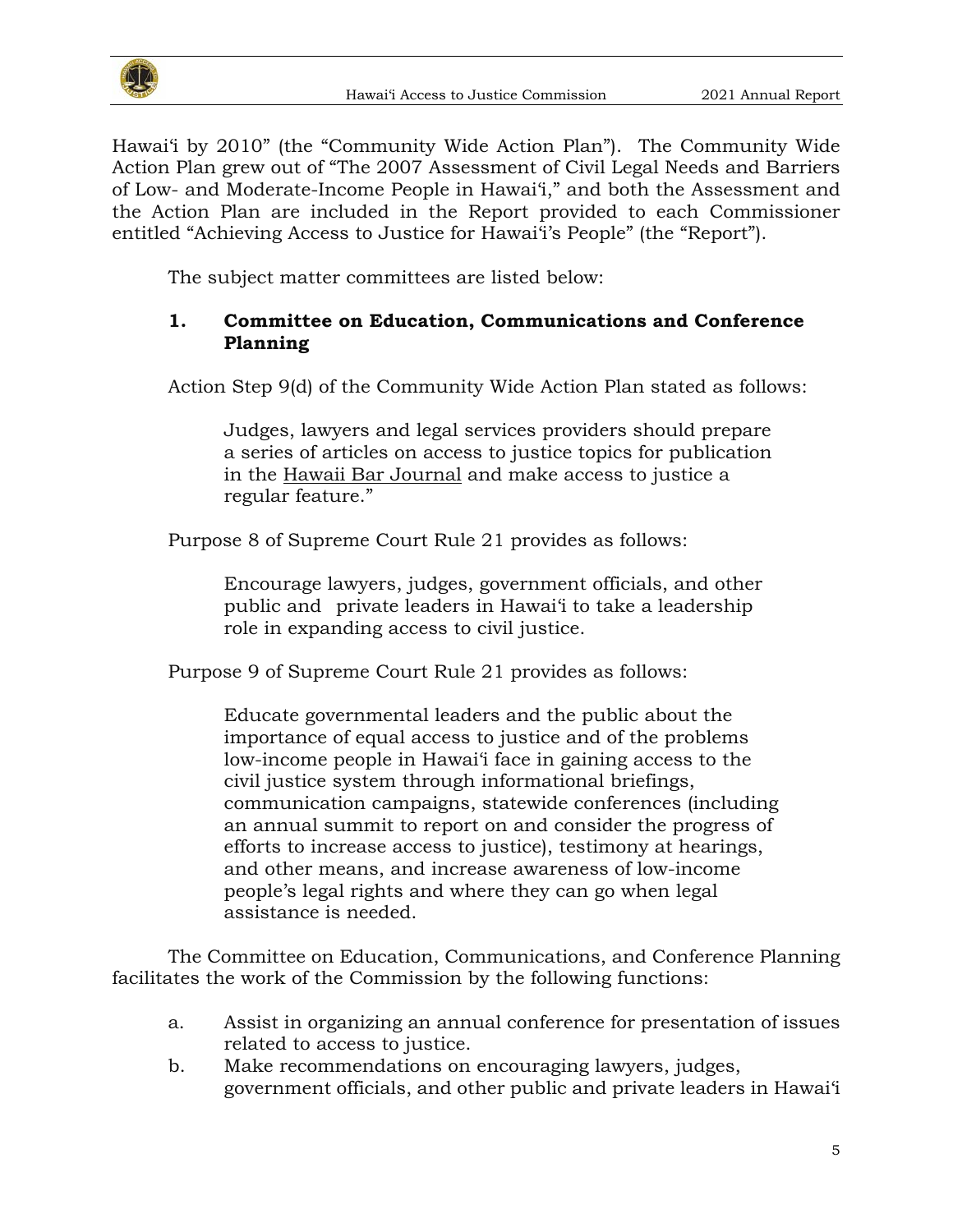

to take a leadership role in expanding access to justice.

- c. Assist in developing strategies for educating governmental leaders and the public about the importance of equal access to justice and of the problems that low-income persons in Hawai'i face in gaining access to the civil justice system. Strategies include informational briefings, communication campaigns, statewide conferences, testimony at hearings, and other means.
- d. Increase awareness of legal rights of low-income persons and where they can go when legal assistance is needed.
- e. Assist in developing a communications strategy and preparing communications consistent with that strategy.
- f. Encourage judges, lawyers, and legal services providers to prepare a series of articles on access to justice topics for publication in the *Hawaii Bar Journal* and other media.

 The members of this committee in 2021 were former Dean Aviam Soifer (Chair); Sergio Alcubilla, Rep. Della Au Belatti, Sonny Ganaden, Mihoko Ito, Robert J. LeClair, Clarissa Malinao, Emily Marr, Michelle Moorhead, Carol K. Muranaka (Vice Chair), Teri-Ann Nagata, Leila Rothwell Sullivan, and Lorenn Walker.

## Summary of Activities

- (1) Planned, recommended, and coordinated the 2021 Access to Justice Conference ("Access to Justice and the Time of COVID") held on Friday, June 25, 2021 via Zoom.
- (2) Prepared an application for approval of six continuing legal education credits for Hawai'i-licensed attorneys attending the 2021 Access to Justice Conference. Approval for the six credits was ultimately received from the HSBA.
- (3) Prepared a report to the Commission summarizing the 2021 Access to Justice Conference, including, expenses, evaluations, and suggestions.
- (4) Worked on possible workshop topics for the 2022 Access to Justice Conference.

## **2. Committee on Funding of Civil Legal Services**

 Action Step 2 of the Community Wide Action Plan adopted by the Access to Justice Hui in 2007 stated: "Increase funding to support the delivery of legal services to ensure access to justice." That goal was incorporated in Purpose 4 of Supreme Court Rule 21 as follows:

> Increase pro bono contributions by Hawai'i attorneys through such things as rule changes, recruitment campaigns, and increased judicial involvement, and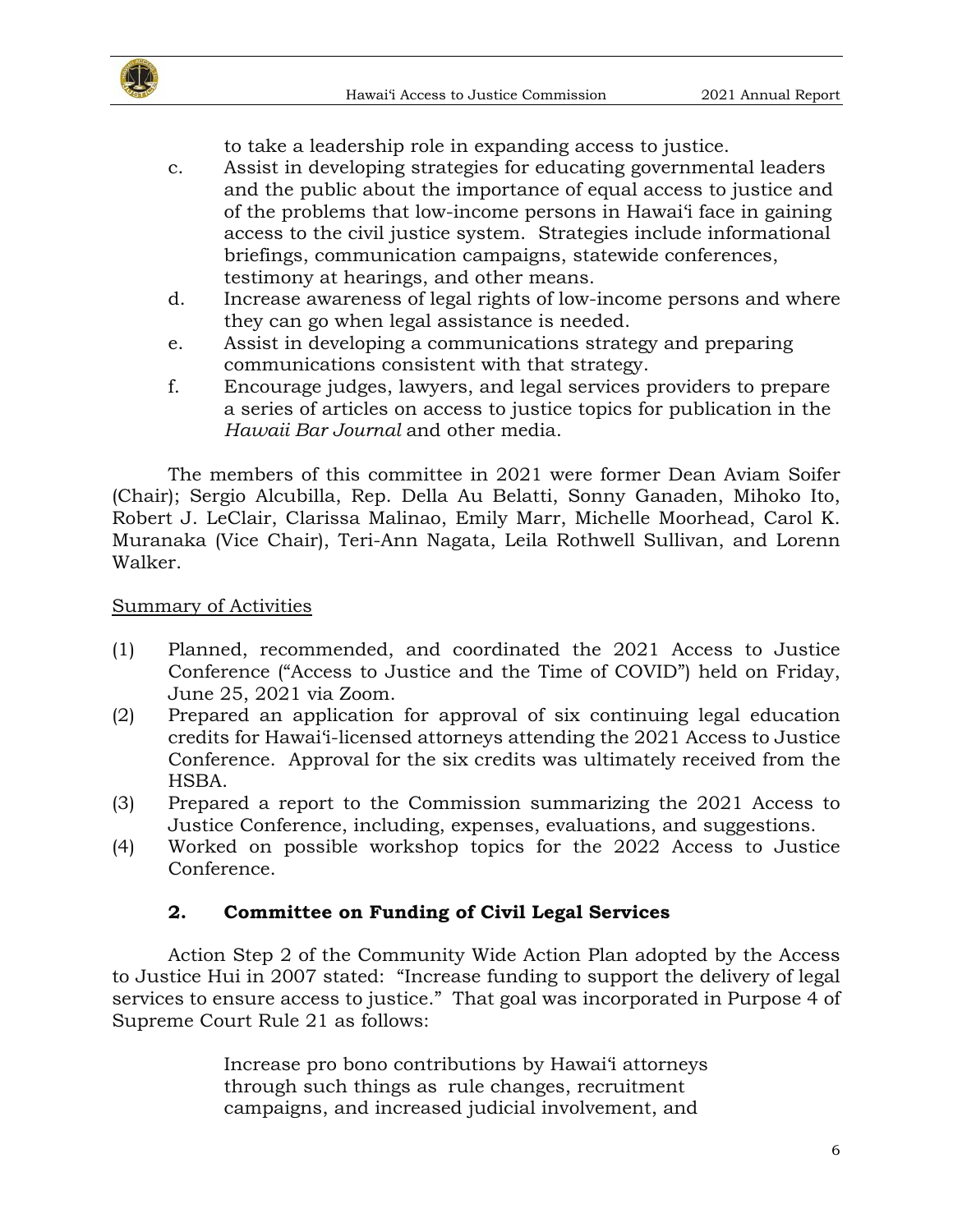

increased recognition for contributors.

 The Committee on Funding of Civil Legal Services facilitates the work of the Commission by the following functions:

- a. Make recommendations and provide advocacy in support of establishing a permanent "home" for the legislative funding of providers of civil legal services to low-income individuals. The aim is that funding for such services may be stable and secure. Make recommendations and provide advocacy in support of increased legislative funding for civil legal services providers.
- b. Make recommendations and provide advocacy in support of increased funding for civil legal services providers by the federal Legal Services Corporation and other federal and state agencies.
- c. Make recommendations and provide advocacy in support of increased funding of civil legal services through the indigent legal services filing fee surcharge and other measures. Assist providers of legal services in exploring additional public and private funding sources and in developing programs or projects for which funding may be sought.
- d. Make recommendations in collaboration with the Judiciary, the HSBA, law firms, and other employers of lawyers, to encourage attorneys to provide substantial financial support to providers of legal services, including additional amounts in years when such attorneys do not meet the aspirational pro bono goals of Rule 6.1 of the *Hawai'i Rules of Professional Conduct*.

 The members of this committee in 2021 were Gary M. Slovin and Mihoko Ito.

## **3. Committee on Increasing Pro Bono Legal Services**

 Action Step 2 of the Community Wide Action Plan adopted by the Access to Justice Hui in 2007 stated: "Develop a culture that values providing pro bono services."

Purpose 6 of Supreme Court Rule 21 provides as follows:

Increase pro bono contributions by Hawai'i attorneys through such things as rule changes, recruitment campaigns, increased judicial involvement, and increased recognition for contributors.

 The Committee on Increasing Pro Bono Legal Services aids in the work of the Commission by the following functions: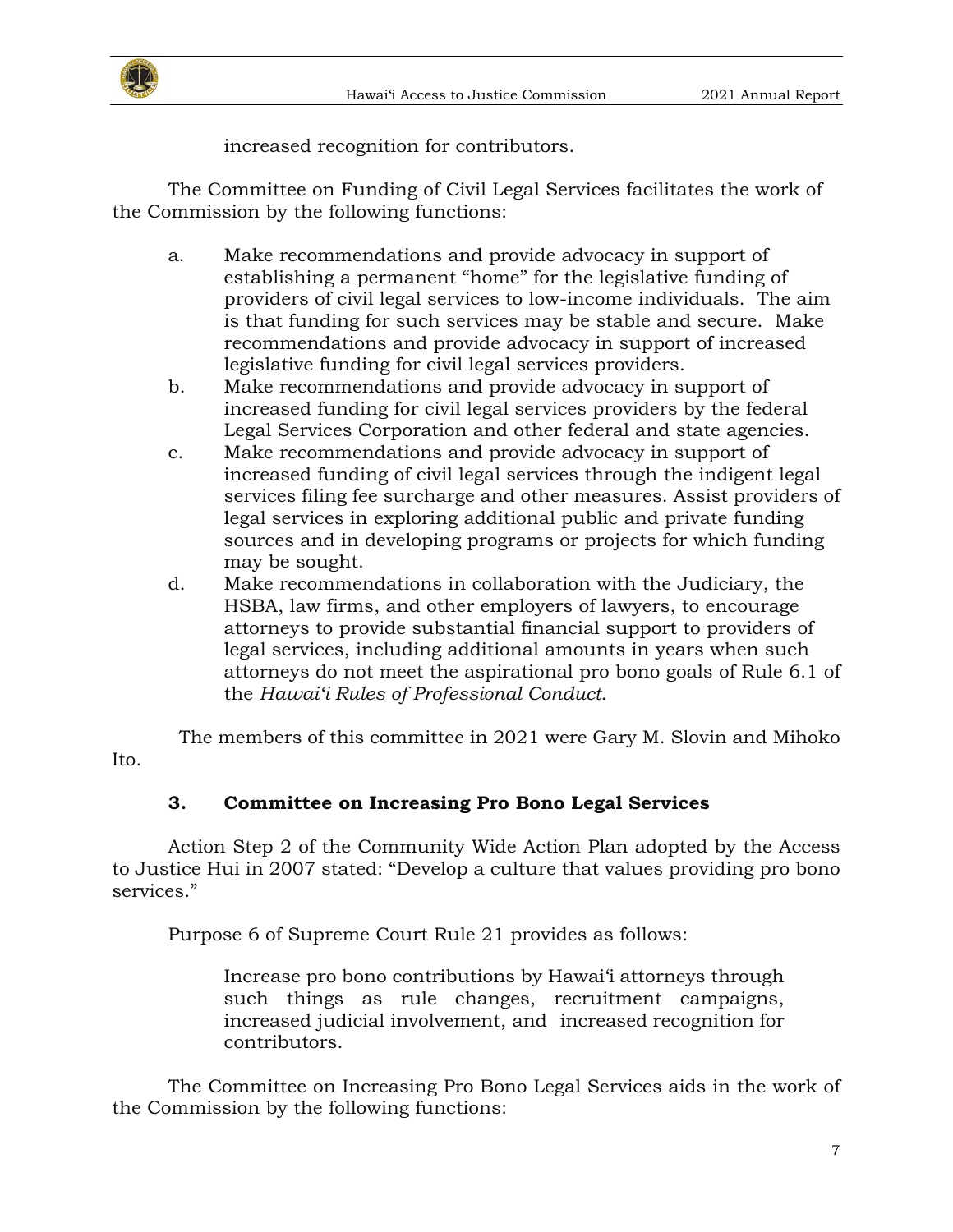

- a. Study best practices in other jurisdictions for increasing the level of pro bono services by lawyers, paralegals, and others who may assist in overcoming barriers to access to justice. Methods include developing effective recruitment campaigns.
- b. Make recommendations concerning ways to develop a culture of commitment to pro bono service among Hawai'i's lawyers.
- c. Maintain a list of providers of legal services and others who offer opportunities for pro bono service (including adjustments due to COVID-19), describe the nature of those opportunities, and explore and assist providers in increasing the opportunities they provide for such service.
- d. Make recommendations concerning ways in which to make providing pro bono service more attractive to attorneys. Methods include assisting in developing resources for the pre-screening of cases, ensuring proper training, providing support, and recognizing service.
- e. Make recommendations concerning ways in which the Commission, the Judiciary, and the HSBA––acting alone or in partnership with others––can encourage attorneys to provide higher levels of pro bono service.
- e. Make recommendations concerning ways to encourage law firms and others who employ lawyers (including governmental agencies and corporate law departments) to promote increased pro bono service among their attorneys.
- f. Make recommendations concerning ways to encourage retired lawyers and judges to provide pro bono or staff legal services to low income persons.
- g. Assist in recruiting and staffing pro bono attorneys for the Access to Justice Room at the Honolulu District Court.

 The members of this committee in 2021 were Angela Kuo Min (Chair), Jennifer Chin (Vice-Chair), Judge Edmund D. Acoba, Sergio Alcubilla, Nicole Altman, Judge Rebecca A. Copeland, Gilbert Doles, Olan Leimomi Fisher, Representative Linda Ichiyama, Judge Blaine J. Kobayashi, Derek Kobayashi, Clarissa Malinao, Emily Marr, Maya Scimeca, Catherine Taschner, Shannon Wack, and Tracey Wiltgen.

## **4. Committee on Initiatives to Enhance Civil Justice and Right to Counsel in Certain Civil Proceedings**

 Action Step 9 of the Community Wide Action Plan stated: "increase access to justice in other ways." Accordingly, Purpose 2 of Supreme Court Rule 21 provides as follows: "Develop and implement initiatives designed to expand access to civil justice in Hawai'i."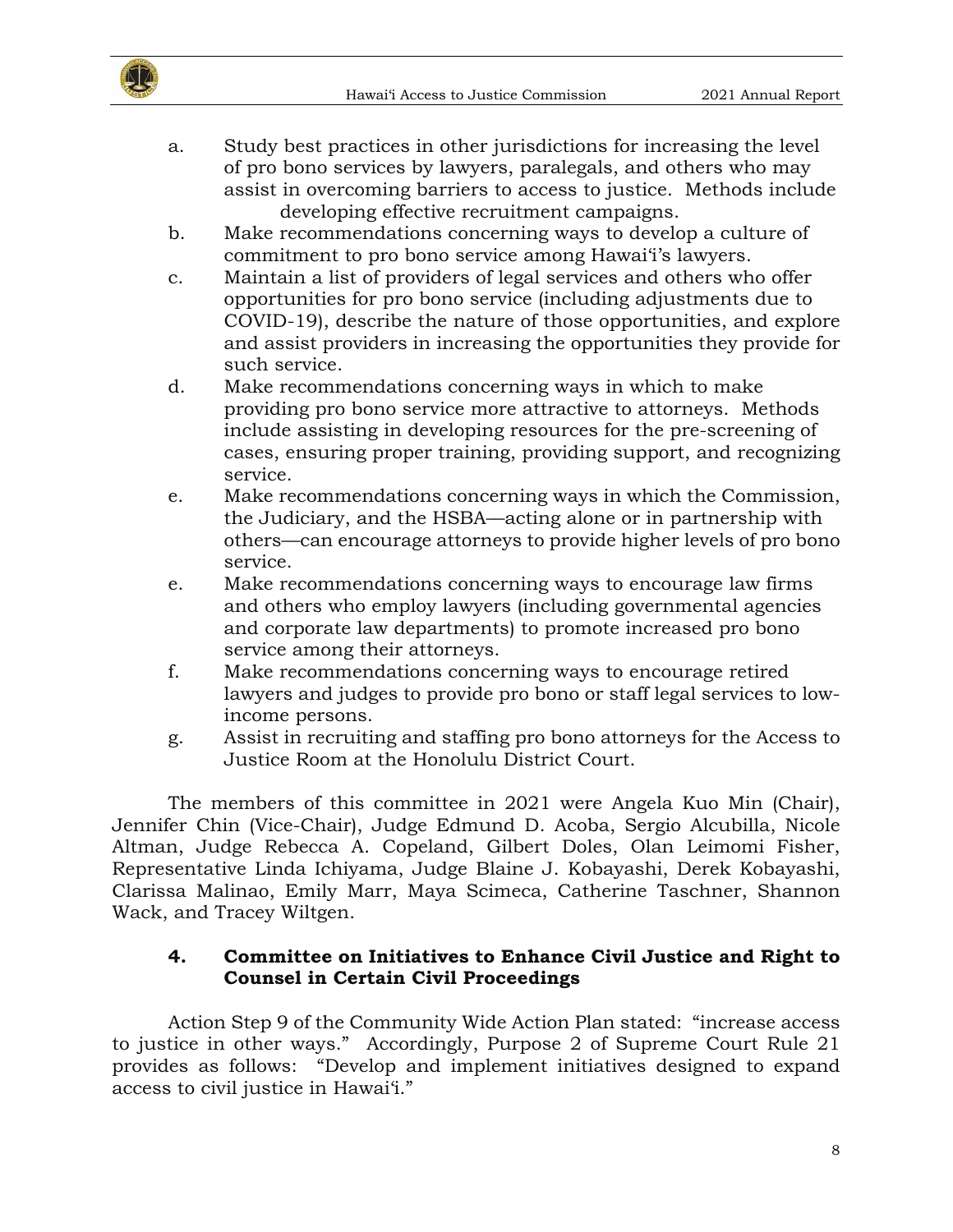

In addition, Purpose 3 of Supreme Court Rule 21 provides:

 Develop and publish a strategic, integrated plan for statewide delivery of civil legal services to low-income Hawai'i residents.

Purpose 12 of Supreme Court Rule 21 provides:

 Develop initiatives designed to enhance recruitment and retention of attorneys who work for nonprofit civil legal services providers in Hawai'i and to encourage law students to consider, when licensed, the practice of poverty law in Hawai'i.

 The Committee on Initiatives to Enhance Civil Justice helps in the mission of the Commission by the following functions:

- a. Develop and publish a strategic, integrated plan for statewide delivery of civil legal services to low-income residents of Hawai'i.
- b. Study best practices in other jurisdictions and develop and recommend new initiatives to expand access to justice in Hawai'i.
- c. Make recommendations and provide advocacy in support of enhancing recruitment and retention of attorneys to work as staff members or to volunteer pro bono for non-profit providers of civil legal services in Hawai'i. Methods may include the following: Establishment by the Hawai'i legislature of a student loan repayment assistance program to help full-time, non-profit civil legal services attorneys pay back their student loans; and

 -- Adoption by the Hawai'i Supreme Court of rules to permit attorneys actively licensed to practice law by the highest court of a state or territory of the United States or the District of Columbia or Puerto Rico and who are working on staff or volunteering pro bono for non-profit providers of civil legal services. Permission would allow these providers to practice in that capacity for up to one year without being admitted to practice law in Hawai'i.

 d. Make recommendations concerning ways in which paralegals and other non-lawyers may assist in meeting specified unmet civil legal needs, including whether ethical or procedural rules would need to be changed to accommodate such assistance.

## Summary of Activities

(1) Created a subcommittee to study the issue of right to counsel in civil cases in addition to continuing to look at desirability of a Civil Pro Bono Counsel Panel.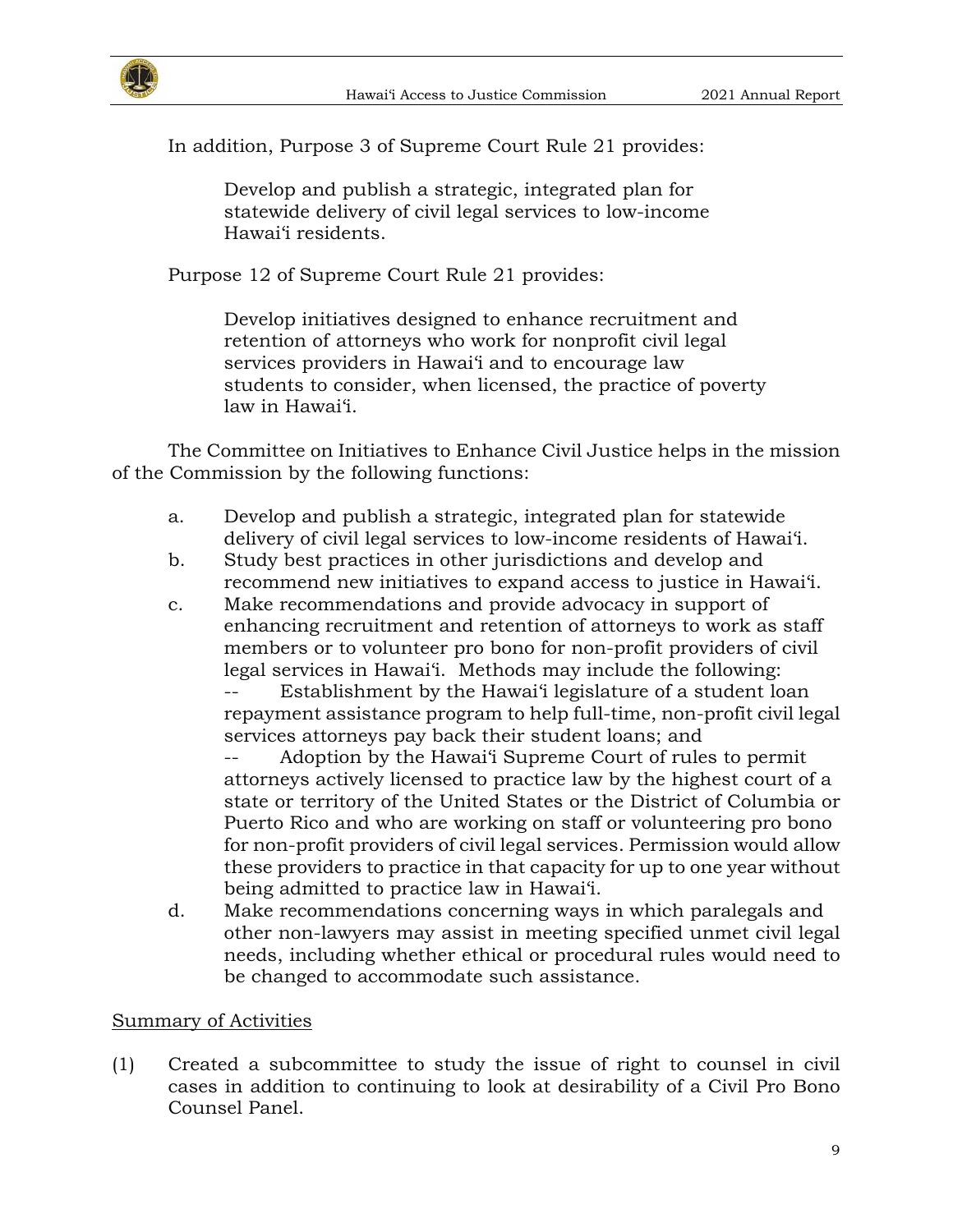

- (2) Working Group on Use of Paralegals continues to look at how paralegals might assist self-represented litigants in the Family Law context, including examining rule and statute changes.
- (3) Continued study of transportation to court as a barrier to access to justice and continued developing instructional materials for distribution to the public for post-pandemic use.
- (4) Assist judiciary staff to finalize Divorce Forms matrix for posting on Judiciary website to allow self-represented litigants to access all forms used in the state.

 Members of the Committee in 2021 were Joanna E. Sokolow (Chair), Earl Edward Aquino, Lincoln Ashida, Charles Crumpton, Elizabeth Fujiwara, Judge Ronald Ibarra (Ret.), Craig Jerome, Patricia Kickland, Gregory Lui-Kwan, Emily Marr, Juan Montalbano, Deja Marie Ostrowski, Kristin Shigemura (Vice Chair), and Reginald Yee.

## **5. Committee on Overcoming Barriers to Access to Justice**

 Action Step 7 of the Community Wide Action Plan stated: "Overcome barriers to access to justice." Purpose 7 of the Supreme Court Rule 21 provides as follows:

> Reduce barriers to the civil justice system by developing resources to overcome language, cultural, and other barriers and by giving input on existing and proposed laws, court rules, regulations, procedures, and policies that may affect meaningful access to justice for low-income Hawai'i residents.

 The Committee on Overcoming Barriers to Access to Justice facilitates the work of the Commission by the following functions:

- a. Identify opportunities to increase the use of Forensic Peer Specialists in helping people navigate the criminal legal system.
	- Support training and capacity building for Forensic Peer Specialist workforce development.
	- Ensure appropriate internship opportunities for Forensic Peer Specialist training.
- b. Make recommendations concerning ways to remove impediments to accessing the justice system due to language, cultural, and other barriers and make recommendations concerning what programs should be initiated to address this barrier, which may include the following: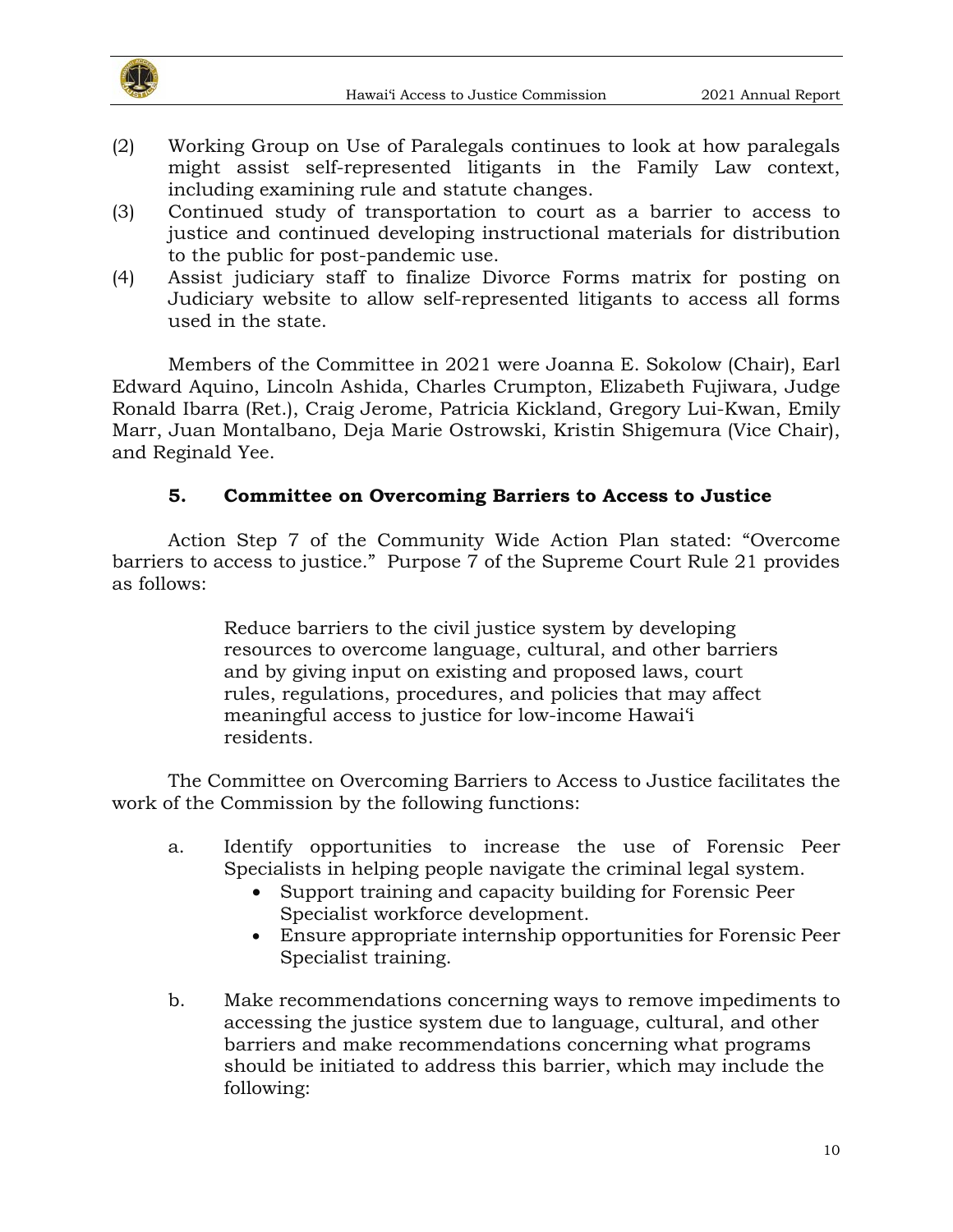

- Providing multilingual services, including increasing the number of available staff, pro bono attorneys and court personnel who are bilingual.
- Providing forms in multiple languages.
- Providing translation services in court, administrative agencies, and with legal service providers.
- Partnering with the University of Hawai'i and other schools offering language training to encourage multilingual volunteers to provide outreach and translation services.
- Identify state entities working on these issues to increase collaboration and share resources.
- Examine factors around barriers to interpreter certification and make recommendations to ensure quality and availability.
- c. Identify best practices for supporting technology access for low income Hawai'i residents by reviewing recent Hawaii-specific projects and making recommendations for broader dissemination.
- d. Increase opportunities for continuing legal education for judges, lawyers, and other criminal legal system personnel on trauma informed lawyering and other competencies.
	- Identify resources to develop and offer training.
	- Support wellness for all practitioners in conjunction with the National Task Force on Lawyer Well-being of the American Bar Association.

 Members of the Committee in 2021 were Heather Lusk (Chair), Judge William M. Domingo (Vice-Chair), Russell Awakuni, Patricia Cookson, Dan Mistak, Calvin Pang, Page Ogata, Jennifer Rose, Brandon Segal, Cynthia Tai, Malia Taum-Deenik, Kristina Toshikiyo, Trisha Kajimura, Christine Daleiden, and Randall M. Wat.

## **6. Committee on Self-Representation and Unbundling**

 Action Step 5 of the Community Wide Action Plan stated: "Enable individuals to represent themselves effectively when necessary." Supreme Court Rule 21 provides as Purpose 11 the following: "Increase support for selfrepresented litigants, such as through self-help centers at the court."

 The Committee on Self-Representation and Unbundling facilitates the work of the Commission by the following functions: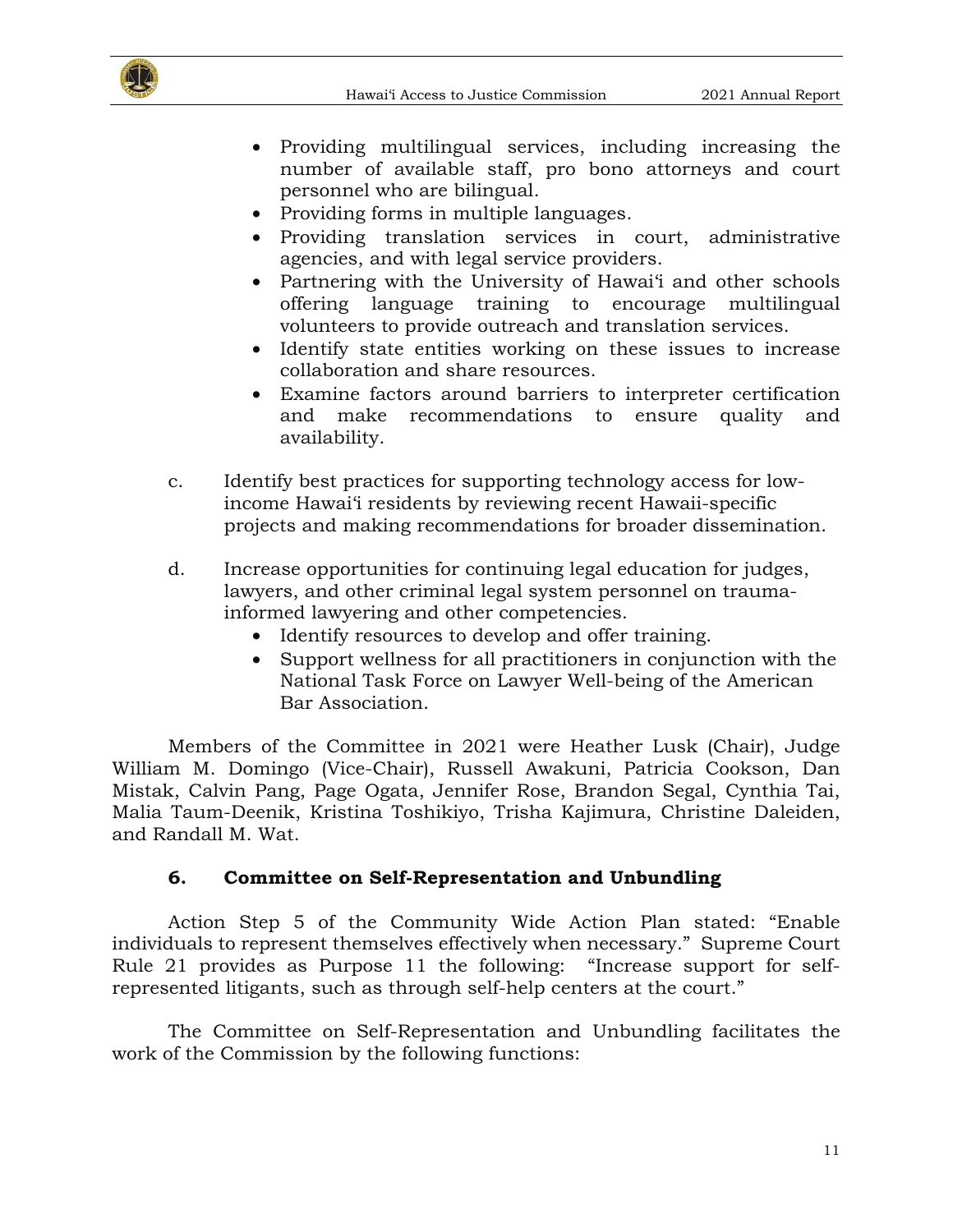

- a. Reduce barriers encountered by self-represented litigants in the court system. Examples include using plain English, translations into other languages, and by simplifying procedural rules.
- b. Make changes to court rules and statutes that would streamline and simplify substantive areas of the law such as family, housing, and landlord-tenant law.
- c. Make changes to court rules to permit limited representation or "unbundled" legal services, and if achieved, make recommendations concerning continuing legal education programs and other ways of promoting unbundling to meet currently unmet legal needs and empowering individuals to represent themselves.

 The members of the Committee in 2021 were Derek Kobayashi (Chair), Sarah Courageous, Damien Elefante, Jerel Fonseca, Victor Geminiani, Nalani Fujimori Kaina, Victoria Kalman, Jo Kim, Jay Kimura, Honorable Blaine Kobayashi, Justin Kollar, Daniel Pollard, Judge Rowena Somerville, Kristina Toshikiyo, and Shannon Wack.

## **C. Task Forces**

## **1. Pro Bono Initiative Task Force**

 The Pro Bono Initiative Task Force was created in the fall of 20122 for the purpose of encouraging law firms and offices to volunteer to staff the Access to Justice Rooms on O'ahu and self-help centers on the neighbor islands and other legal service provider programs in need of pro bono volunteers.

The Pro Bono Initiative Task Force promotes pro bono service by:

1) Coordinating activities with the national pro bono celebration;

 2) Recognizing significant pro bono service by attorneys at self-help centers, in appellate cases, for legal service providers and in other legally related activities;

 3) Providing outreach to the statewide community on the importance of volunteerism in general, and pro bono services by attorneys;

 4) Educating the public on the democratic principles of equal treatment and representation in the legal system; and

<sup>2</sup> See Minutes of the Commission dated November 26, 2012 and Minutes of the HSBA dated December 13, 2012.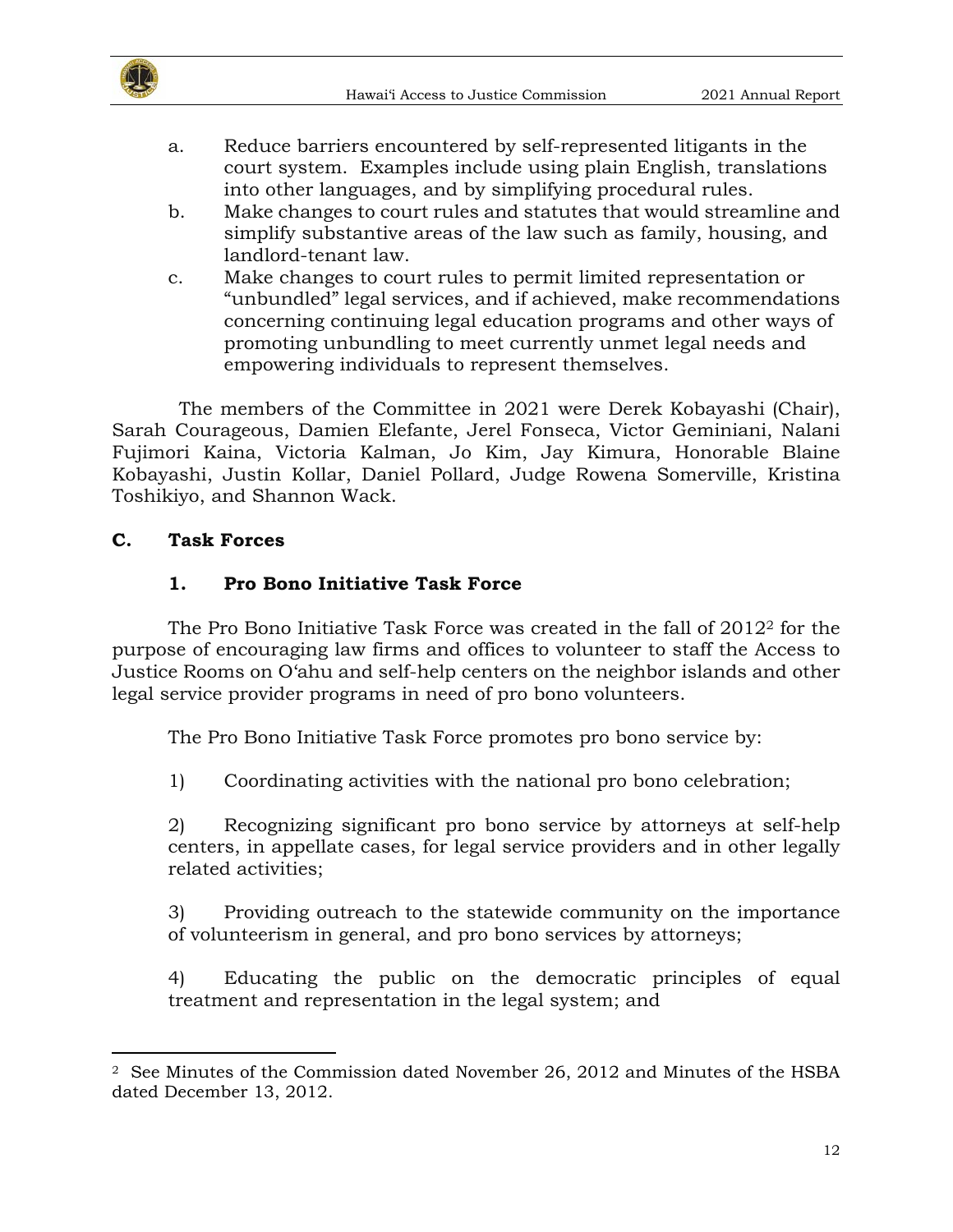

 5) Including the HSBA, the Hawai'i Supreme Court and judiciary, and the other branches of government in the recognition of pro bono service.

 The members of the Task Force in 2021 included Judge Brian Costa (Chair), Tracey Wiltgen (Vice Chair), Justice Simeon Acoba (Ret.), Shawn Benton, Marie Gavigan, Jill Hasegawa, Regan Iwao, Judge Melanie May, Angela Kuo Min, Judge Trish Morikawa, and Judge Trisha Nakamura.

## **2. Task Force on Paralegals and Other Non-Lawyers**

 On January 11, 2016, the Hawai'i Access to Justice Commission approved the creation of the Task Force on Paralegals and Other Non-lawyers ("Task Force") to examine the role of paralegals and other non-lawyers in expanding access to justice in Hawai'i.3 During 2021, the Task Force met at least once each month to work on several proposals designed to utilize the talents and dedication of paralegals and non-lawyers to enhance access to justice in Hawai'i. These proposals included the creation of an Online Volunteer Court Navigator, the implementation of a Second Circuit Volunteer Attorney and Volunteer Assistant Pilot Project, a First Circuit Tenant-Advocate Project, and a review of Hawai'i Supreme Court Rule 7.

 One of the Task Force's earlier proposals involved the creation of a nonlawyer Volunteer Court Navigator program in the Second Circuit. Volunteer Court Navigators provide important legal information to unrepresented litigants in District Court landlord-tenant, debt collection, and injunction against harassment cases. The Volunteer Court Navigator Program began as a pilot project in 2018 and is now a permanent program. During 2019, the role of Volunteer Court Navigators expanded to assisting at Maui Self-Help Center sessions. The services of Volunteer Court Navigators complement the valuable assistance of the Self-Help Center volunteer attorneys and make the process more efficient and consumer friendly. Courthouse activities were limited during

<sup>3</sup> The 2021 members of the Task Force on Paralegals and Other Non-lawyers were Judge Joseph E. Cardoza (Ret.), Second Circuit Chief Judge (Chair, Access to Justice Commissioner); Denise Arestad-Asuncion (Hawai'i Paralegal Association); Gilbert Doles (attorney); Victor Geminiani (retired Co-Executive Director, Hawai'i Appleseed Center for Law and Economic Justice); Thomas A. Helper (Litigation Director, Lawyers for Equal Justice); Raymond Kong (current Litigation Director, Lawyers for Equal Justice); Susan Jaworowski (Professor and Paralegal Program Coordinator, Kapi'olani Community College); Carol K. Muranaka (attorney and Commissioner); Angela Kuo Min (Executive Director, Volunteer Legal Services Hawai'i); Dan O'Meara (Managing Attorney, Legal Aid Society of Hawai'i); Grant Teichman (Acting Executive Director, Volunteer Legal Services Hawai'i); John Barkai (William S. Richardson School of Law professor); Angela Lovitt (Deputy Director, Legal Aid Society of Hawai'i); Calvin Pang (William S. Richardson School of Law professor); and Aviam Soifer (retired Dean, William S. Richardson School of Law and Commissioner) who served as ex officio members of the Task Force.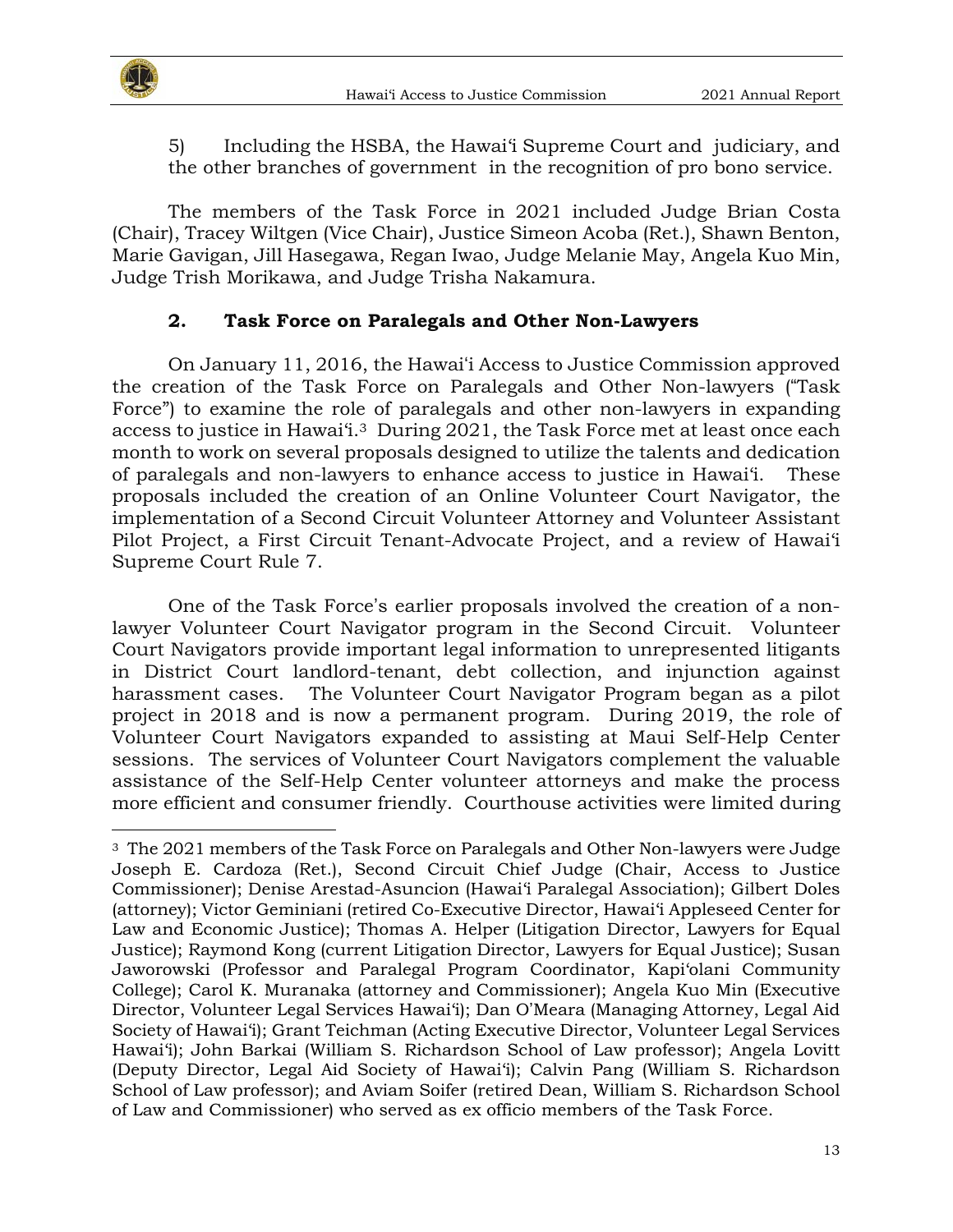

2020 and 2021 due to the Coronavirus pandemic. Thus, an Online Court Navigator program was created and began operating on November 8, 2021. The Online Volunteer Court Navigator provides unrepresented persons the opportunity to communicate with a Volunteer Court Navigator via email twentyfour hours a day, seven days a week. This allows unrepresented persons to seek legal information in advance of court dates. It also carries the potential of expanding the reach of the Volunteer Court Navigator Program to other circuits desiring such services.

 During 2020, the Task Force proposed to the Commission a Second Circuit Tenant Volunteer Attorney and Volunteer Assistant program. The Commission approved transmitting this proposal to the Hawai'i Supreme Court. On September 18, 2020, the Hawai'i Supreme Court issued an order establishing a Tenant Volunteer Attorney and Volunteer Assistant Pilot Program in the Second Circuit. Five Maui attorneys and four Maui non-lawyer assistants stepped forward to serve as the initial volunteers for this program. All five volunteer attorneys were experienced trial attorneys. An intense training program for the volunteer attorneys and volunteer assistants was developed and presented by a twelve-person faculty over the course of one weekday and four weekends during March 2021. This was followed by having the volunteers observe evictions cases in the second and first circuits via remote access. On July 12, 2021, although an eviction moratorium was still in place for unpaid rent cases, Volunteer Court Navigators began to appear in person at District Court landlord-tenant sessions to assist unrepresented persons who desired legal representation in Second Circuit eviction cases. For those desiring representation, a referral was forwarded to Volunteer Legal Services Hawai`i (VLSH). VLSH then screened applicants to determine whether they were income-qualified. VLSH then assigned an attorney to represent the tenant from the list of trained volunteer attorneys. Under this program, income-qualified tenants receive free and full trial court representation by attorneys. The attorneys were assisted by trained volunteer assistants. The assistants served under the direction of the volunteer attorneys and were designed to lighten the financial and time burdens associated with this program. This project provides free representation for tenants facing eviction, a critical and previously unmet need in Hawai'i.

 The Task Force also presented to the Commission a First Circuit Advocate Pilot Project. Under this proposal, an advocate is trained to provide, under the direct supervision of a Hawai'i-licensed attorney working for a legal services provider, representation to tenants in eviction cases. On October 19, 2020, this pilot project was approved by the Commission for transmittal to the Hawai'i Supreme Court. On October 20, 2020, this pilot project was transmitted to the Hawai'i Supreme Court for review. On February 11, 2021, the Hawai'i Supreme Court issued an order establishing a Tenant-Advocate Pilot Project in the First Circuit. Pursuant to the proposal and order, the Legal Aid Society of Hawai'i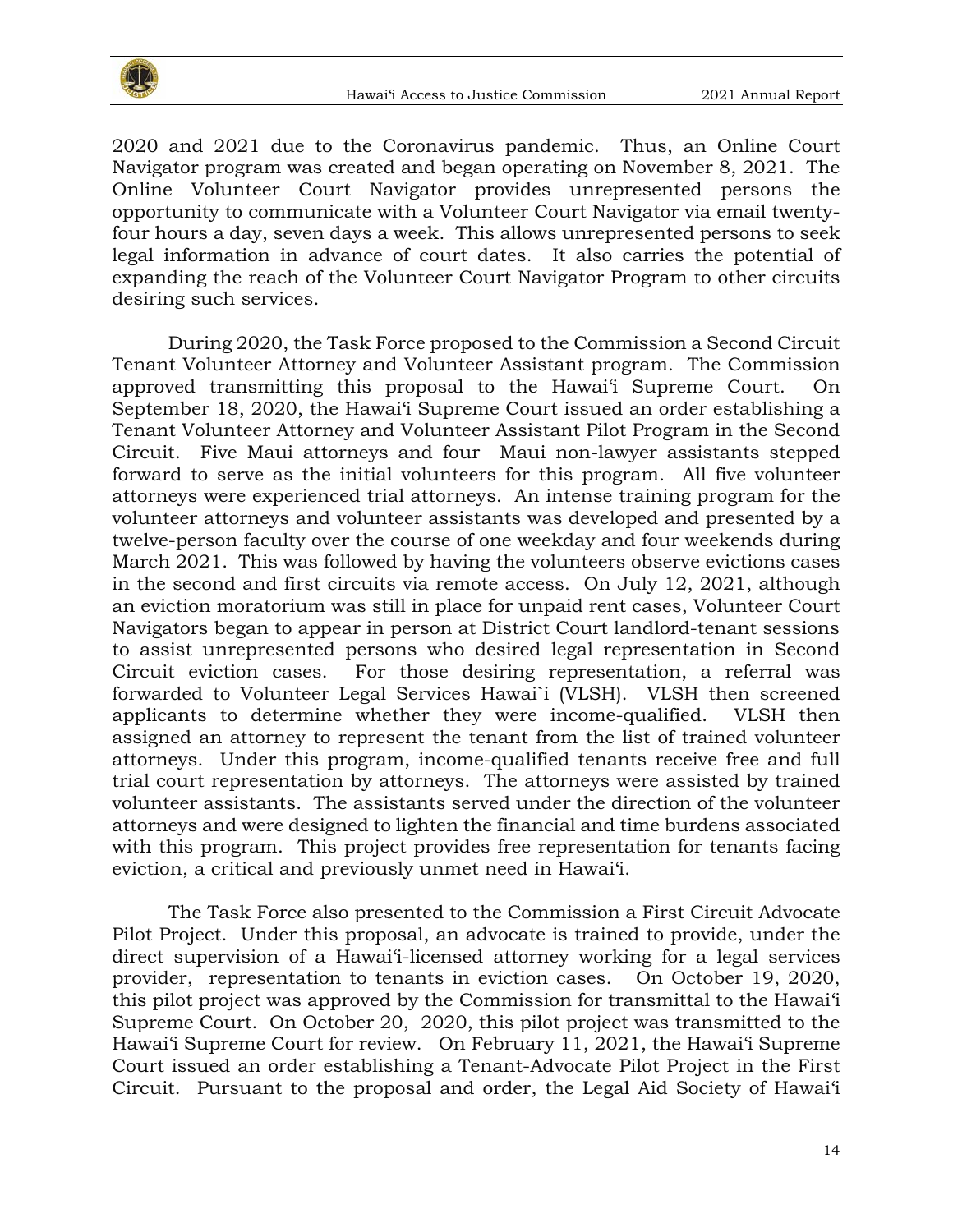

("LASH") was designated as the project's legal services provider. Subsequent to the issuance of the Hawai'i Supreme Court order, LASH elected to assume sole responsibility for the implementation of and reporting on this pilot project. Thus, this project in its entirety has been turned over to LASH with the Hawai'i Access to Justice Commission remaining available to provide assistance if so requested by LASH.

 At the request of the Hawai'i Supreme Court, the Hawai'i Access to Justice Commission has also been working on possible amendments to Hawai'i Supreme Court Rule 7. This endeavor was assigned to the Task Force on Paralegals and Other Non-lawyers. The purpose of this project is to determine if Rule 7 should be amended to expand the pool of persons available to provide pro bono legal services in Hawai'i. This project remains under review by the Task Force.

 The Task Force continues to work on other projects. The members of the Task Force express their deepest appreciation to the Judiciary for its assistance during 2021 and for the dedication of the many volunteers and agencies who have made the Task Force's projects a reality.

## **3. Task Force on the Impact of the Coronavirus Pandemic**

During 2021, the Hawai'i Access to Justice Commission's Task Force on the Impact of the Coronavirus Pandemic ("Task Force") met each month to address the unprecedented challenges caused by the Coronavirus pandemic. On September 21, 2020, the Hawai'i Access to Justice Commission approved the formation of this Task Force.4 At the time of its formation, the Task Force was one of two such state task forces in the nation, the other having been established in Massachusetts. Other states have since established similar task forces.

 The purpose of the Task Force was not to duplicate the efforts of other groups. Instead, its initial areas of focus included:

 A. Building awareness of the importance of maintaining critical community services provided by the many private and public agencies involved in access to justice initiatives in Hawai`i.

<sup>4</sup> The 2021 members of the Task Force on the impact of the Coronavirus Pandemic were Judge Joseph E. Cardoza (Ret.), Second Circuit Chief Judge (Chair); Tom Helper (Litigation Director, Hawai'i Appleseed Center for Law and Economic Justice); Mihoko E. Ito (Attorney); Nalani Fujimori Kaina (Executive Director, Legal Aid Society of Hawai'i); Derek Kobayashi (Vice-Chair, Hawai'i Access to Justice Commission, Attorney); Nanci Kreidman (Executive Director, Domestic Violence Action Center); Heather Lusk (Executive Director, Hawai'i Health & Harm Reduction Center); Angela Kuo Min (Executive Director, Volunteer Legal Services Hawai'i); Gary M. Slovin (Attorney); and Tracey Wiltgen (Executive Director, The Mediation Center of the Pacific, Inc.).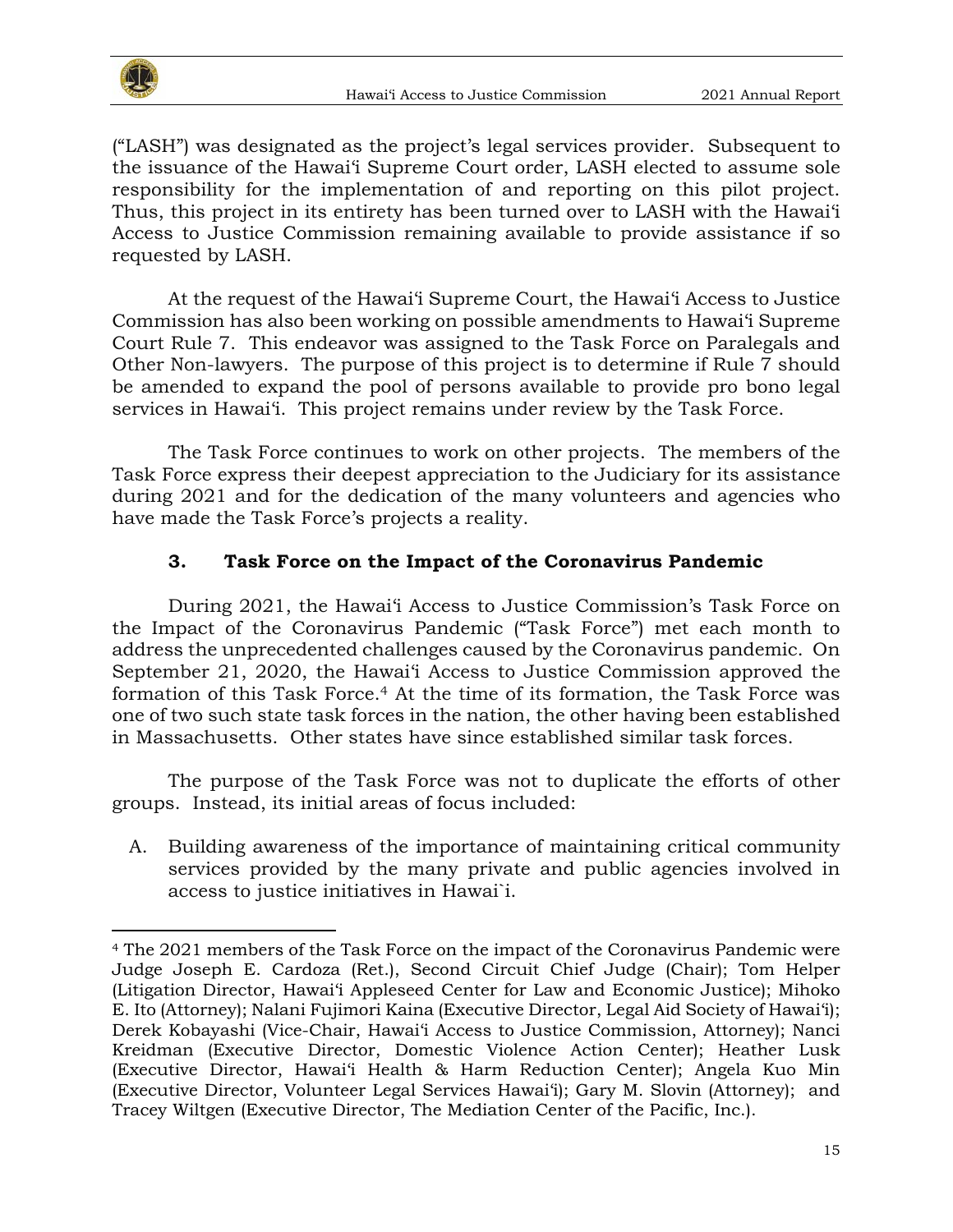

- B. Educating the public on the availability of rent assistance.
- C. Linking tenants experiencing financial difficulty with free mediation services.
- D. Informing the public of the various services beyond rent assistance that are available to those struggling with maintaining rental housing.
- E. Expanding the Second Circuit Volunteer Court Navigator Program to other circuits to provide legal information and services to unrepresented persons in landlord-tenant, debt collection, and district court injunctions against harassment cases.

 During 2021, the Task Force's work focused on funding for legal services providers, rental housing evictions, landlord-tenant mediation, rental assistance programs, and limited scope representation.

 Funding for legal services providers during the pandemic continued to be of critical importance. The pandemic has created economic challenges for persons and businesses throughout Hawai'i, the nation, and the world. The challenges in Hawai'i increased the need for legal services. However, the decline in tourism and the need to control the spread of the virus caused a slowing of the Hawai`i economy, businesses closures, and loss of employment. This, in turn, jeopardized funding for legal services providers. The Task Force and Commission communicated with Hawai'i legal and community foundations to inform them of the increased demand for legal services and the need for adequate funding to sustain these services.

 The economic crisis caused by the pandemic also created a serious problem for landlords and tenants. Many tenants were unable to pay rent due to a loss of income. Without rent payments, landlords found it difficult to meet their financial obligations. A moratorium prohibited landlords from attempting to evict tenants who failed to pay rent. The eviction moratorium ended during August 2021. The approaching end of the eviction moratorium caused concern that there would be a large increase in the number of evictions in Hawai'i. Thus, the Task Force and Commission worked with the Hawai'i Legislature and many other persons and groups to support amendments to the landlord tenant code. These efforts resulted in the enactment of several critical amendments to Hawai`i law, the most significant of which requires landlords to refer rent disputes to mediation before filing an eviction court case. The centerpiece of this legislation is mediation. The mediation centers throughout Hawai'i have played a central role in helping to avoid an eviction crisis in Hawai'i.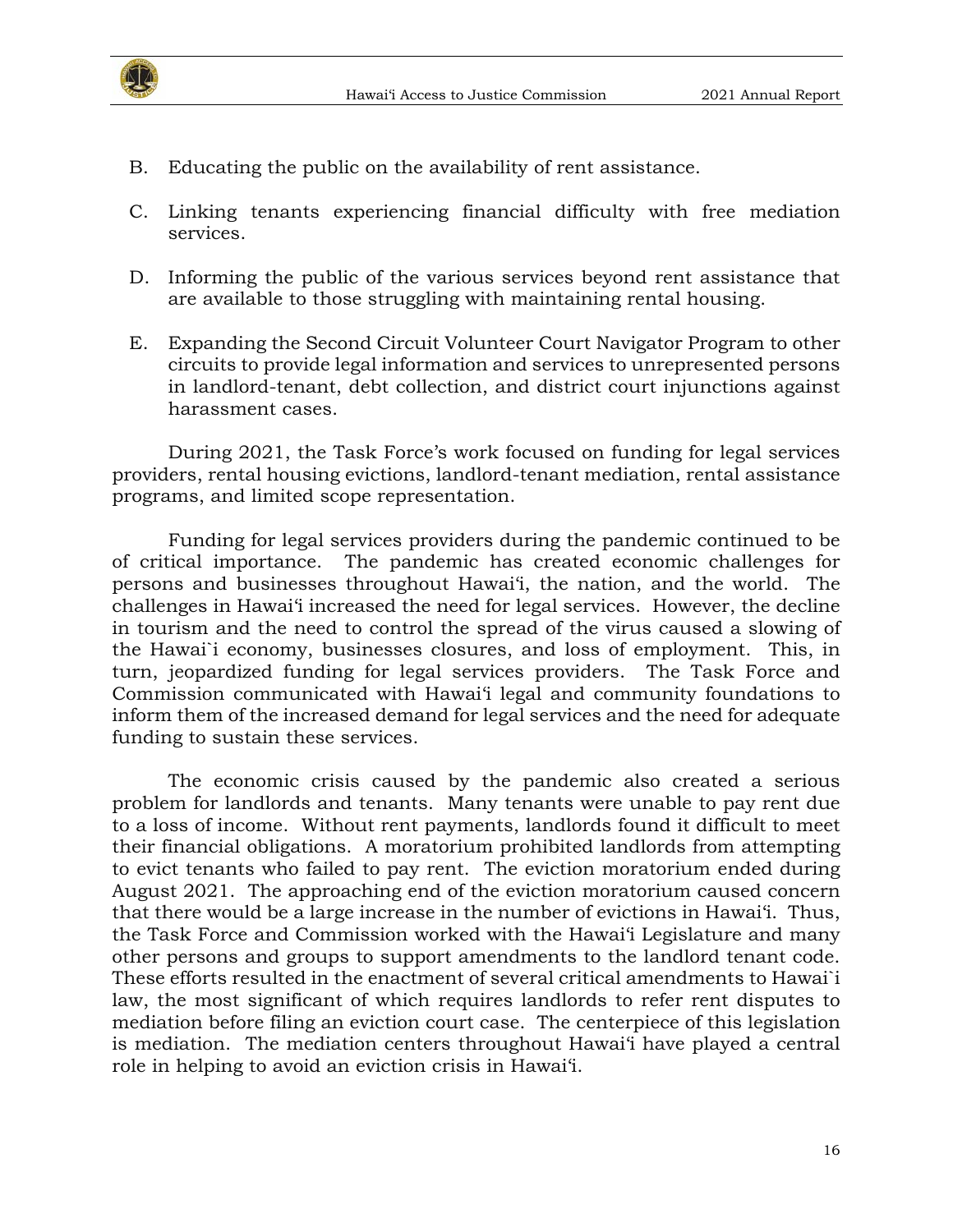

 During 2021, for the hundreds of landlords and tenants who participated in mediation, the rate of successful mediation agreements has been extremely high, in the 88% to 90% range. At least for the present, these amendments have helped landlords and tenants resolve their issues and avoid the courts from becoming overwhelmed by evictions cases. The Judiciary also met regularly with stakeholders, including Commission representatives, to minimize the impact of the pandemic. The Task Force and Commission are extremely appreciative of the leadership and support from the Hawai'i Legislature and Judiciary in this area.

 During 2021, various rent and mortgage relief programs were in place to assist landlords and tenants who were adversely impacted by the Coronavirus pandemic. The federal government provided large sums of money for rent and mortgage relief. The problem that arose was the apparent lack of community awareness of these relief programs and the proper means of obtaining rent and mortgage relief. The Commission, attorneys, mediation centers, utilities, and agencies involved with processing applications for rent and mortgage relief participated in televised forums to increase awareness amongst tenants and landlords. The Legal Aid Society of Hawai'i ("LASH") also prepared information sheets informing the community of legal options and available relief. LASH and the Mediation Center of the Pacific also focused some of their efforts on geographic areas that appeared to be participating in relief programs at a lower rate as compared to other geographic areas.

 The Task Force has also presented limited scope representation training to attorneys. Limited scope representation makes it more affordable for persons desiring legal representation to be represented by an attorney at certain stages of a case.

 During 2021, the Task Force also participated in planning for calendar year 2022 and fiscal year 2022. Planning has been challenging as circumstances related to the impact of the Coronavirus pandemic have changed often and rapidly.

 The Task Force sincerely appreciates the leadership and support received from the Hawai'i Legislature and the Judiciary as well as the support from legal and community foundations, agencies, businesses, and individuals in responding to the critical needs of the community during the Coronavirus pandemic.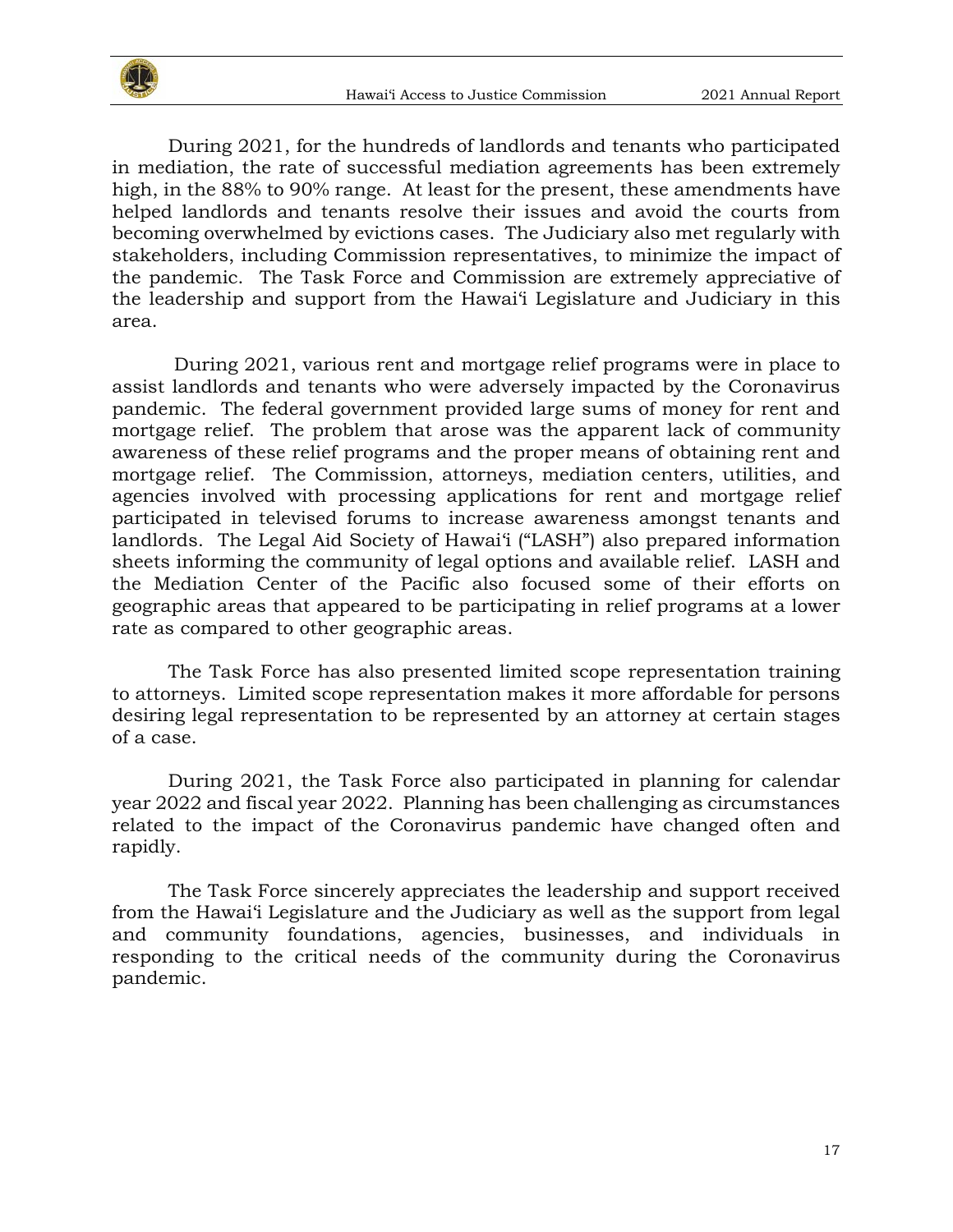

This page is intentionally left blank.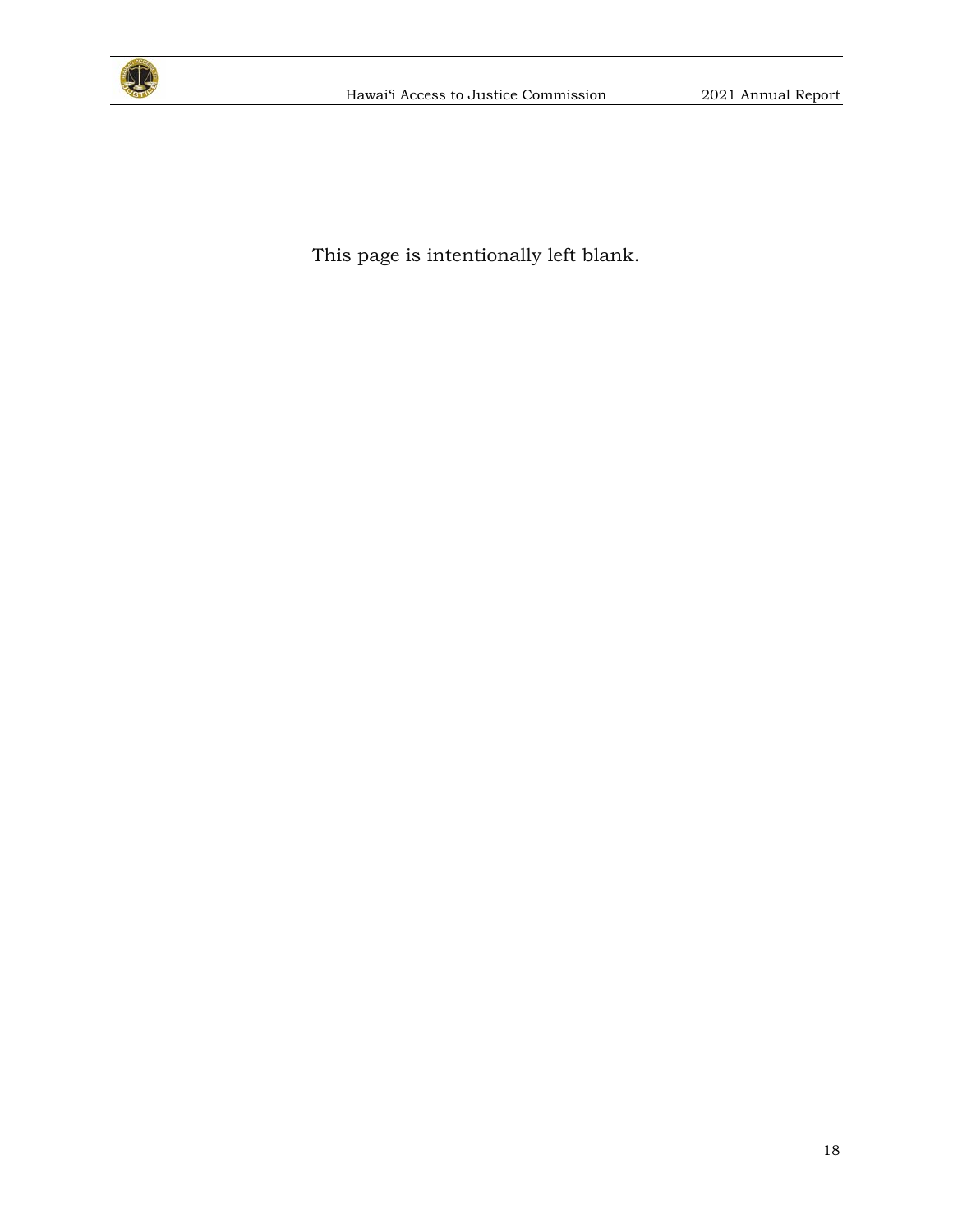

#### **II. 2021 HAWAI'I ACCESS TO JUSTICE CONFERENCE**

 The shutdown of the entire state in March 2020 because of the raging COVID-19 pandemic made the normal not likely for a period. Everyone planning a conference at the time remained hopeful, nonetheless.

 But the pandemic created too much uncertainty for the Hawai'i Access to Justice Commission (Commission) to continue with plans for an in-person Access to Justice Conference in 2020.

 In 2021, however, the Hawai'i Access to Justice Conference attracted 270 attendees to its first Zoom conference with the theme, "Access to Justice and the Time of COVID."5 Former Dean Aviam Soifer and Robert LeClair, Executive Director, Hawaii Justice Foundation, served as co-emcees for the conference, which included 33 speakers or panelists.

 The Cades Foundation was acknowledged for its generosity in providing a grant to assist in defraying the costs of the conference.

 Second Circuit Court Judge Joseph Cardoza (Ret.), Commission Chair, welcomed the attendees with opening remarks for the conference. See Appendix A for a copy of Judge Cardoza's remarks. Hawai'i Supreme Court Chief Justice Mark Recktenwald engaged the virtual audience with an update on the judiciary's access to justice activities. See Appendix B for a copy of Chief Justice Recktenwald's speech.

 Keynote speaker, former United States District Judge Nancy Gertner, who is on the faculty at Harvard Law School, gave her "Lessons from a Pandemic." One lesson, she said, is the need for technological responses to the extraordinary divisions during the pandemic, and the other is the limits of technology solutions. She noted that pre-pandemic the "contours of the problem were

<sup>5</sup> This section is based upon summaries of the workshops and plenary sessions of the conference prepared by Jay Mason, Managing Attorney, Kauai Office; Makia Minerbi, Senior Staff Attorney, Windward Office; Laura Cushman, Staff Attorney, Kona office; Eliot Schulte, Paralegal; Maya Scimeca, Engagement Specialist; Katharine Munk, AmeriCorps; Nicholas Severson, Staff Attorney; Lona Hertz, Paralegal; Prya Oliveira, Test Coordinator, Fair Housing Enforcement Program; and Shaela Garces, AmeriCorps. Michelle Moorhead coordinated the summaries written by the staff within Legal Aid Society of Hawai'i. These summaries may be found at the subpages of the Hawai'i Access to Justice Commission at:

https://www.hawaiijustice.org/hajc/access-to-justice-commission/2021-hawaiiaccess-to-justice-conference.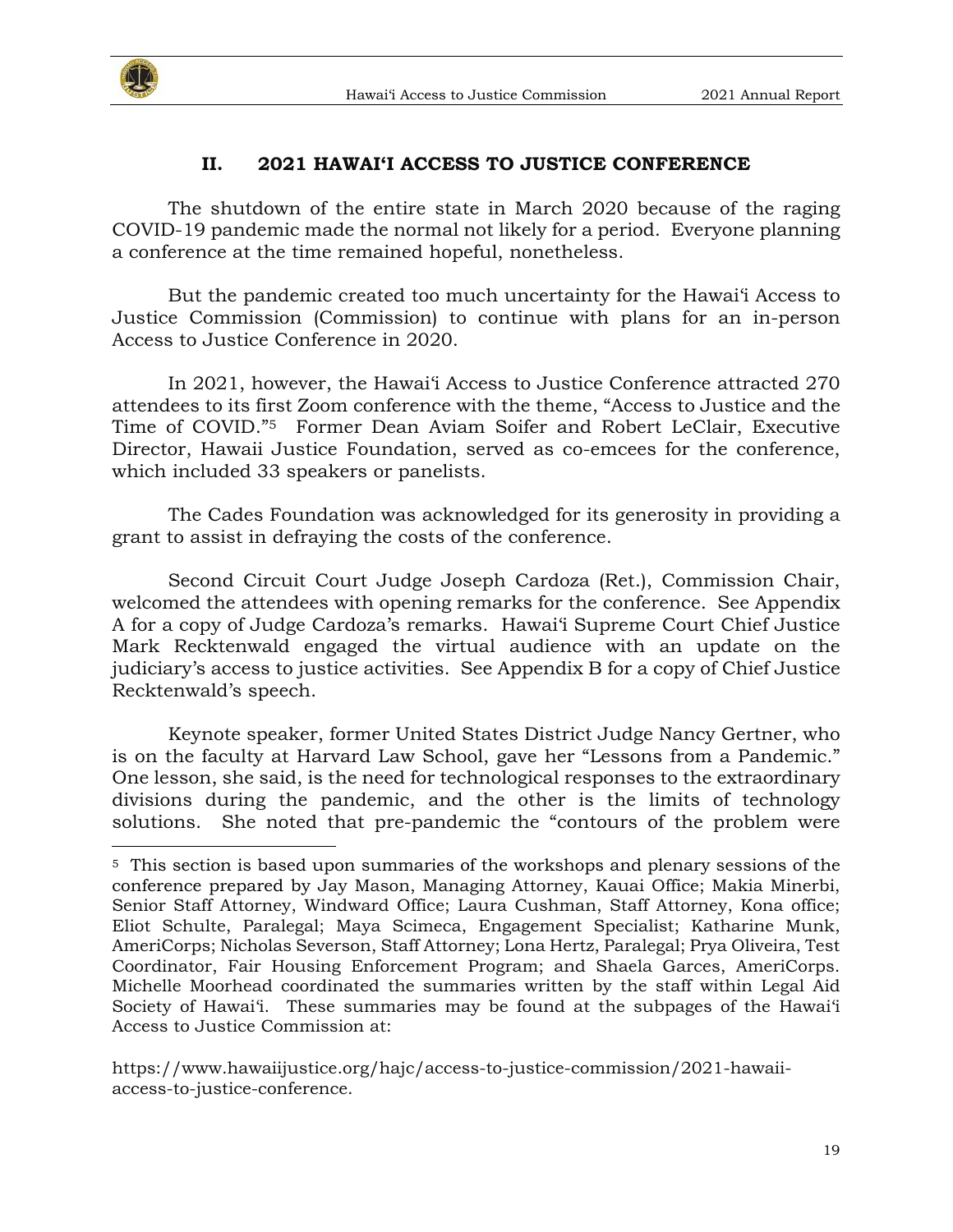

economic inequality, cultural heterogeneity, and physical disability and differences."

 Judge Gertner observed that there may be subcategories of cases where technology enhances justice: informational settings versus deliberative settings.

 Judge Gertner opined that the tyranny of numbers applies overwhelmingly to the cases of poor people. She quoted from the former Dean of Yale Law School, Harold Koh, in his keynote address, "The Just, Speedy, and Inexpensive Determination of Every Action":

> When you cannot measure what is important, you tend to make important what you can measure. And so like anyone else in the workplace, judges tend to do what is measured, and what is measured and valued in today's courthouses is how many cases are closed, not how justly they are decided.

 Judge Gertner described a case about learning through screens and its limitations. In United States v. Nippon Paper Industries, 17 F.Supp.2d 38 (D. Mass. 1998), a criminal antitrust case, the government wanted to take the testimony of a critical witness in Japan through either a videotaped deposition or through simultaneous video teleconferencing. The witness refused to come to the United States. The defendant objected to the videotaped deposition approach but agreed to video teleconferencing.

 Judge Gertner allowed the video teleconferencing, but not the simultaneous transmission to the jury. She ordered that the witness' testimony be taken in the evening between 6:30 and 9:30 p.m., that counsel be present to cross-examine, that the court rule on all objections as if the testimony were being conducted before the jury, and the conference be taped and edited for later transmission to the jury.

As noted by Judge Gertner in the case:

 While some argue that videotaping is just like the real thing, "just like" is not, in most situations, good enough . . . I, though an avid supporter of the "Courtroom of the Future," with a courtroom equipped with every manner and means of high tech accoutrements, believe that we should be cautious about the technology lest we begin to practice "virtual justice."

 Judge Gertner raised a question, "Will we wind up with a two-tiered system? Those who are working through screens, and those who are in person? Will that then exacerbate the substantive access to justice issues?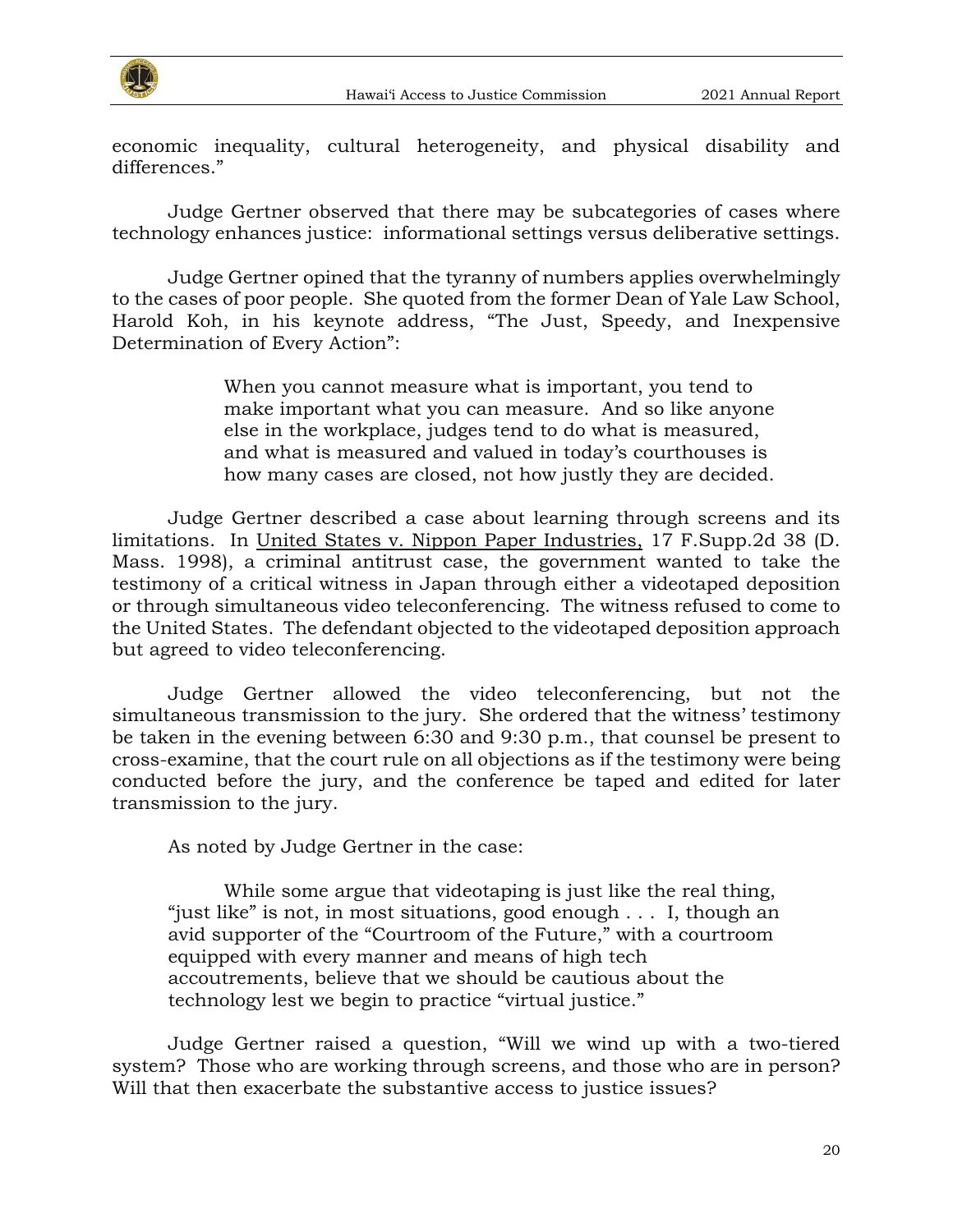



 There is a difference between watching someone at a sentencing in a courtroom and watching that someone on a screen, she said. She mentioned this quote about empathy:

> Empathy is erased or sharply curtailed by technology because the other person is not present in an embodied way as an individual, nor can their emotions be experienced.6

 Another cautionary tale alluded to by Judge Gertner was information from the Brennan Center in September 2020 as follows:

- One study of bail hearings found that the defendants whose hearings were conducted over video had higher bond amounts than their in-person counterparts
- A study of immigration courts found that detained individuals were more likely to be deported when their hearings occurred over video conference rather than in-person.
- Studies of remote witness testimony by children found that the children were perceived to be less believable, accurate, confident when appearing over video
- In three out of six surveyed immigration courts, judges identified instances where they had changed credibility assessments made during a video hearing *after* holding an in-person hearing.

 Judge Gertner stated that she did not know what is next, but that this conference and these discussions are the critical places to start.

 In the morning workshop, "Impact of the Coronavirus Pandemic on Access to Justice," former Dean Avi Soifer facilitated the discussion with fellow panelists: Chief Justice Recktenwald; Judge Cardoza (ret.); Heather Lusk, executive director of the Hawai'i Health and Harm Reduction Center; and Nalani Fujimori Kaina, executive director of the Legal Aid Society of Hawai'i. The presenters examined the effects of the pandemic and contemplated future perspectives. Better access may be provided by online services, and it is likely that access to the legislative process via Zoom may continue, coupled with inperson participation. Funding for legal service providers needs to be a priority since staying at the same level of funding means that over time they are falling

<sup>6</sup> Dennis P. Slattery, "Myth and Culture" (drawing on Sherry Turkle, "The Power of Talk in a Digital Age.") (2016).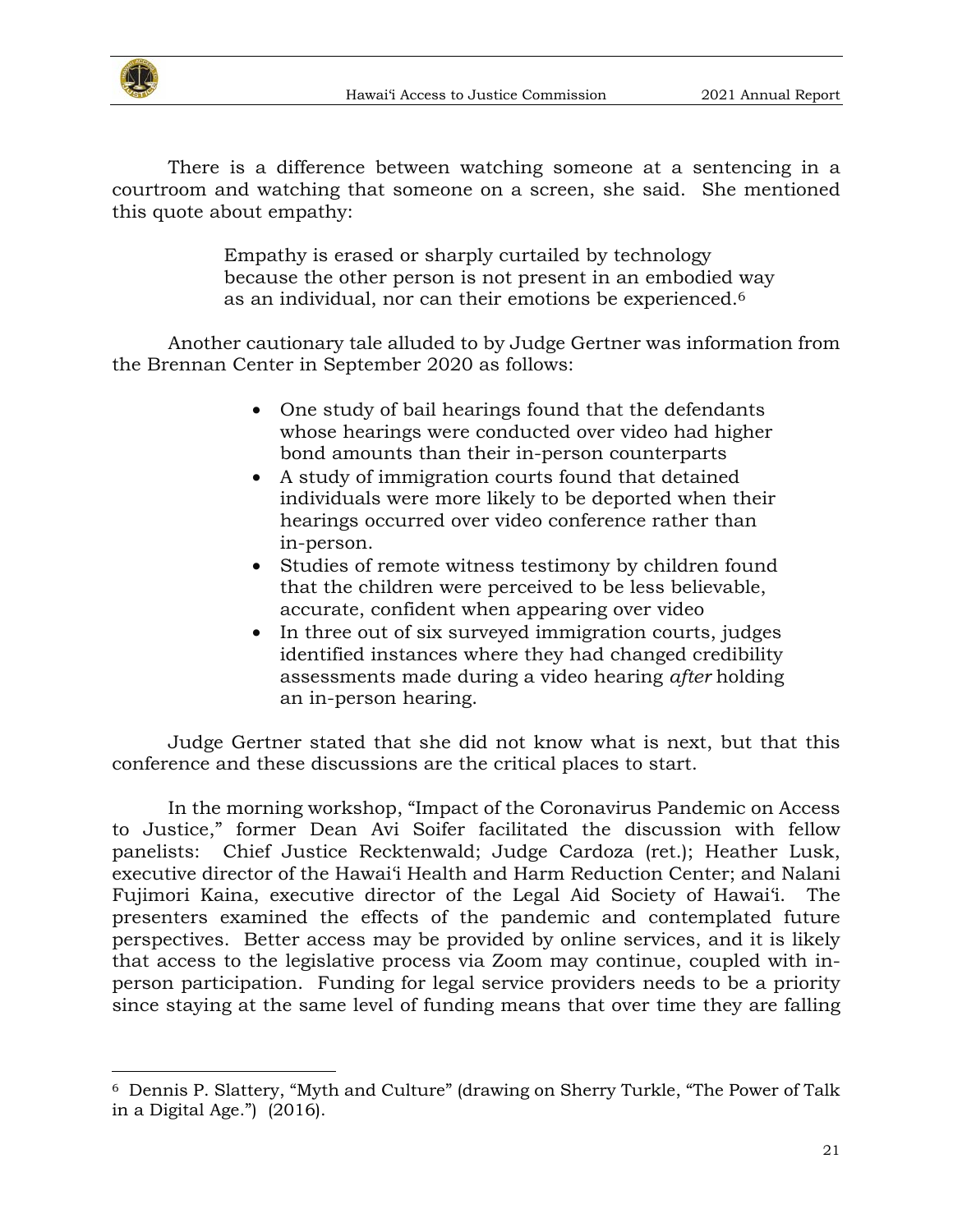

behind. The live-streaming of oral arguments at the Hawai'i Supreme Court will continue.

 There were three concurrent workshops for the first afternoon session and four in the later afternoon.

### **"Lifting Stoppers, Lifting Barriers"**

 The Re-Entry and Community Service ("RACS") Program at the Honolulu District Court was explained by Angela Kuo Min, executive director of Volunteer Legal Services Hawai'i, facilitator; First Circuit District Court Judge Melanie Mito May; and Clarissa Malinao, volunteer attorney. Outstanding traffic tickets often cause "stoppers," meaning that the individual with many outstanding tickets will not be able to renew one's driver's license or vehicle registration and this, in turn, may cause difficulty when the individual needs to drive to work or to find employment.

 In 2020, Volunteer Legal Services Hawai'i helped 200 RACS clients. The program conducts a comprehensive search of all tickets under the person's name(s) and vehicles used and consolidates the court locations so that the case can be handled in Honolulu. Once the fines have been identified and are eligible for the program, a volunteer attorney will file on behalf of the client a motion to convert the fines to community service. The volunteer attorney will attend the court hearing with the client and argue for community service in place of the fines. When the motion is granted, the person is referred to Adult Services Branch, which oversees community service throughout the state.

 Although the program functions only in the First Circuit, there is a court form at the judiciary website of a motion to convert fines into community service that can be used generally.

 Another program discussed by the panelists involves restricted licenses under Haw. Rev. Stat. § 286-109, where the district court judge may allow a restricted driver's license where: (1) the individual must be gainfully employed in a position that requires driving and will be discharged if the individual is unable to drive; or (2) the individual has no access to alternative transportation and therefore must drive to work. In addition, a district court judge sitting in the traffic division has the power to dismiss a notice of traffic infraction, with or without prejudice, or to set aside a judgment for the state. Haw. Rev. Stat. § 291D-12(a)(3).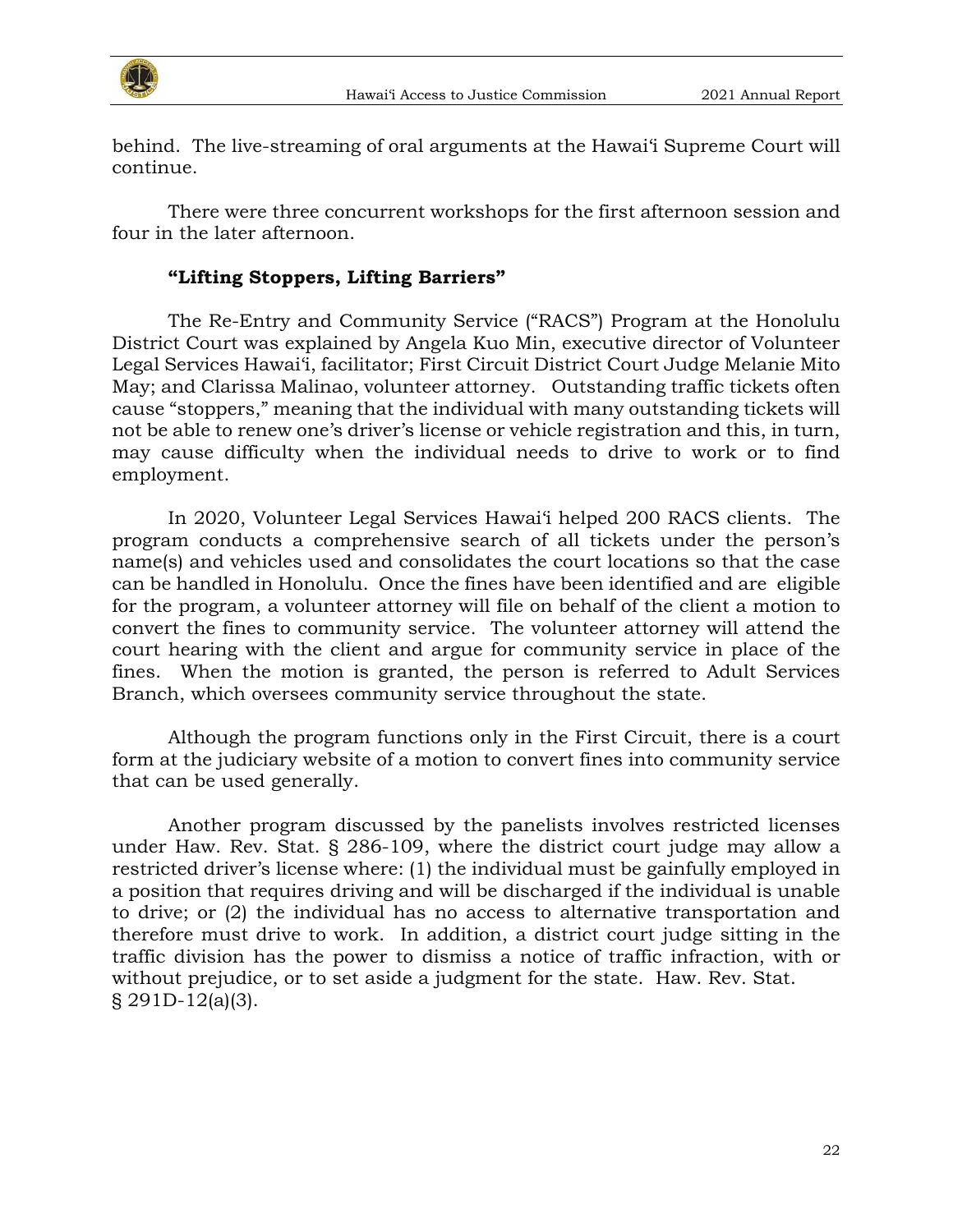

#### **"Different Dispute Resolution Approaches: Modifying the Process for the Issues and the People"**

 Tracey Wiltgen, facilitator, executive director of The Mediation Center of the Pacific; Michelle Acosta, Deputy Chief Court Administrator for the First Circuit; Katie Ranney, Special Programs Coordinator for The Mediation Center of the Pacific; Laurie Tochiki, executive director of EPIC 'Ohana; and Katie Bennett, mediator of Family Mediation Hawai'i discussed the perspectives of their respective dispute resolution organizations. Some of the guidelines discussed included: design a space that is safe and allows the clients to have a voice; focus on the level of engagement of the participants; give people time to think about what's happening; understand that access to justice in the context of mediation, includes having access to childcare and interpreters.

## **"Working Together to Provide Immigration Legal Services to the Low-Income Clients"**

 Corey Park, facilitator, board president of The Legal Clinic; Esther Yoo, staff attorney at The Legal Clinic, and Taylor Brack, Law Fellow at the Refugee and Immigration Law Clinic, informed the attendees that currently there are approximately 255,000 Hawai'i residents who are immigrants. This is higher than the national average by almost five percent. Over 110,000 of these immigrants have not been naturalized, and nearly 48,000 do not have legal status in the United States. The presenters discussed the issues facing these immigrants such as no right to counsel in immigration courts, complex asylum cases, and the lack of due process.

#### **"The Civil and Legal Rights or People Experiencing Homelessness in the Times of COVID"**

 Mateo Caballero, facilitator, principal attorney of Caballero Law LLLC, led the discussion with Wookie Kim, Legal Director at the ACLU of Hawai'i; Deja Ostrowski, Staff Attorney with the Medical-Legal Partnership Hawai'i; and Janet Kelly, Senior Attorney, Homeless Specialist at Legal Aid Society of Hawai'i on the complex issue of homelessness. It was noted that only about 1.79 percent of Oahu's homeless population can access available shelter beds. The presenters discussed the barriers that criminalization of homelessness has created. Suggestions on how to help included assistance obtaining vital documents; advocating decriminalization of homeless individuals; developing an understanding of the issue of the homeless individual; and working to connect these individuals with available community resources.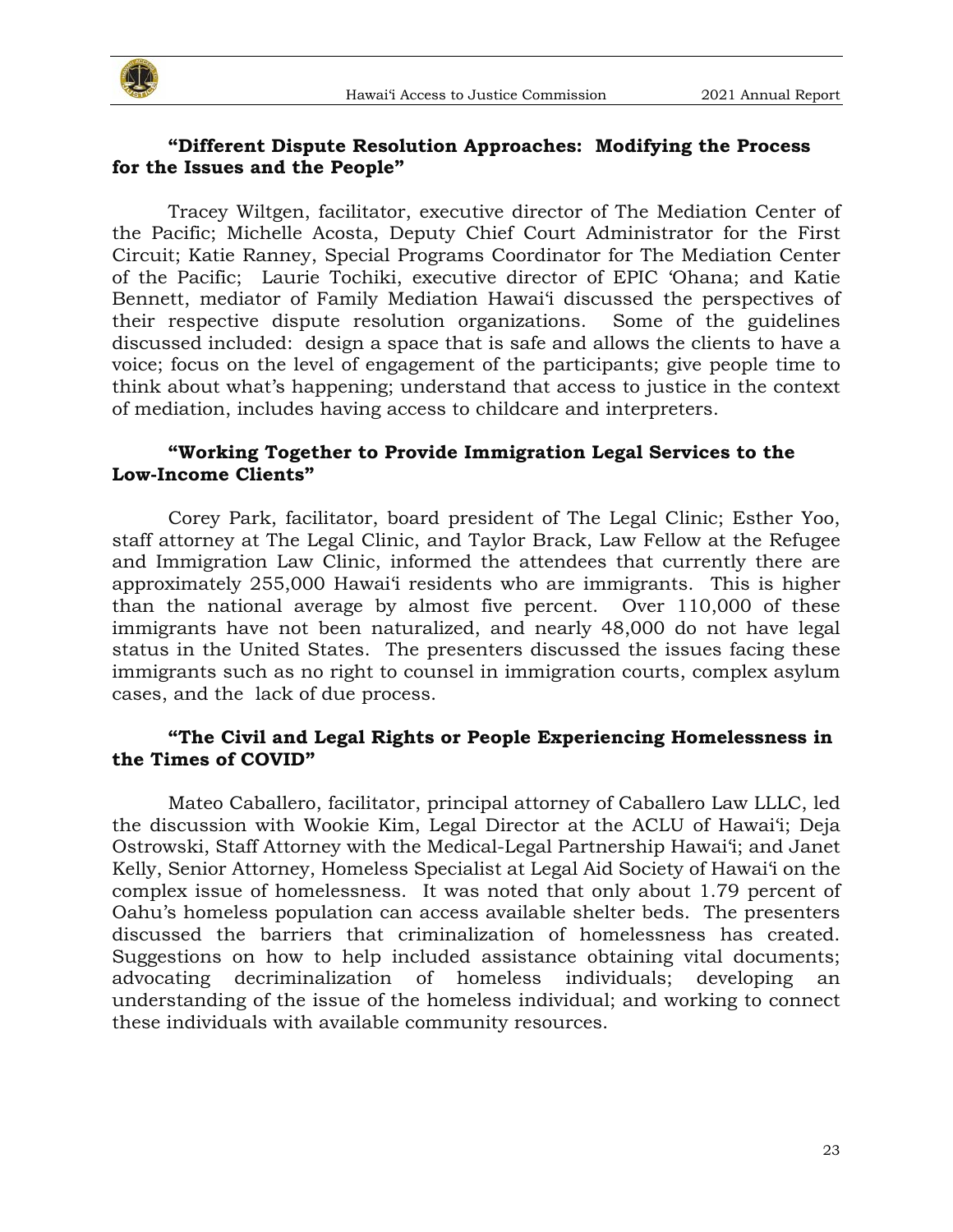#### **"Access to Justice and the Hawaiian Home Lands Trust"**

 Summer Sylva, facilitator, executive director of the Native Hawaiian Legal Corporation ("NHLC"), and others at NHLC--David Kauila Kopper, Director of Litigation, Ashley Obrey, Legal Practice Administrator and staff attorney, and Henderson Huihui, Equal Justice Works fellow and staff attorney--explained that NHLC's mission is to perpetuate, through legal and other advocacy, the rights, customs, and practices that strengthen Native Hawaiian identity and culture. The organization assists the Hawaiian Homes beneficiaries with issues including lost applications, evictions, construction defects, and successorship criteria. The Hawaiian Homes Commission Act was one hundred years old on July 9, 2021. It was noted that homestead is important to stability and the intent of the program was to have families on leases; instead, the waiting list grows, and Native Hawaiians are overrepresented in the homeless population.

#### **"Family Law and Access to Justice"**

 Gemma-Rose Poland Soon, facilitator, solo practitioner; First Circuit District Family Court Judge Rebecca A. Copeland; Tom Farrell, founder and managing attorney of Farrell & Perrault; and Angelina Mercado, executive director of the Hawai'i State Coalition Against Domestic Violence, discussed coercive control, which is control of another person's behavior by using force or threats or causing fear. The power and control can be exhibited by using intimidation, emotional abuse, isolation, blame, children or third party, privilege, or economic abuse.

#### **"Access to Justice in Elder Law and Special Needs Planning"**

 Scott Suzuki explained that one in two people over 85 years old has a neurocognitive condition, and there is an increasing need to help older individuals. He discussed barriers to access to justice--care, cost, lack of creativity in the legal system, and lack of compassion. He explained that care is complicated and often not pre-planned, but reactionary. The second barrier of cost can be a strain on the caregiver and care recipient. A private room costs an average of \$8,820 monthly nationwide. In-home care may average \$4,000 monthly, but \$3,895 is the highest Social Security benefit. Suzuki expressed that the traditional medical model of institutions and nursing homes is an old concept. He believes that circumstances have changed and so should policies. Many laws lack compassion for the elderly and special needs individuals such as the Medicare Secondary Payer Act, Social Security, ABLE (Achieving a Better Life Experience) Act, and Medicaid. He explained that prevention requires anticipation; that is, one should anticipate the legal needs and health care needs.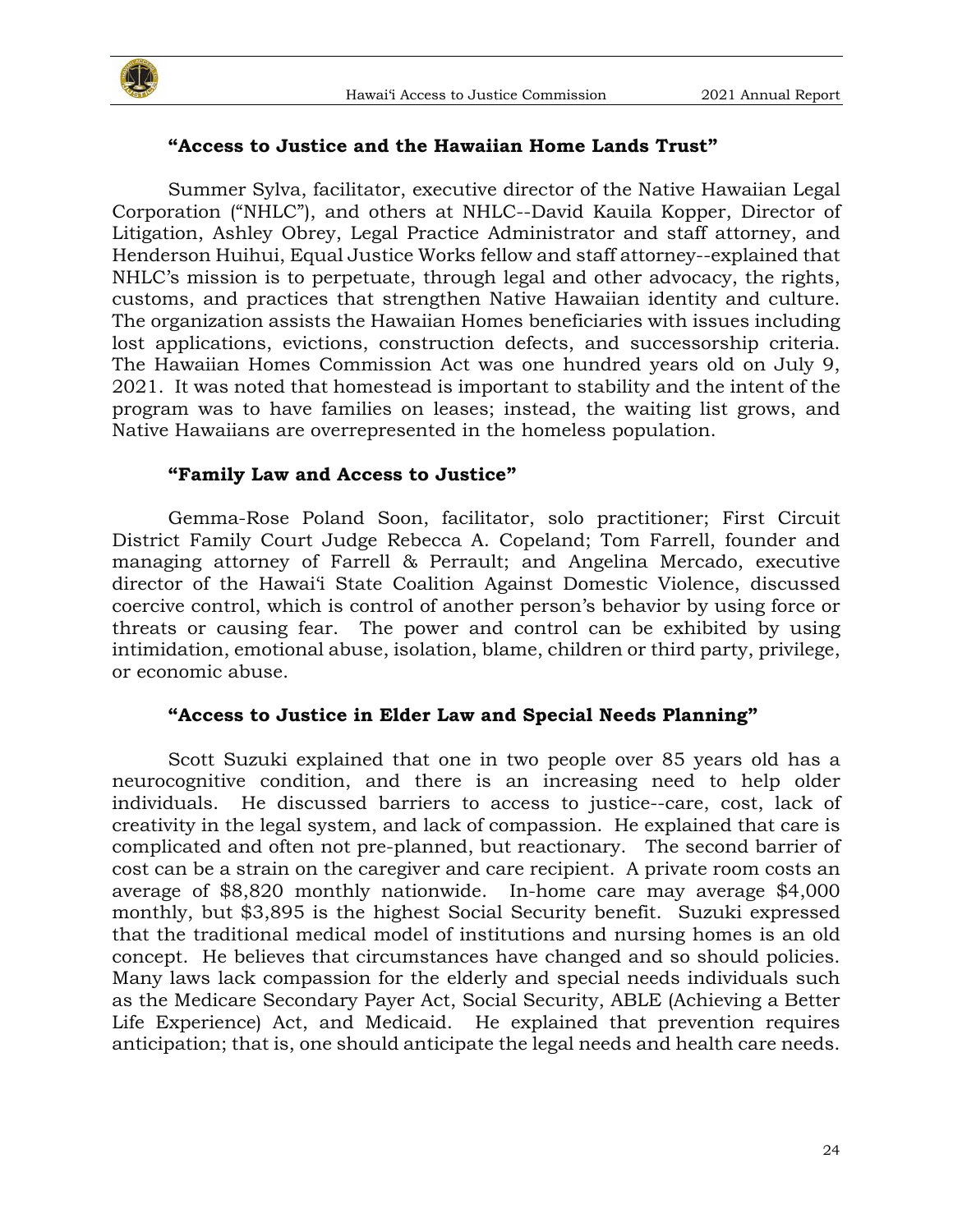

#### **Closing Session**

 The plenary closing session with Professor Calvin G.C. Pang and Judge Gertner shared reflections of the day's conference. Professor Pang said that the reliance of Zoom with its convenience and ease may continue, but it is important to remember the "vitality of human interaction" for the preservation of humanity. He referenced Judge Gertner's address about "hard" and "easy" cases, and that standards, rules, and practices are followed in other arenas to dispose of cases and he encouraged observation of a deeper context of a person's situation and to resist the tendency of the easy route. "If the totality of observations suggests that the hard route be taken, then maybe it should be taken."

 Judge Gertner observed that law may be an abstraction and that there is a need to stay rooted in the real world. She explained that judges deal in abstractions and rules. In the various workshops, she observed the panelists' compassion and consideration about people in the community. The panelists spoke about the affected community and outreach, not abstractions. Judge Gertner stated that judges are distant from the people they serve, and it was her belief that judges should be more willing to meet people where they are. She saw a glimpse of it here at the conference and was encouraged to come back and "keep learning."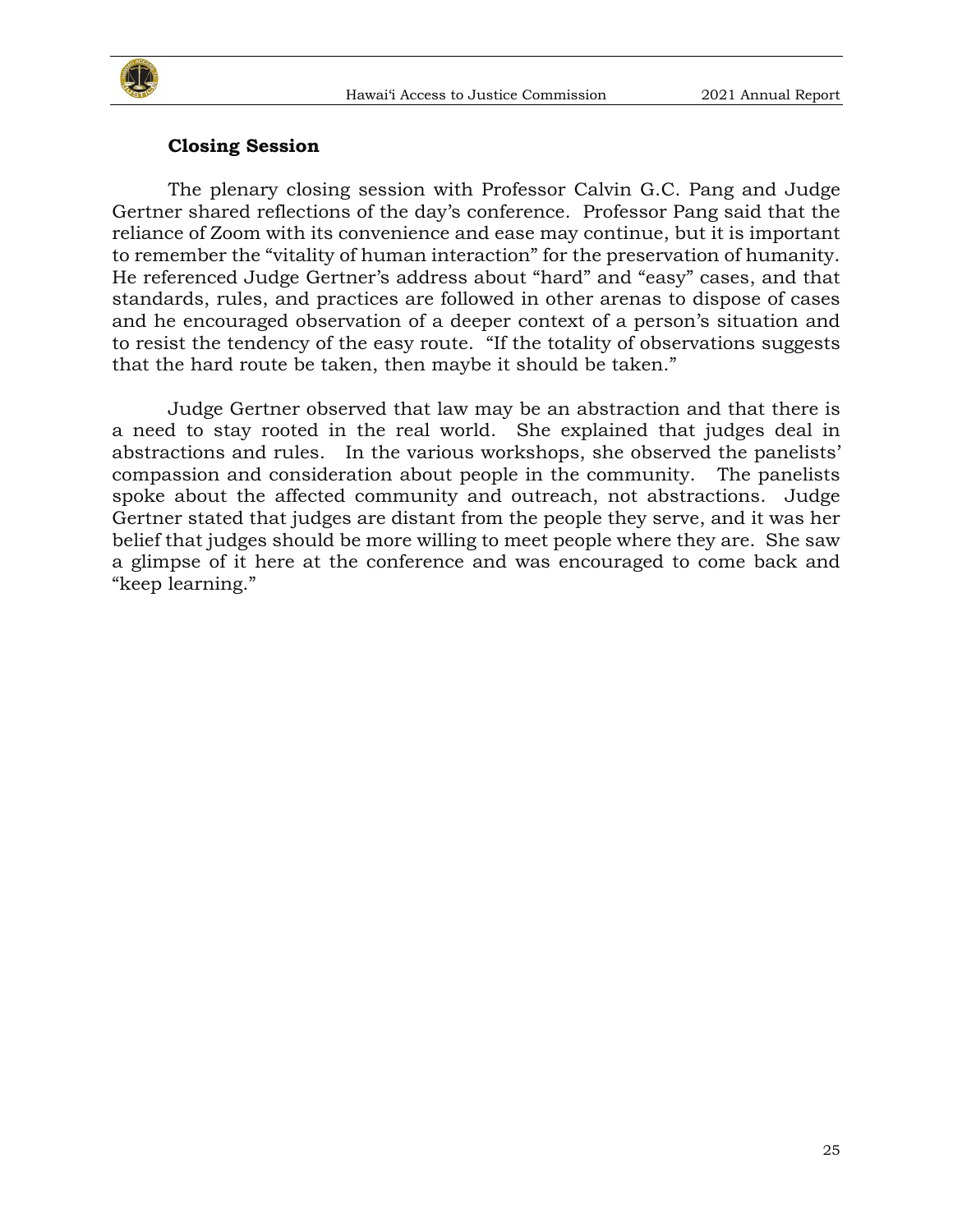

This page is intentionally left blank.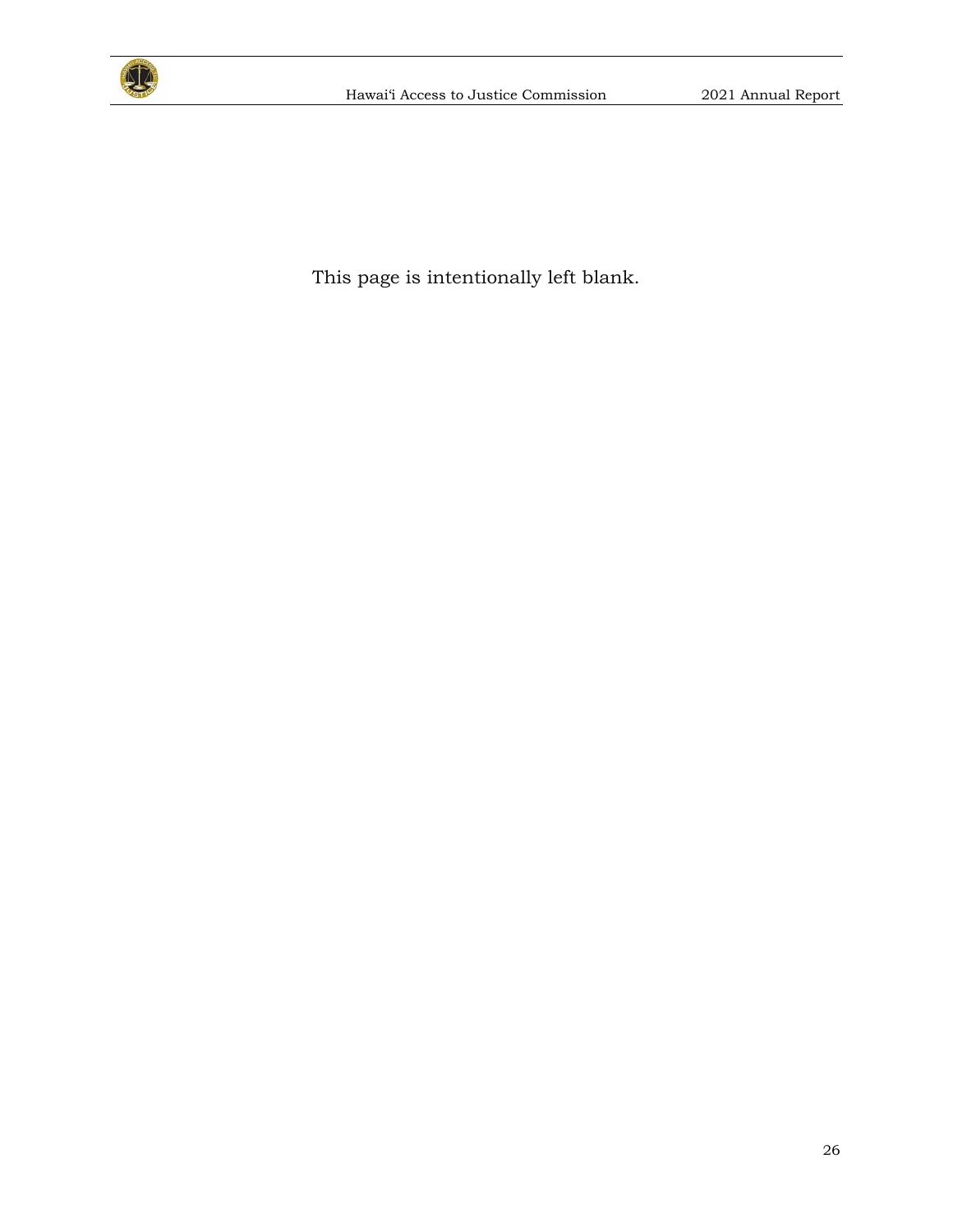



#### **III. 2021 PRO BONO CELEBRATION**

 The Pro Bono Initiative Task Force ("Task Force"), chaired by Judge Brian Costa,7 coordinated the annual 2021 Pro Bono Celebration during National Pro Bono Celebration week that took place across the country in October. The 2021 Celebration was Hawai'i Access to Justice Commission's ninth annual Pro Bono Celebration. Due to continued health and safety concerns created by the pandemic, the Task Force once again partnered with ThinkTech Hawaii to tape and livestream the Celebration.

 The annual Celebration allows the bar to recognize and thank the attorneys and individuals who generously donate their time to assist hundreds of people each year. It also recognizes those volunteers who have gone above and beyond to assist our legal service providers in helping the public and serves to inspire Hawai'i's young people to volunteer. Equally important, the Celebration is a reminder of the importance of pro bono work and helping those in need, especially during the pandemic. It is only through the efforts of the many individuals who dedicate hundreds of hours of pro bono service that Hawai'i continues to increase access to justice for all.

 The Task Force members coordinated recognition certificates from the Hawai'i State Legislature, the Governor, and the Hawai'i Access to Justice Commission for selected honorees from the various legal service providers, as well as the attorneys who provide pro bono services for the Access to Justice Self-Help Desks at the District and Family courts, volunteer appellate attorneys, the Volunteer Settlement Master Program, and the Appellate Mediation Program.

 The 2021 outstanding pro bono attorneys recognized were Carol K. Muranaka by Hawaii Justice Foundation; Diane Ono and Jan Boivin by Hawaii State Bar Foundation; Mike Goodman by Legal Aid Society of Hawai'i; Jeffrey Foster by Native Hawaiian Legal Corporation; Lisa Jacobs by The Mediation Center of the Pacific, Inc.; and Derek James Brow by Volunteer Legal Services Hawai'i.

 The attorneys who volunteered at the Kapolei Access to Justice Room in 2021 were:

> Shelby N. Ferrer Seth R. Harris Stephen T. Hioki Ann S. Isobe

Kevin S. Adaniya Leslie Ching Allen

<sup>7</sup> The members of the Pro Bono Initative Task Force include Judge Brian Costa (Chair), Tracey Wiltgen (Co-Chair), Justice Simeon Acoba (Ret.), Shawn Benton, Marie Gavigan, Jill Hasegawa, Regan Iwao, Judge Melanie May, Angela Kuo Min, Trish Morikawa, and Judge Trisha Nakamura.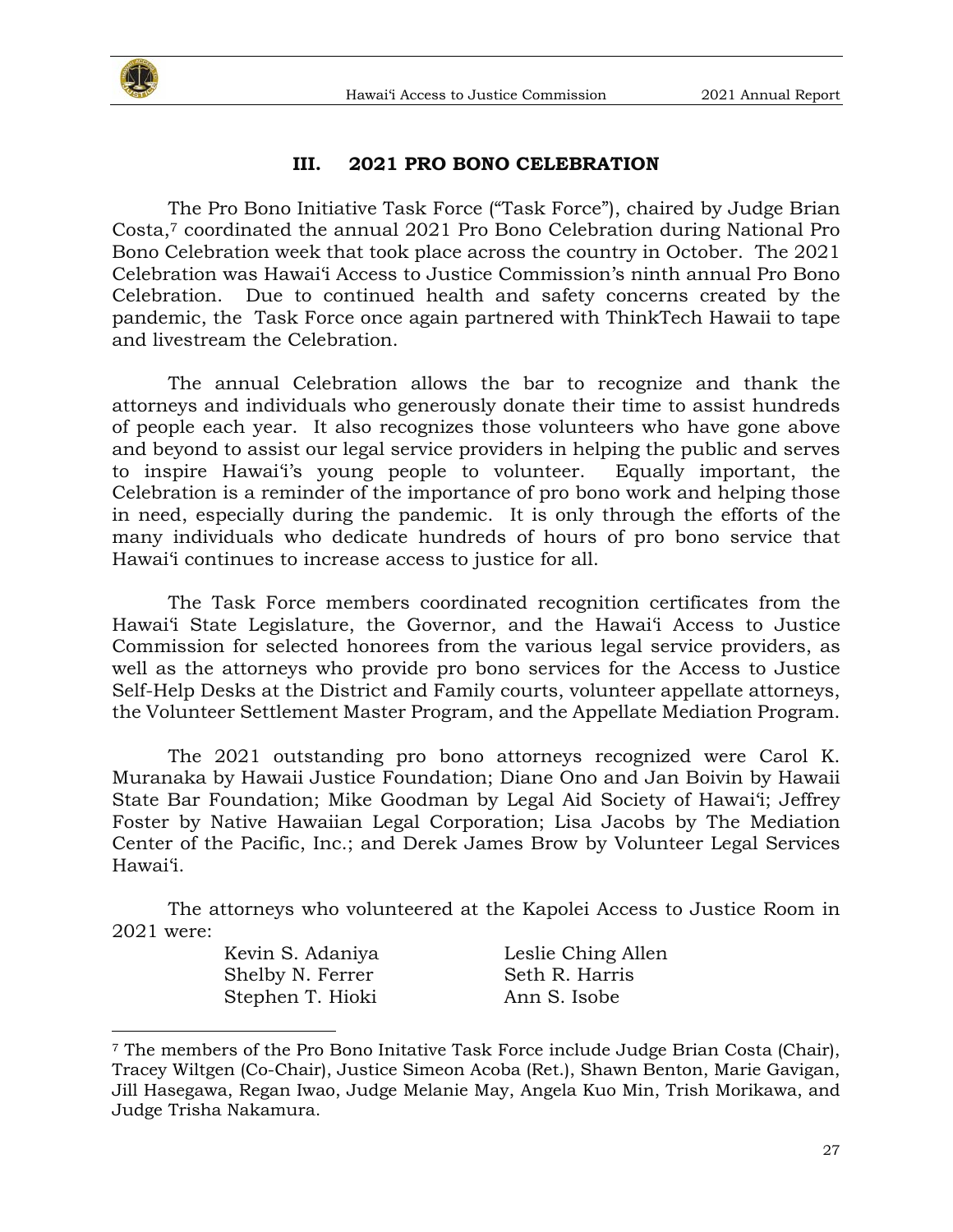

 Curtis M. Kam Mari L. Kishimoto Doi Lynnae Lee Elsa F.M. McGhee Dyan K. Mitsuyama Gemma-Rose Poland Soon Ellen B. Politano Tom S. Tanimoto Jacqueline E. Thurston Carol A. Tribbey

The First Circuit Family Court Volunteer Settlement Masters recognized

#### were:

Kevin Adaniya Marrionette Andrews Cheryl Arakaki Sara Jo Buehler Jennifer Chan Bradley Chong Tom Crowley Nicole Cummings Everett Cuskaden William Darrah Richard Diehl Gavin Doi Huilin Dong Thomas Farrell Shelby Ferrer P. Gregory Frey Stacey Fukuhara-Barclay Noah Gibson Christian (Christy) Gray Donna Davis Green Geoff Hamilton Seth Harris Steve Hartley Jill Hasegawa Denise Havicon Stephen Hioki Ann Isobe Debbie Jew Curtis Kam Kevin Kimura Mari Kishimoto-Doi Charles Kleintop Erin Kobayashi Jackie Kong Ed Lebb Lynnae Lee Kendal Luke Katherine Lukela Tim Luria **Michael McEnerny**  Elsa McGehee Lynne McGivern Dyan Mitsuyama Naoko Miyamoto Juan Montalbano Courtney Naso Blake Okimoto Maria Penn Anthony Perrault Karl Phillips Ellen Politano Pablo Quiban Alethea Rebman Stephanie Rezents Candra Rivers Gregg Ryan Judith Schevtchuk John Schmidtke Scott Schmidtke Isaac Smith Gemma-Rose Poland Soon Justin Sturdivant Jo-Ann Takara Tom Tanimoto Christopher Thomas Paul Tomar Molly Turpin Mitchell Wong Sheila Vierra **Trina Yamada** Craig Yim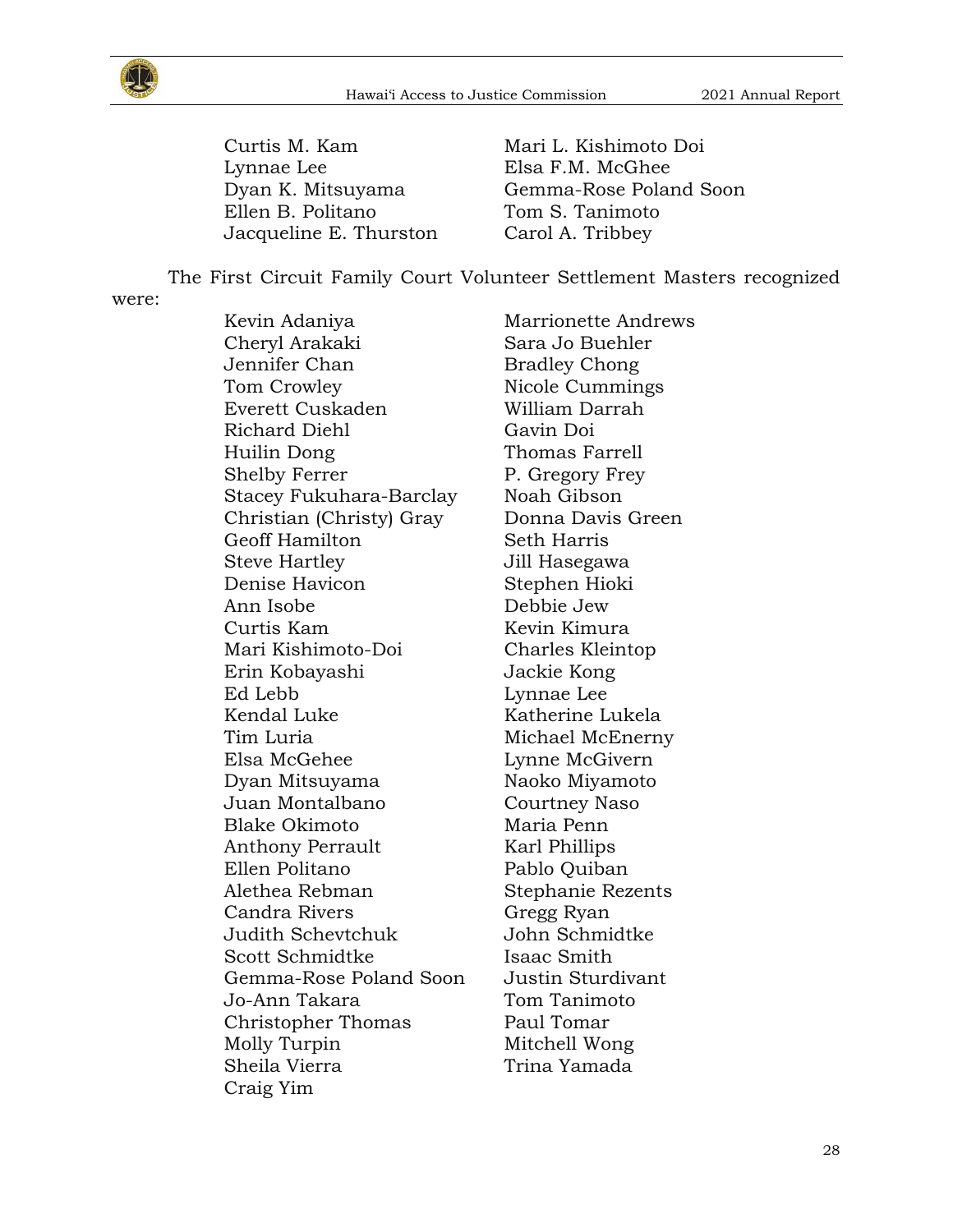



 The law firms, organizations, and individual attorneys who volunteered to staff the Honolulu District Court Access to Justice Room were:

> Bronster Fujichaku Robbins Cades Schutte LLP Carlsmith Ball LLP Case Lombardi & Pettit Damon Key Leong Kupchak Hastert Dentons US LLP Goodsill Anderson Quinn & Stifel LLP Hawai'i Association for Justice Hawai'i Filipino Lawyers Association Hawai'i Women Lawyers Marr Jones & Wang McCoriston Miller Mukai MacKinnon LLP Schlack Ito LLLC Yamamoto Caliboso

 Sergio J. Alcubilla William C. Bagasol Thomas J. B. Berger Vladimir P. Devens Gilbert C. Doles Tred R. Eyerly Michael J. Goodman Sue Vo Hansen Arlette S. Harada Miriah Holden Judy M. Iriye Jeanilou G. T. Maschhoff Scott G. Morita Steven R. Nichols Laura E. Ozak Tom E. Roesser Megumi Sakae Casey K. Shoji Lynne T.T. Toyofuku Katherine E. Vessels Calvin E. Young Bryant Zane Rachel A. Zelman

The volunteers on the Pro Bono Appellate Mediator List were:

| Judge Riki May Amano        | Judge Joel E. August     |
|-----------------------------|--------------------------|
| Judge Karen Blondin         | Professor Addison Bowman |
| Robin K. Campaniano         | Corlis J. Chang          |
| Louis L.C. Chang            | Chuck W. Crumpton        |
| Justice James E. Duffy, Jr. | Jaqueline Earle          |
| Judge Max W.J. Graham       | Diane Hastert            |
| Judge Eden Elizabeth Hifo   | Kenneth B. Hipp          |
| Judge Colleen K. Hirai      | James K. Hoenig          |
| Judge Walter H. Ikeda       | Elizabeth Kent           |
| Judge Walter S. Kirimitsu   | Justice Robert G. Klein  |
| Ralph R. La Fountaine       | Judge Rosalyn Loomis     |
|                             |                          |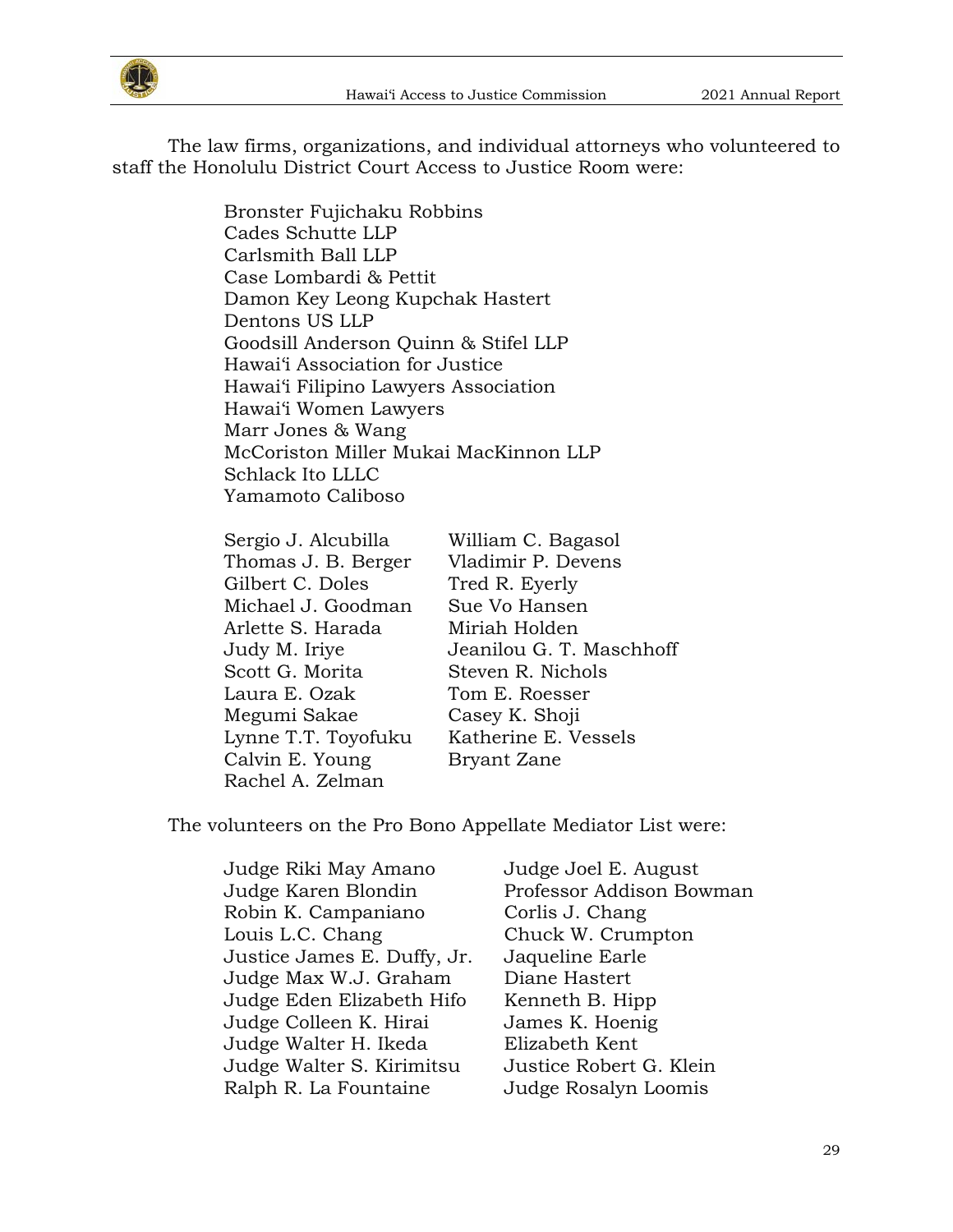

 Georgia McMillen Judge Douglas S. McNish Richard C. Mosher Judge Gail C. Nakatani Judge Frank D. Rothschild Judge Nancy Ryan Judge Sandra A. Simms Judge Leland H. Spencer Thomas L. Stirling Judge Allene K. Suemori Owen K. Tamamoto Judge Michael A. Town Judge Diane L. Warrington Arne Werchick Judge Andrew P. Wilson Judge Patrick K.S.L. Yim

 Ivan Lui-Kwan Judge Victoria S. Marks Judge Marie N. Milks Chief Justice Ronald T.Y. Moon Patricia Kim Park Judge Shackley F. Raffetto

The appellate pro bono attorneys were :

 Sean C. Aronson Lance D. Collins Ryan D. Hurley Bianca K. Isaki Kai K. A. Lawrence Benjamin E. Lowenthal Sharla A. Manley

In addition to honoring pro bono volunteers, the committee also coordinated a high school essay contest. This year's theme: "Many hands make light work: How my work as a volunteer helped to build and/or strengthen my community," asked students to describe their volunteer experiences and the impact those experiences made on the community. Essay submissions were received from public and private high school students throughout the state in grades 10 through 12, with three winners from Oahu, and one each from Kaua'i, Maui, East and West Hawai'i, all receiving the top student awards. Each student awardee received a \$500 cash prize, and an additional \$100 award for educational purposes was given to a teacher named by the student awardee.

 The law firms who sponsored the essay contest were Alen M. Kaneshiro, Attorney At Law; Tamashiro Sogi & Bonner; Schlueter Kwiat & Kennedy; Bickerton Law Group LLP; Kaua'i Bar Association; Marr Jones & Wang; Law Office of Jennifer D.K. Ng, LLC; and Law Office of Michelle S. K. Oishi, LLC.

 This year's Pro Bono Celebration was supported by the Hawai'i Access to Justice Commission, Hawai'i Justice Foundation, the Hawai'i State Bar Association, and the Hawai'i State Bar Foundation.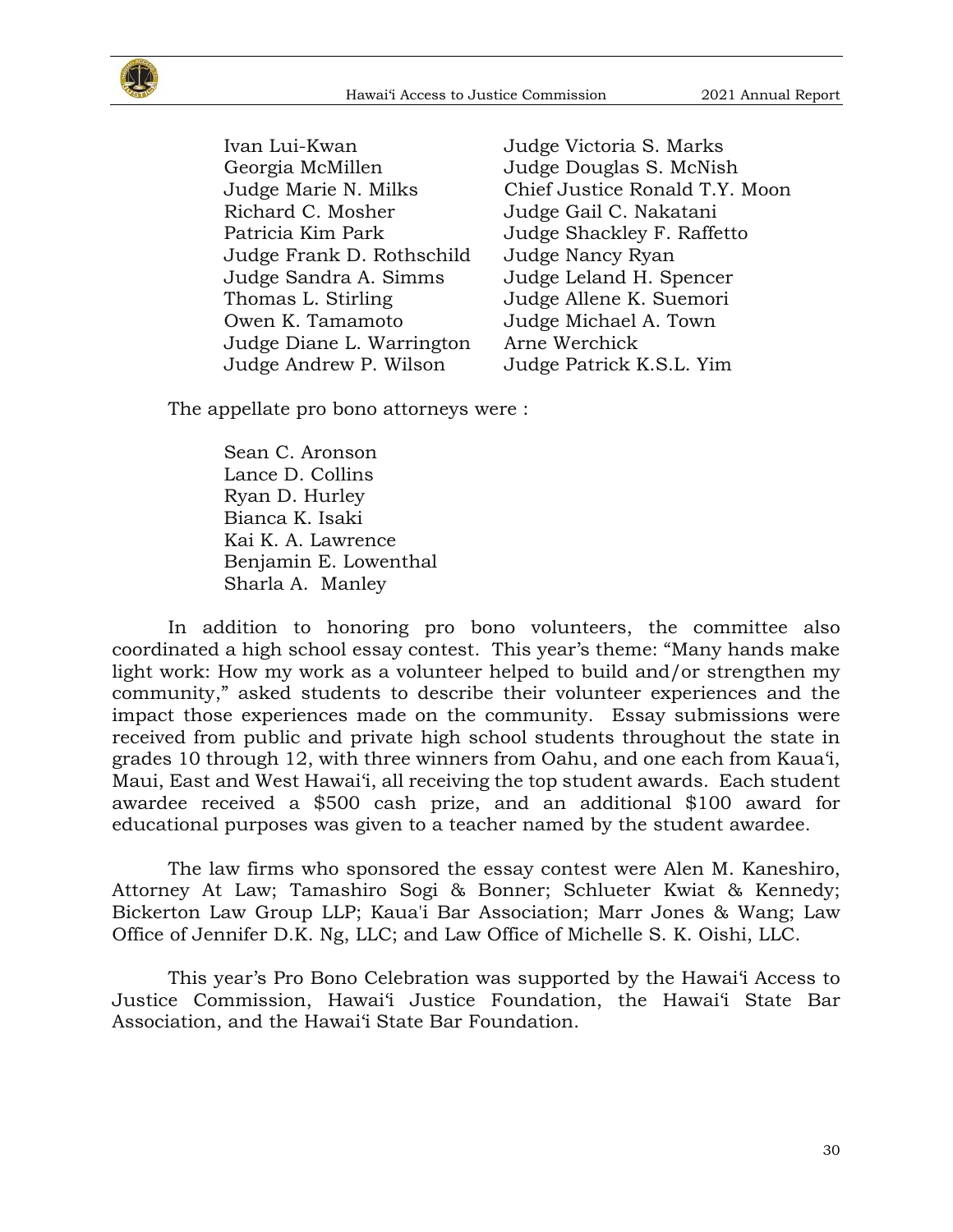

## **APPENDICES**

| Appendix A | Welcoming remarks of Hawai'i Access to Justice Commission<br>Chair Judge Joseph Cardoza (Ret.) at the 2021 Hawai'i<br>Access to Justice Conference |
|------------|----------------------------------------------------------------------------------------------------------------------------------------------------|
| Appendix B | Remarks of Hawai'i Supreme Court Chief Justice<br>Mark E. Recktenwald at the 2021 Hawai'i Access to Justice<br>Conference                          |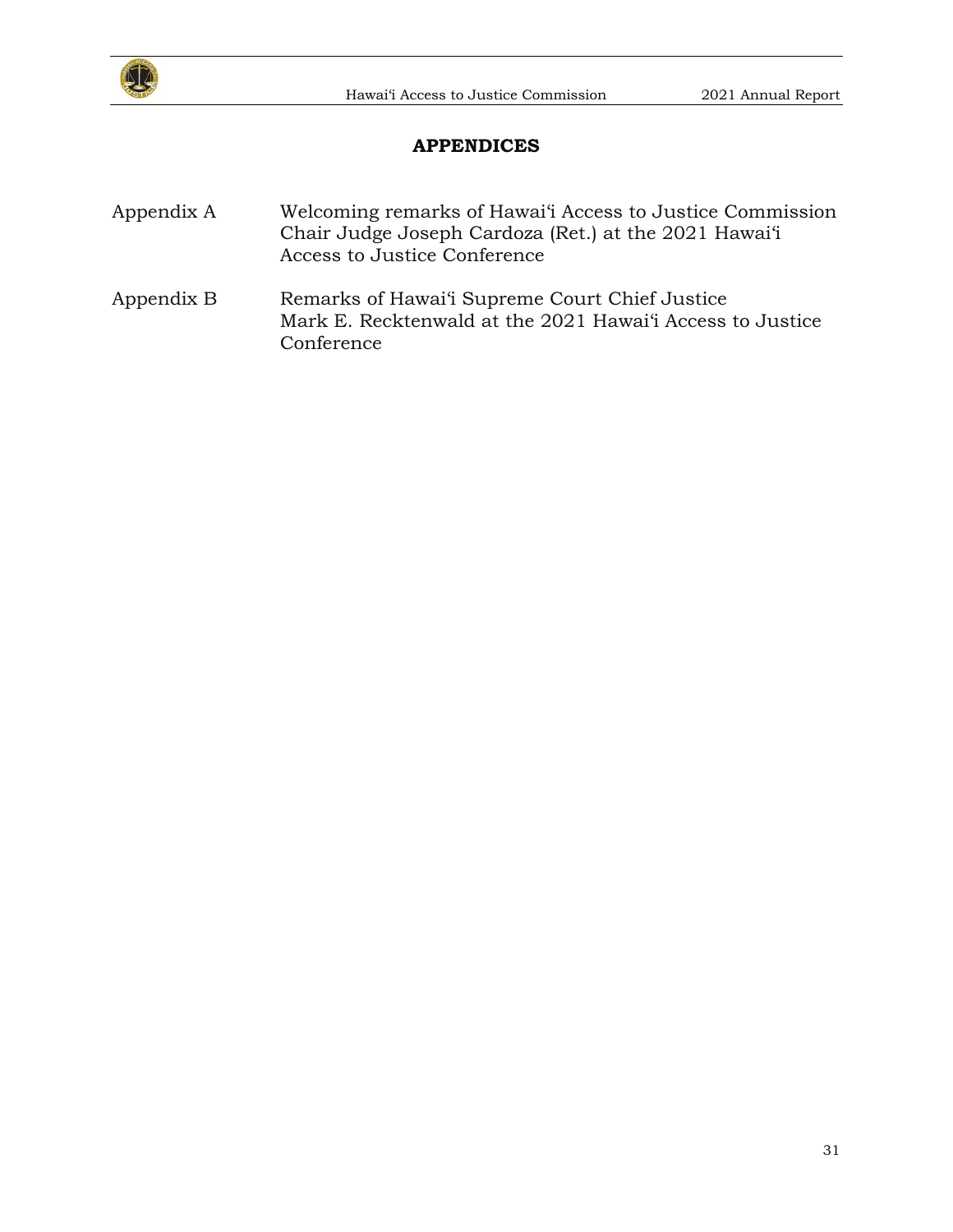## **Opening Remarks—ATJ 2021 Annual Conference**

by Hon. Joseph E. Cardoza, Second Circuit Chief Judge (Ret.)

Aloha Everyone.

Welcome to the 2021 Hawai`i Access to Justice Annual Conference. It is great to be back with all of you after having to take a break in 2020 due to the Coronavirus pandemic and the related shutdown that occurred so close to the date of the 2020 conference.

The past year has been one of opportunity. Yes, it was challenging for most and sadly tragic for some, but with each challenge came an opportunity to create a new solution. You rose to the occasion. In just one year, you have moved forward on many initiatives that were once thought to be reserved for the distant future. More challenges await us. I am confident that all of you will view these as new opportunities to move forward.

There are so many people to recognize for the hard work that has been done. Let me simply say mahalo to the many who contributed so much for those in need.

Nationally, Hawai`i continues to rank among the highest when it comes to access to justice with Hawai`i ranked sixth in the nation in the most recent Justice Index. This would not have been possible were it not for the outstanding leadership, support and enthusiasm of Chief Justice Mark Recktenwald, the entire Judiciary, the support of the Legislative and Executive branches of government, and all of you. I urge you to continue with your outstanding efforts. If you have not had the chance to join the team, please let us know. We welcome each and every member of the legal profession and community at large to be a part of the great work that is taking place to provide access to justice in Hawai`i. Participating in these efforts makes a real difference to the people of Hawai`i.

In its history, the Hawai`i Access to Justice Commission was blessed to be served by dedicated Commissioners and led by two outstanding jurists who are now retired, Hawai`i Supreme Court Associate Justice Simeon Acoba and Chief Judge of the Hawai`i Intermediate Court of Appeals Daniel Foley. They were the pioneers who helped give life to the Commission and its work.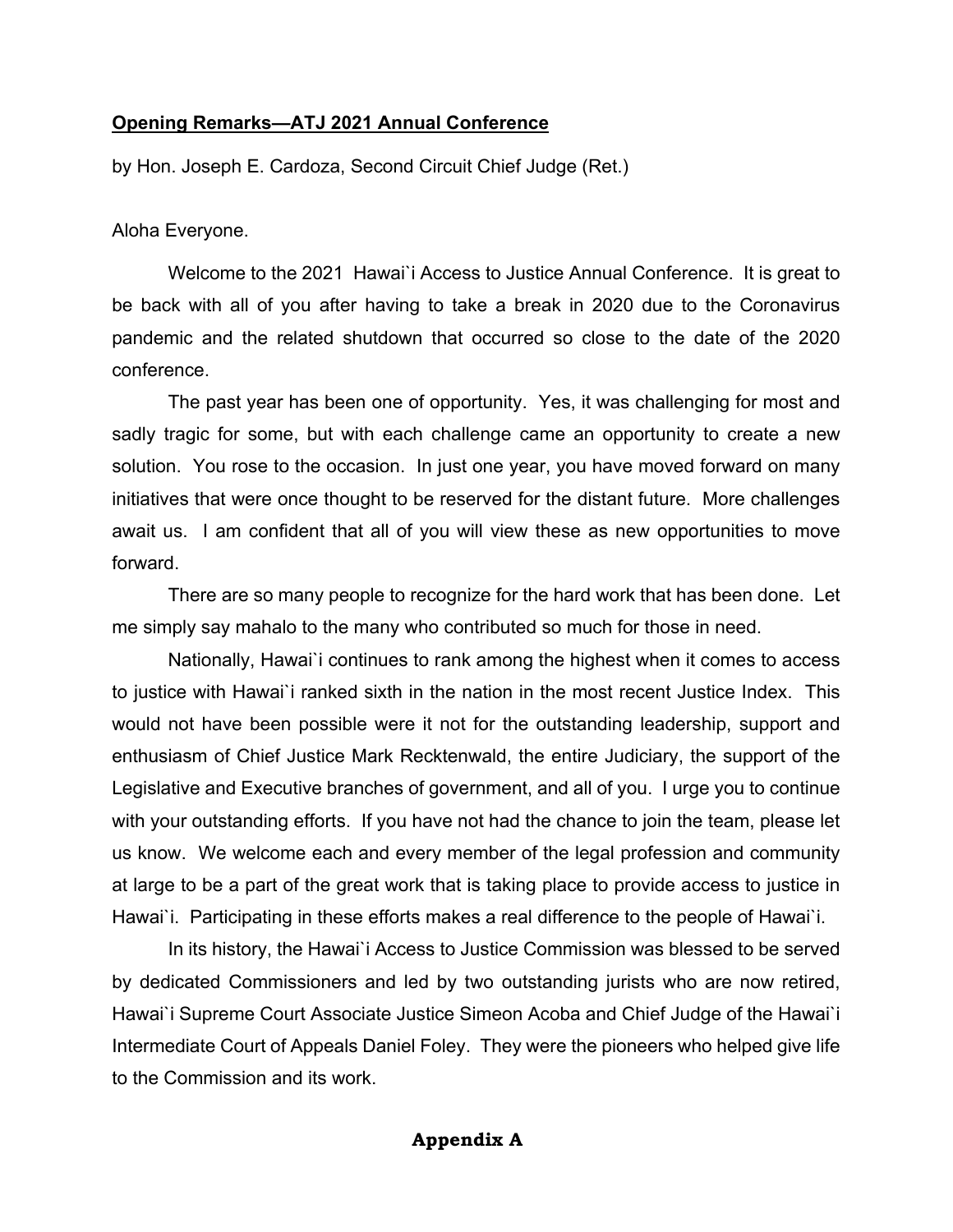A special mahalo to our current Commissioners of the Hawai`i Access to Justice Commission, the Committee members, and Task Force members, the Hawai`i State Bar Association, the legal and community foundations, legal services providers, private and public agencies, law firms, and individuals, all of whom consistently rise to the occasion to improve the lives of others in Hawai`i.

 The committee that organized this conference worked very hard to provide you with the best conference, one that is a hybrid virtual conference. We have an exceptional and highly respected featured speaker who will be introduced later, along with several other important presentations. My thanks to the team that led the planning for this conference, Committee Chair, Former William S. Richardson School of Law Dean Aviam Soifer, and Committee members Bob LeClair, and Carol Muranaka. As you will see, Avi and Bob are quire an entertaining pair. You will not see Carol, but she is the person behind the scenes who brings it all together. Special thanks to the William S. Richardson School of Law for their tremendous assistance and expertise in making this conference a reality. We are very fortunate to be able to partner with them. To those who contributed financially to make it possible to present this conference, mahalo.

 Again, mahalo to all of you for being a part of this conference. We look forward to working with you between now and the next conference.

Mahalo and Welakahao!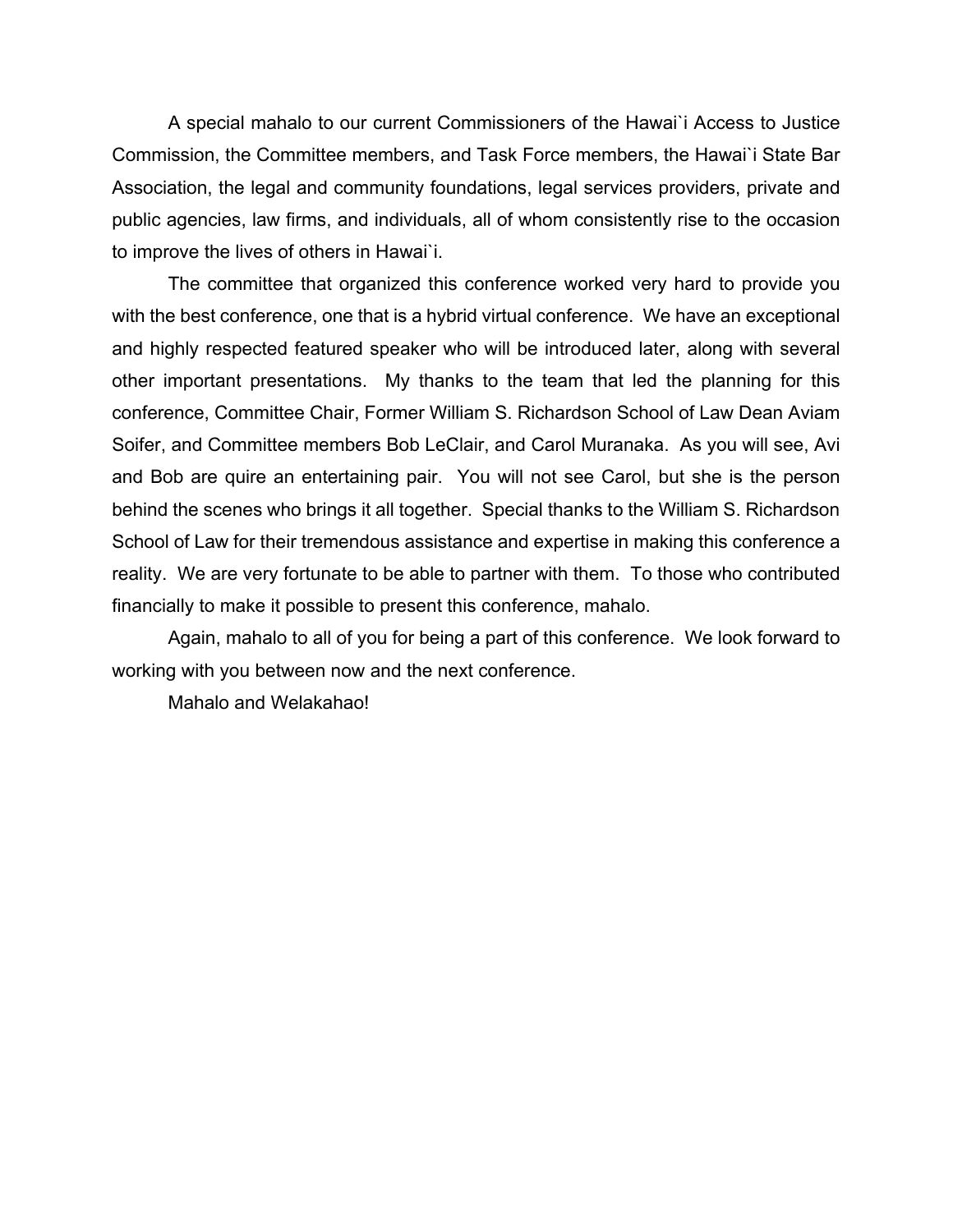#### **Access to Justice Conference Opening Remarks June 25, 2021 – Chief Justice Mark E. Recktenwald**

Aloha and welcome to the 2021 Access to Justice Conference. I'd like to thank the Hawai'i Access to Justice Commission for sponsoring today's program, and for all the Commission does to increase access to justice in Hawaiʻi. I'd particularly like to acknowledge Chair Judge Joseph E. Cardoza for his leadership of the Commission.

Mahalo as well to Bob LeClair and the Hawaiʻi Justice Foundation, the Cades Foundation, Avi Soifer and the William S. Richardson School of Law, Representative Della Au Belatti, and Pat Mau-Shimizu and Levi Hoʻokano of the Hawaiʻi State Bar Association for their support of access to justice and today's conference. I'd like to thank everyone who worked so hard to plan this conference, including Carol Muranaka and the Access to Justice Commission's Education Committee. Mahalo to the folks from the Women's Community Correctional Center in Kailua for the beautiful lei – deeply appreciate their aloha.

I'd also like to welcome and thank Judge Nancy Gertner for joining us this morning as the keynote speaker. Judge Gertner has had a distinguished career, including as a law professor and federal judge. Throughout her career, she has been an advocate for the rights of the most marginalized. Welcome, Judge Gertner, and mahalo for joining us.

1

**Appendix B**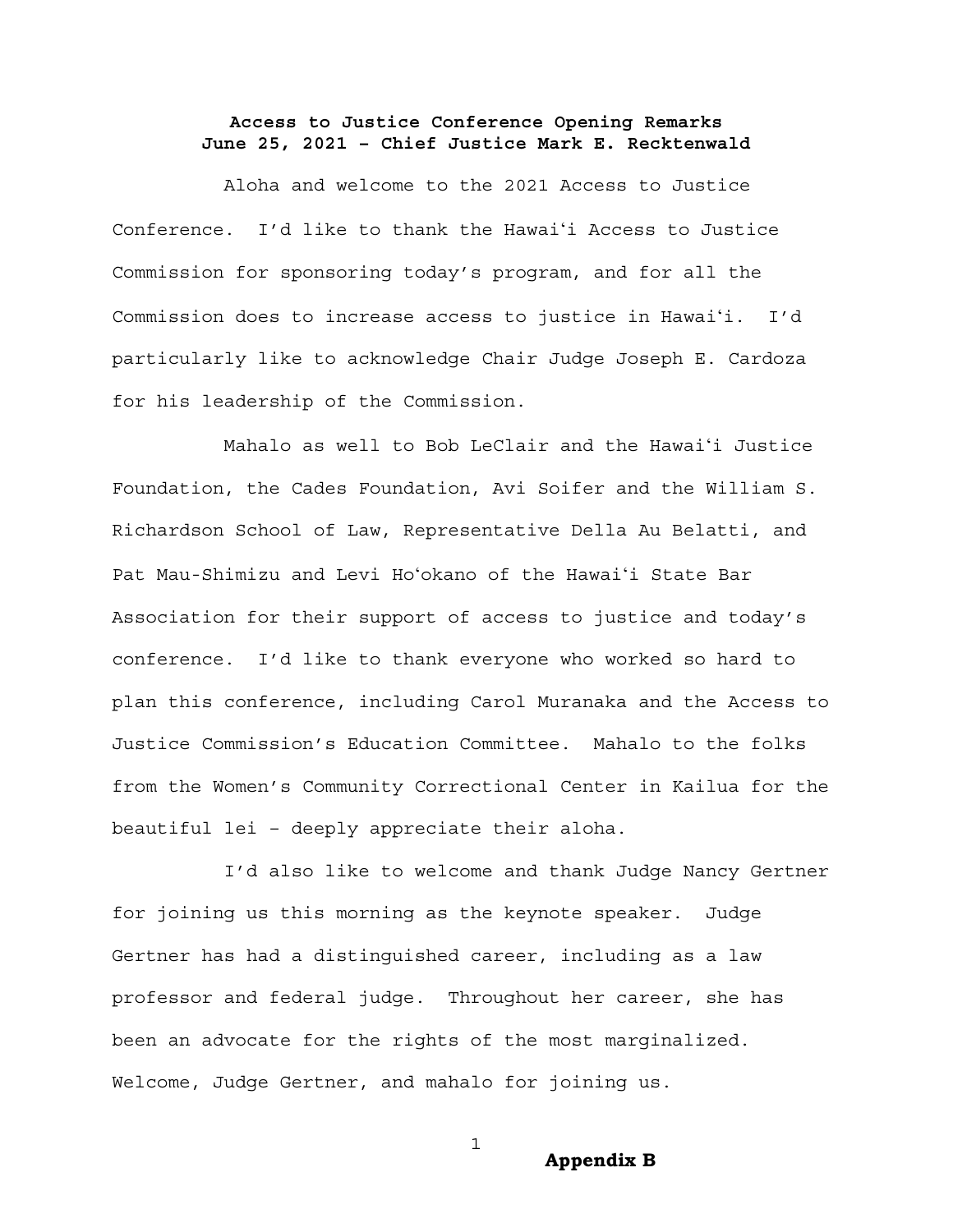Finally, I'd like to thank all of the amazing speakers, panelists, and facilitators who will be presenting today. I am so grateful that we have the opportunity to learn from and collaborate with all of them over the course of today's conference.

 We are very fortunate in Hawaii to have a vibrant Access to Justice movement, as is reflected by the fact that more than 260 people have registered to attend today's event. We have a supportive legislature, and great partners at the law school, at the HSBA and the county bar associations, at the Hawaii Justice Foundation, and at the legal services providers. We also have countless attorneys and others in the community who are volunteering their time to increase access to justice throughout the state. I'd like to specially acknowledge the amazing attorneys and staff at Hawaiʻi's legal service providers, who, day in and day out, work to empower and uplift the most vulnerable in our community.

 The combined efforts of all these folks with the leadership of our Access to Justice Commission has drawn national attention. Hawaiʻi was recently ranked 6th in access to justice among the fifty states, D.C., and Puerto Rico by the National Center for Access to Justice. The Center's Justice Index evaluation was based on performance in four key policy areas (attorney access, support for self-represented litigants,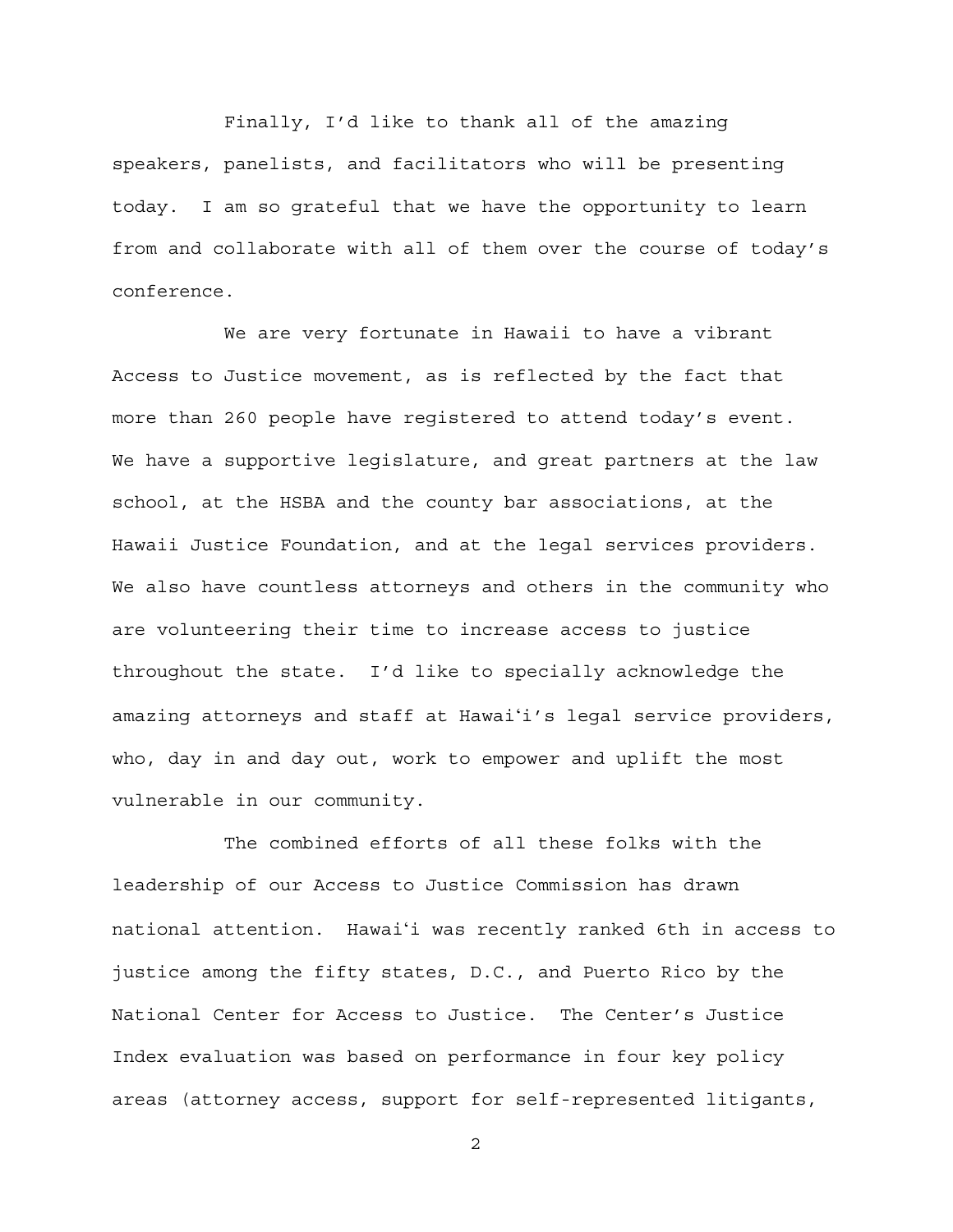language access, and disability access). While we have a lot of work left to do, this is an accomplishment worth celebrating, and it's been a true team effort. Mahalo to everyone who came together to make it happen.

 Today's Conference comes after a long year filled with challenges to the administration of justice in Hawaiʻi. COVID-19 forced everyone in the legal profession to rethink the way we do business from the ground up. For the Judiciary, that meant shifting as much of our operations online as possible, particularly in the pandemic's early days when doing so was essential for the health and safety of the community. But if there's been a silver lining to the pandemic, it's been the opportunity to use this transition to build the courts of the future – courts that are more resilient, accessible, and responsive to the needs of the people we serve.

 We are now at a critical turning point: as pandemic conditions improve and more of our community becomes vaccinated, we need to make important decisions about continuing these innovations into the future and to resume our progress on those key initiatives that may have been paused during the upheaval of COVID-19. I'd like to talk today about where we are headed, and how the courts plan to keep up the momentum we gained during the pandemic towards becoming a more modern and responsive institution that truly provides justice for all.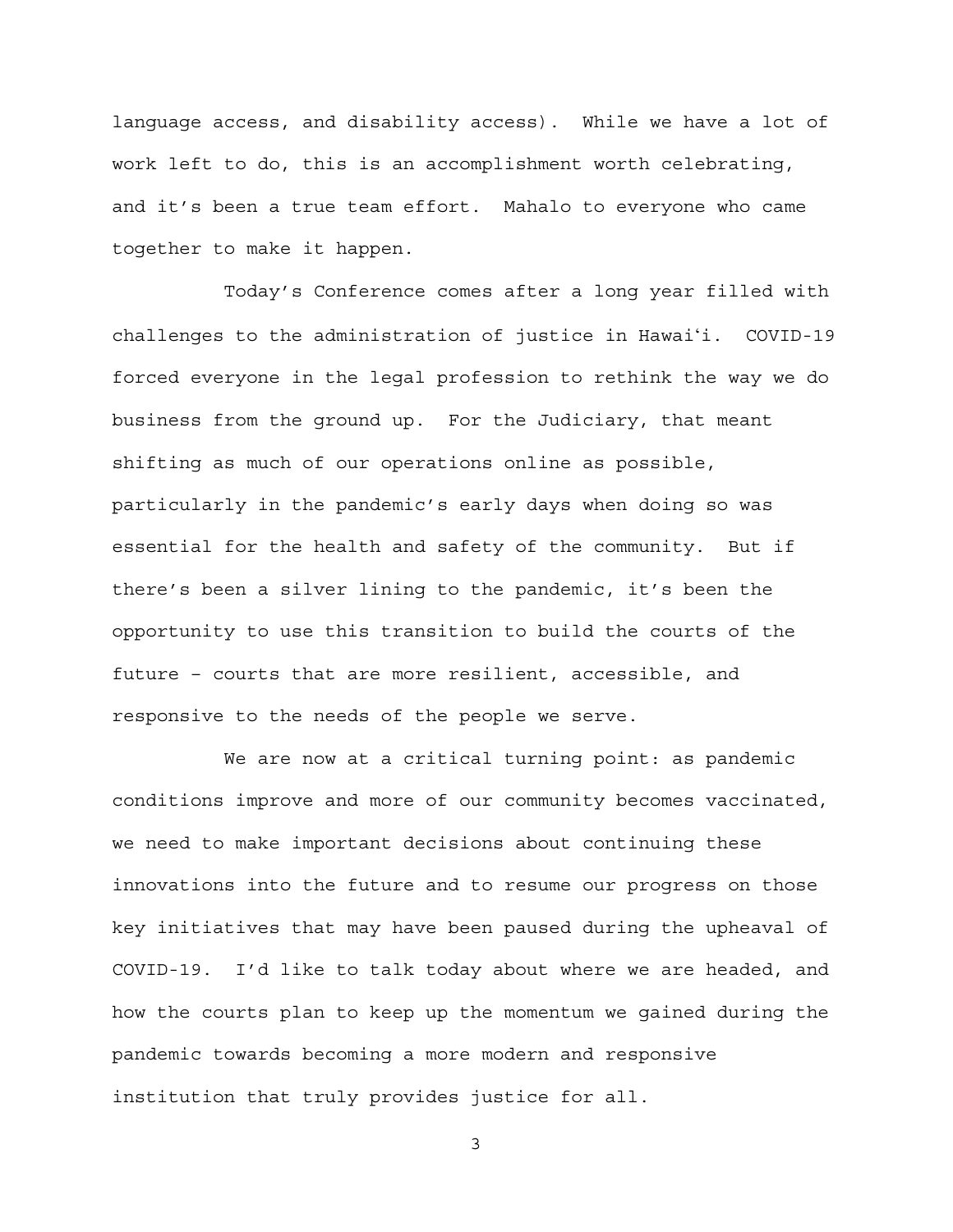We began the pandemic doing virtually no court business via video but over the course of the past year, the Judiciary has leveraged videoconferencing platforms, like Zoom and Webex, to hold hearings in all case types online. Although the shift to remote proceedings grew out of necessity, I have no doubt that the use of video technology is here to stay. The response has been tremendous: in our trial courts, we have held more than 200,000 remote hearings since August. Many people welcome the convenience of appearing remotely, rather than coming to a brick-and-mortar courthouse. Remote hearings allow court users – especially self-represented litigants – to avoid taking time off work, finding childcare, and getting to the courthouse. Remote hearings aren't a great fit for every hearing or case type, and we must be careful to account for access for people with limited English proficiency, people with disabilities, and those who don't have the necessary technology. But in many instances, remote proceedings reduce some of the critical barriers to justice that exist in a traditional courtroom.

 Earlier in the spring, the Judiciary sent out a survey to HSBA members regarding remote hearings. The survey results showed widespread enthusiasm for the long-term use of remote proceedings: 88% of respondents rated their overall experience with video remote proceedings as "very positive" or "somewhat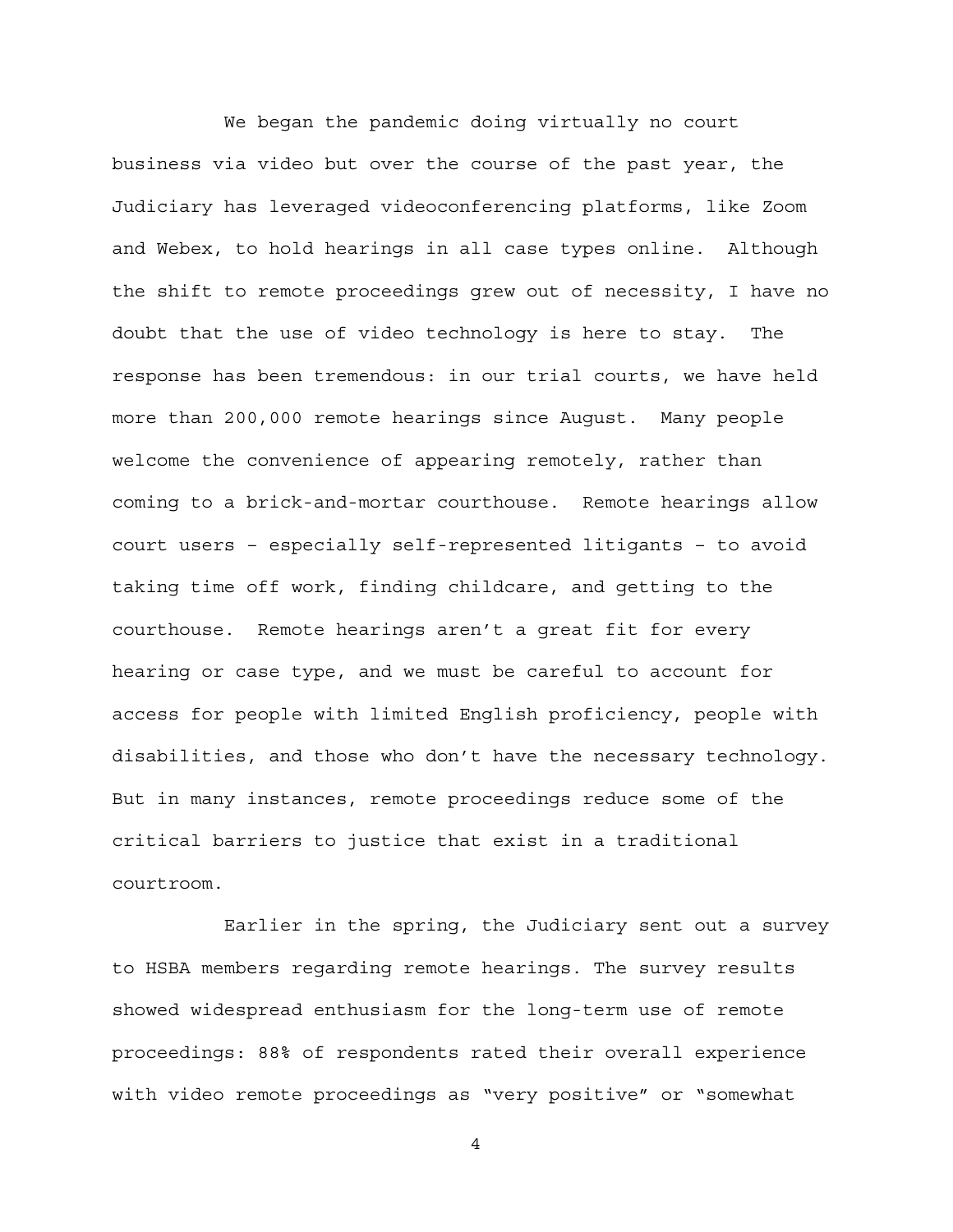positive," and 95% of the respondents thought remote proceedings should become permanent in some fashion. I thank everyone who contributed to the survey; your feedback was incredibly thoughtful, and it will be used to inform the Judiciary's decision-making. We have shared the results of the survey with the Committee on Operational Solutions, which is a group we created last year to coordinate our statewide pandemic response. The Committee, which is led by Judge James Ashford, and including Levi Hoʻokano and Pat Mau-Shimizu from the Hawaiʻi State Bar Association, has now shifted its focus to the future and is formulating recommendations about what long-term use of remote proceedings will look like in Hawaiʻi courts.

 Technology has also enabled the self-help centers and access to justice rooms, a signature effort of the Access to Justice Commission, to continue their important work during the pandemic. This year marks the ten-year anniversary of the opening of the first self-help center on Kauai, which provides free legal information to those who cannot afford an attorney in civil cases. In ten years, volunteer attorneys staffing the six self-help centers statewide assisted more than 31,000 people at little-to-no cost to the public. After briefly closing during the early days of the pandemic, the self-help centers reopened remotely and have served more than 2,400 people since May – a great example of leveraging technology. Thank you to the Legal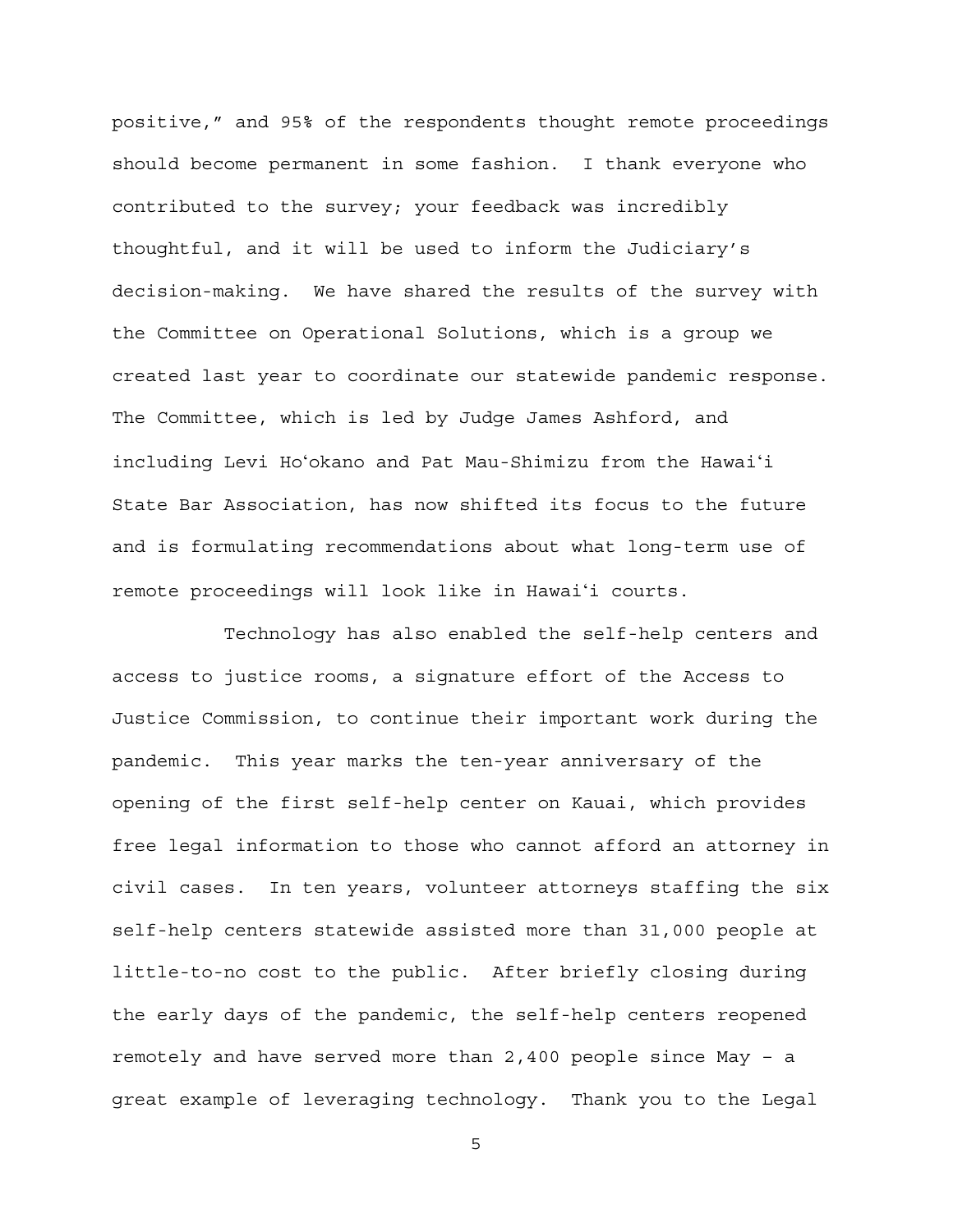Aid Society of Hawaiʻi and the Hawaiʻi State Bar Association, as well as the many attorney volunteers, who run these indispensable centers.

 Looking ahead, we envision that technology will play a critical role in helping meet the legal needs of those who cannot afford an attorney, even after the pandemic. For example, the Supreme Court Law Library launched a virtual reference desk and a "live chat" feature on their website. As another example, the Supreme Court issued an order this week creating a Small Claims Online Dispute Resolution, or ODR, pilot project. The ODR service will provide a streamlined process for folks to resolve small claims disputes online. The platform will provide interactive court forms and facilitate electronic filing, and crucially, it allows for online negotiation and mediation. ODR won't be for everyone, but for many, it will be an accessible and efficient way to resolve disputes without the need to physically come to court. The ODR program has been in the works for a long time, and we are thrilled to see it launch as another resource to make legal proceedings more accessible to those who can't afford an attorney.

 But while technology has been a critical asset to the Judiciary's pandemic response, from the start, we have been acutely aware of the "digital divide" and the barrier it poses to accessing remote hearings for the many in the community.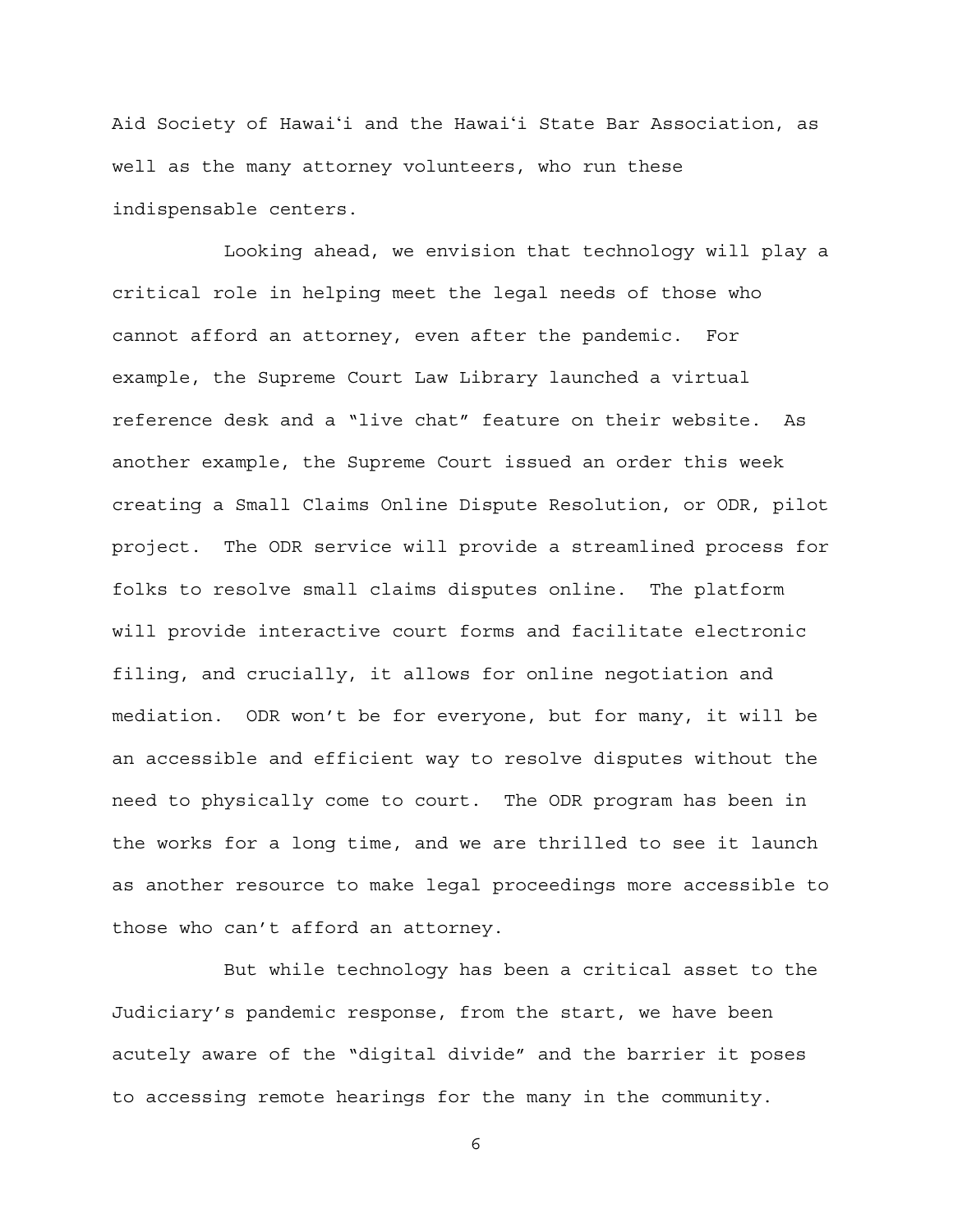Many folks don't have access to the internet or other tools needed to participate in our virtual courtrooms, and this is especially likely for those who cannot afford an attorney. In this way, the transformations to court business precipitated by COVID-19 risked leaving behind the most vulnerable members of our community.

 The digital divide is, in short, an issue of access to justice. The courts have had to think creatively and take active steps to bridge that divide. For instance, we created guides to accessing virtual hearings, and built a map of free Wi-Fi hotspots. We also created a kiosk in the Supreme Court Law Library where a litigant without the required technology could go to access their court hearing. District court notices now include information about the remote hearing kiosk option, and the law library has had 20 appointments for the kiosk (plus some walk-ins) in May and June alone. There's no doubt that the decisions we need to make about the use of remote technology must keep the digital divide at the fore, and we will continue to think critically about how to ensure that the courts of the future are effective for everyone in the community.

 We also must recognize that the devastating economic impact of the pandemic has affected too many in our community, heightening the legal needs of many. Like many states, we are anticipating a surge of evictions when the Governor's moratorium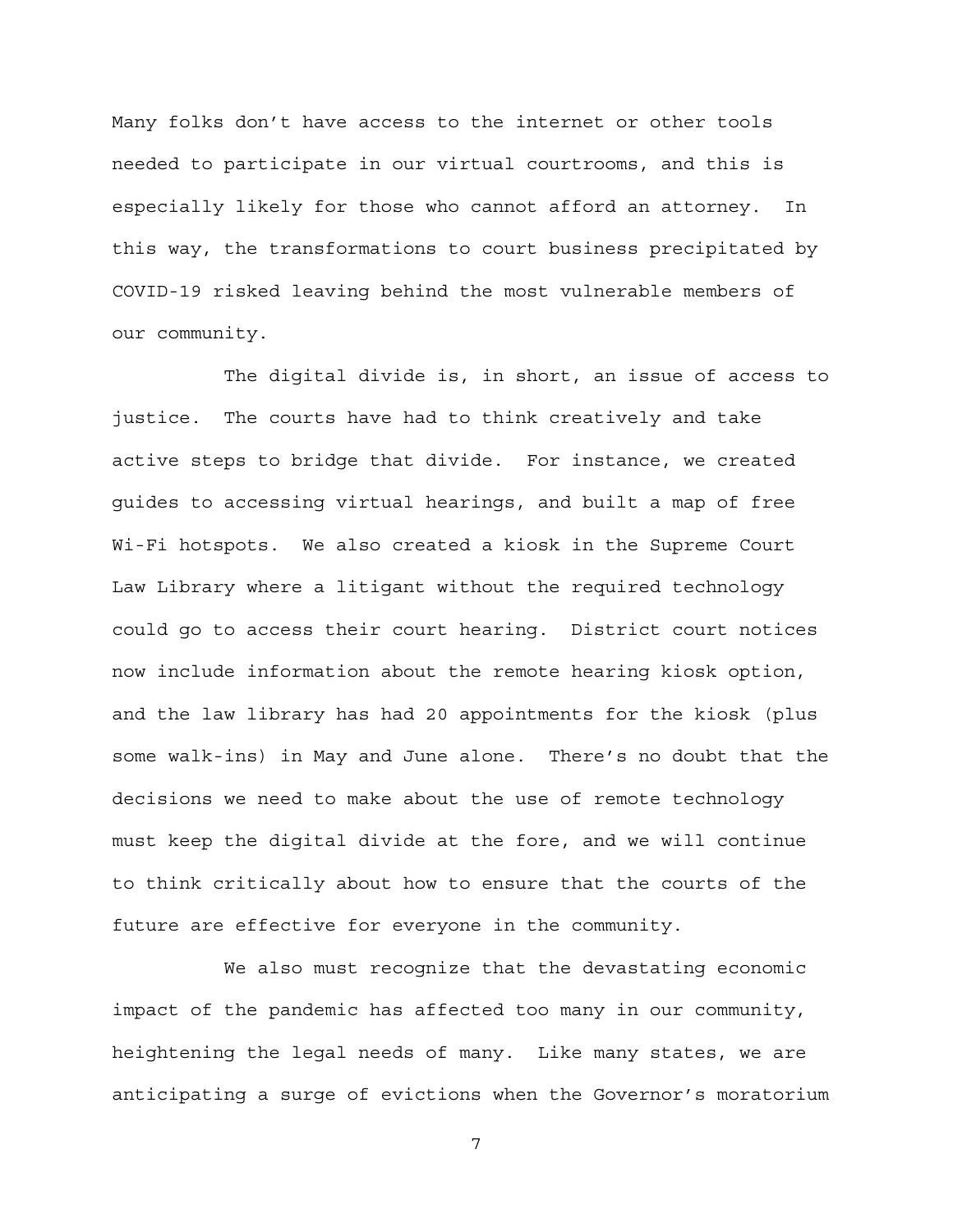ends. Hawaiʻi is not alone, and experts have been warning for months of a national eviction "tsunami" – literally tens of millions of Americans are at risk of losing their homes due to the pandemic. The coming surge is particularly concerning in light of the fact that past research has suggested that in Hawaiʻi, approximately 50% of all eviction cases filed result in a default judgment against the tenant, and less than 10% of tenants involved in evictions have access to representation. In short, even in the best of times, there are significant unmet legal needs in this type of case. And this gap disproportionately impacts women and people of color, who nationally are over‐represented among people who qualify for civil legal assistance, and at the same time overrepresented amongst litigants without counsel.

 We have been carefully preparing for the lifting of the moratorium by collaborating with stakeholders. For example, we have worked closely with mediation providers to ensure that alternative dispute resolution is available. Additionally, in First Circuit district court, Legal Aid Society of Hawaiʻi attorneys have been on standby during the initial remote hearings for summary possession cases to provide selfrepresented litigants legal advice if needed. And the Governor recently signed into law Act 57, which extends the required period for a notice of termination of the rental agreement to 15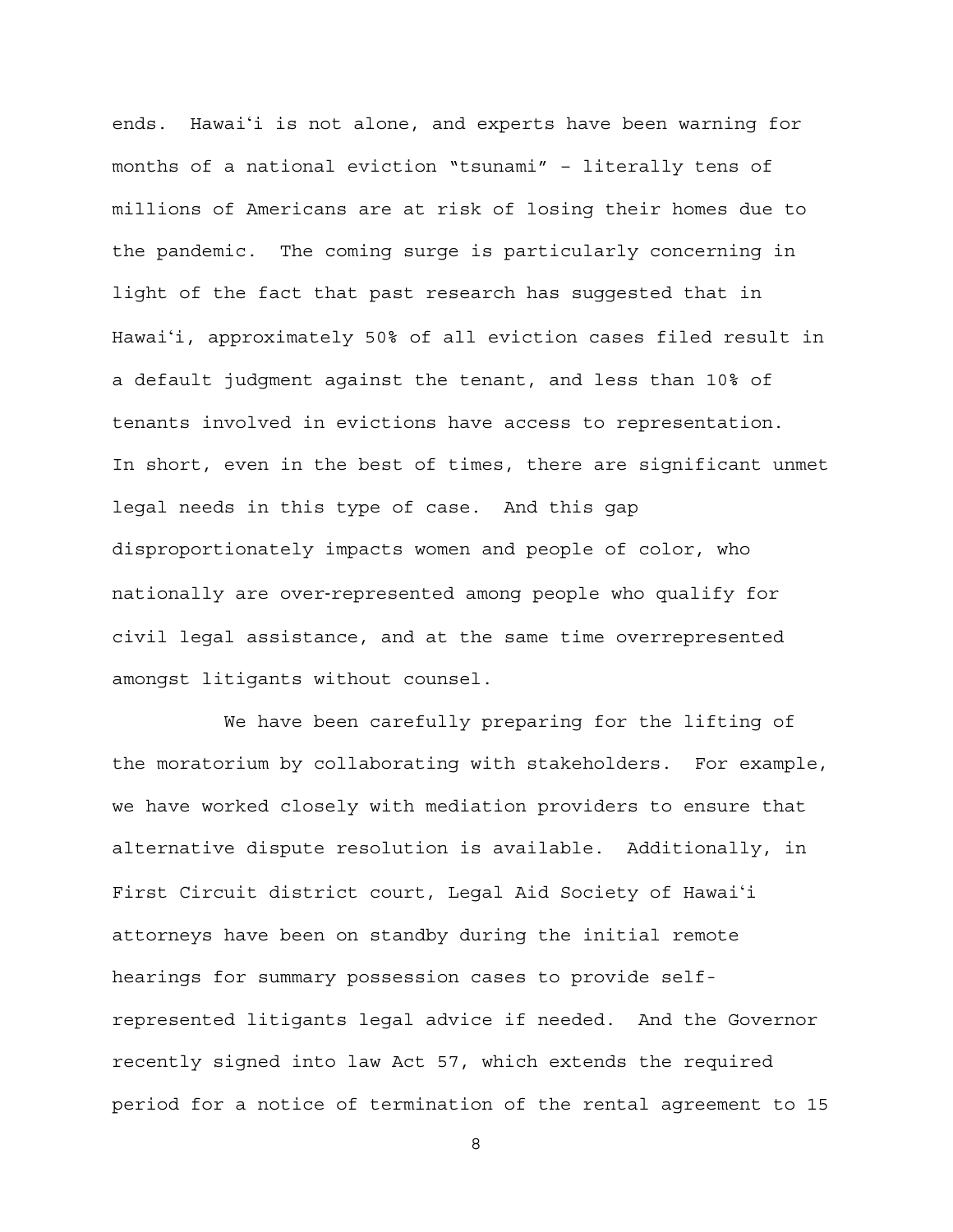days, and mandates pre-filing mediation. Mahalo to Representatives Nadine Nakamura and Troy Hashimoto for their diligent efforts to craft that legislation. This issue has also, of course, received significant attention at the national level. Just yesterday, Associate Attorney General Vanita Gupta reached out to state judiciaries to encourage the use of effective eviction diversion strategies.

 It is, in short, a critical moment for Hawaiʻi courts and access to justice. As we emerge from the pandemic, we must take the lessons we have learned from our implementation of remote proceedings and embrace what makes the courts more efficient and accessible. At the same time, we must work actively and thoughtfully to bridge the digital divide, and to address the legal issues caused by the pandemic itself. I am looking forward to collaborating with you all in this important moment.

In all the work we do, we must be committed to addressing issues of systemic inequality in our justice system. I am grateful to our Committee on Equality and Access to the Courts (Judge Rebecca Copeland, Willie Bagasol, Judge Sandra Simms, Justice Sabrina McKenna, and Daylin Heather, among others) for organizing a series of forums on racial justice earlier this year, including a panel on civil rights and access to justice. The response was amazing – hundreds of people attended these